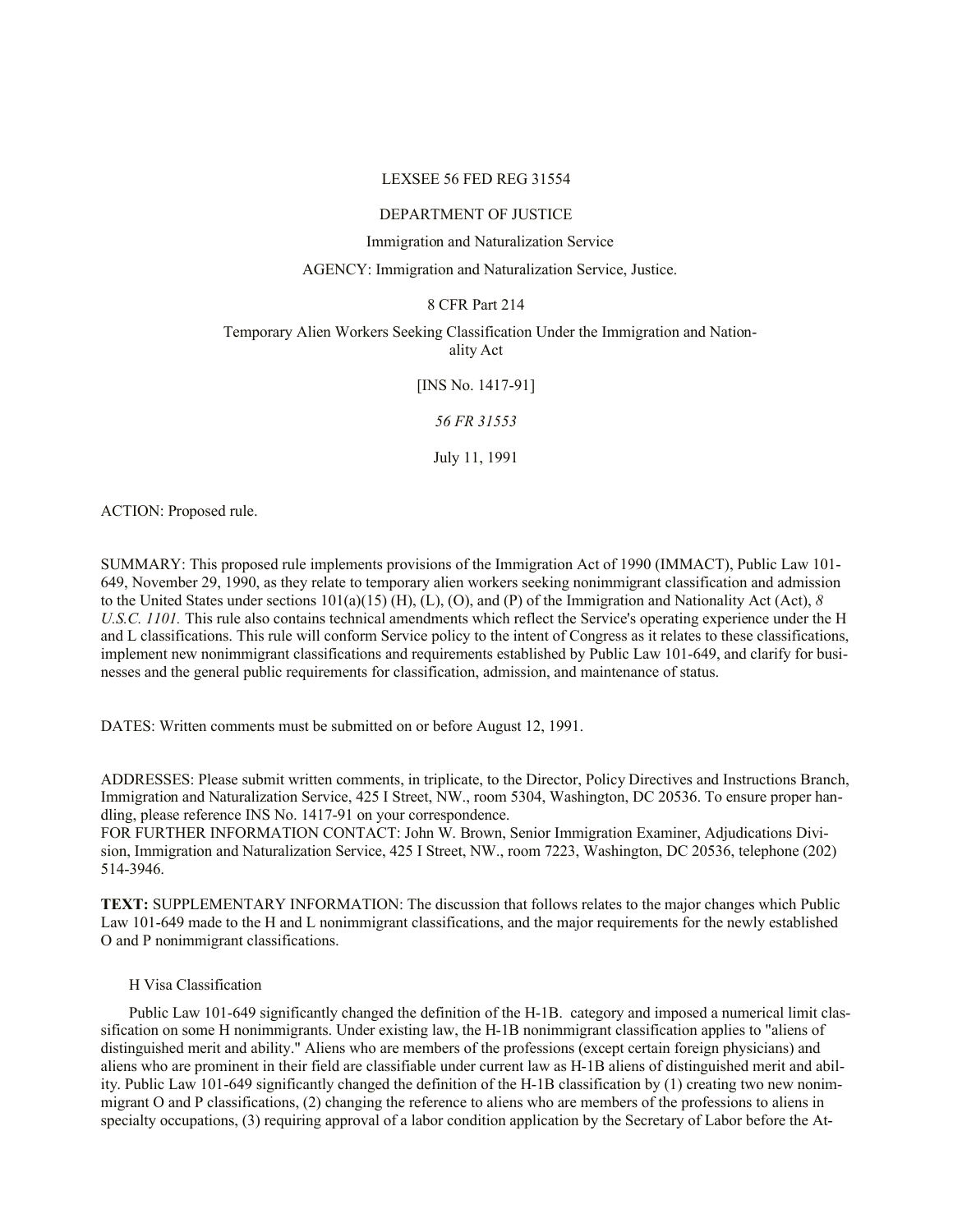torney General can grant H-1B classification, and (4) removing the restriction on H-1B classification for foreign physicians who are coming to the United States to perform patient care, rather than to do teaching or research at a public or private nonprofit institution. Since the restriction on H-1B classification for foreign physicians was eliminated, this rule proposes to remove the special requirements for physicians in existing H regulations at 8 CFR 2l4.2(h)(4)(v)(B).

Without specifying the appropriate nonimmigrant visa classification, section 222 of Public Law 101-649 provided for admission of aliens (1) who will perform services of an exceptional nature requiring exceptional merit and ability relating to a Department of Defense (DOD) cooperative research and development project or a coproduction project under a reciprocal Government-to-Government agreement administered by the Secretary of Defense, and in section 223, (2) aliens who will participate in a special education exchange visitor program which provides for practical training and experience in the education of children with physical, mental, or emotional disabilities. This proposed rule provides that these workers will be classified as H-1B and H-3 nonimmigrants respectively, but will not be subject to the requirements for classification which apply to other H-1B or H-3 nonimmigrants. This rule proposes special eligibility requirements for aliens in DOD projects and special education exchange programs.

Public Law 101-649 imposed a numerical limit on the number of aliens who can be granted classification or issued visas each year under certain H classifications. This proposed rule provides at 8 CFR 214.2(h)(8)(ii) that aliens included in a new petition will be counted in the order that petitions are filed for purposes of the numerical limits. Aliens classified as H-1B in specialty occupations are limited to 65,000 per year; aliens classified as H-1B to work on DOD cooperative research and development projects or coproduction projects are limited to no more than 100 at any time; aliens classified as H-2B to perform nonagricultural work are limited to 66,000 per year; and aliens classified as H-3 participants in special education exchange programs are limited to 50 per year.

This proposed rule amends the Service's regulations at 8 CFR 214.2(h) to reflect all of the changes made by Public Law 101-649. The following further discusses some of the major changes to H regulations:

## *Removal of the Prominence Category*

Under existing regulations the H-1B prominence category includes aliens who have sustained national or international acclaim and recognition in their field, aliens who have exceptional career achievement in business, and aliens who are unique or traditional artists. Public Law 101-649 replaced this category with two new nonimmigrant categories that have different qualifying standards. The new O classification applies to aliens who have extraordinary ability in the sciences, arts, education, business, or athletics, or extraordinary achievement in motion picture and television productions. The new P classification applies to certain artists, entertainers, and athletes. It may result that some aliens who qualified for H-1B classification under the prominence category in existing regulations, such as business persons with exceptional career achievement, may not qualify for H-1B or the new O or P classification under Public Law 101-649.

### *Aliens in a Specialty Occupation*

The definition and standards for an alien in a specialty occupation mirror the Service's current requirements for aliens who are members of the professions. Public Law 101-649 amended section 214 of the Act to define specialty occupation as an occupation which requires theoretical and practical application of a body of highly specialized knowledge, and attainment of a bachelor's or higher degree in the specific specialty (or its equivalent) is required as a minimum for entry into the occupation in the United States. It further required the alien to have any required state license to practice in the occupation, the degree required for the occupation, or experience in the specialty equivalent to completion of the degree and recognition of expertise in the specialty through progressively responsible positions. This proposed rule amends regulations at 8 CFR 214.2(h)(4)(iii) to change all references to "profession" to "specialty occupation" and to specify the same standards for qualifying as an alien in a specialty occupation that were indicated for an alien who is a member of the professions under existing regulations.

### *Labor Condition Application*

Public Law 101-649 made approval of a labor condition application by the Secretary of Labor under section 212(n) of the Act a prerequisite for approval of H-1B nonimmigrant classification by the Service. Under current law, the Service makes two determinations: whether a position offered is a professional one and whether the alien beneficiary qualifies as a member of the relating profession. Under the new law, the determination of whether a position involves a specialty occupation will be made by the Service when it adjudicates the petition, not by the Department of Labor when it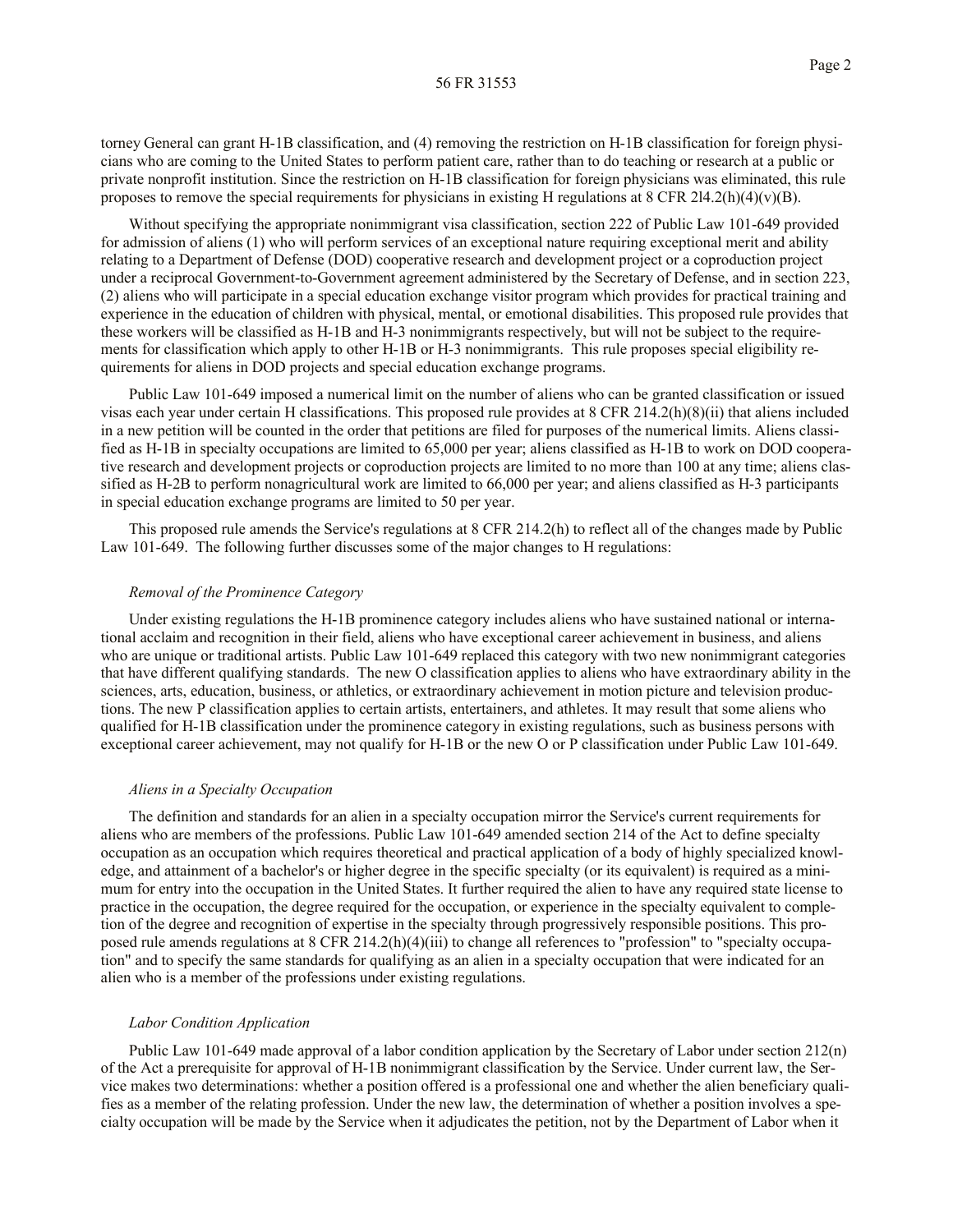makes a determination on the labor condition application. The Department of Labor will consider only the specific requirements of the labor condition application.

## L Visa Classification

The intent of Public Law 101-649 as it relates to the L classification was to broaden its utility for international companies. To comply with Congressional intent, this proposed rule adopts the more liberal definitions of manager and executive now specified in section  $101(a)(44)$  (A) and (B) of the Act. The definitions are nearly the same as those in existing L regulations, except that Public Law 101-649 includes higher level management of an essential function under managerial capacity, and prohibits use of the number of employees as the only factor in determining managerial or executive capacity. The L regulations have also been modified to include a more liberal interpretation of specialized knowledge as defined in section  $214(c)(2)(B)$  of the Act.

Under Public Law 101-649, an intracompany transferee may have been employed abroad continuously for one year by the same employer within the preceding three years.

The definition of affiliate at 8 CFR 214.2(l)(1)(ii)(L) is being modified by Public Law 101-649 to include international accounting firms which provide accounting services along with managerial and consulting services and which market their services under an internationally recognized name under an agreement with a worldwide coordinating organization that is owned and controlled by the member accounting firms.

Another significant change made by Public Law 101-649 was extension of the total period of stay for managers and executives to seven years. However, the period of stay for aliens in a specialized knowledge capacity was reduced from the possible six years at the present time to five years. This rule proposes to revise L regulations to reflect these time periods without any showing of extraordinary circumstances. The regulations also propose to provide at 8 CFR  $214.2(1)(15)$  that when the alien was initially admitted to the United States in a specialized knowledge capacity and is later promoted to a managerial or executive position, he or she must have been employed in the managerial or executive position (and had such change in employment approved by the Service) for at least two years to be eligible for the total period of stay of seven years.

#### O Visa Classification

The new O visa classification established by Public Law 101-649 includes three categories of aliens. They are: O-1 aliens of extraordinary ability in the sciences, arts, education, business, or athletics, O-1 aliens who have extraordinary achievement in motion picture and television productions, and O-2 accompanying aliens to artists and athletes. The admission of an O-1 alien must substantially benefit the United States. This proposed rule requires an O-1 petition to be accompanied by an explanation of the economic, social, educational, cultural, or other benefit to the United States that will result from the alien's admission.

The O-1 classification for aliens of extraordinary ability requires a different and higher standard than the O-1 classification for aliens of extraordinary achievement in motion picture and television productions. Separate qualifying standards are reflected in this proposed rule. Extraordinary ability requires sustained national or international acclaim while extraordinary achievement could be a one-time extraordinary accomplishment.

A petition can only be approved for an event or performance. The Service intends to interpret the terms as broadly as possible. For example, the term event is meant to include an entire season of an opera company or an entire tour by a circus group.

The O-2 accompanying aliens must be coming to the United States to assist an O-1 artist or athlete in a specific event or performance, be an integral part of the performance, and have critical skills and experience with the O-1 artist or athlete. When the event involves a motion picture or television production, the O-2 accompanying alien must have a pre-existing, longstanding working relationship with the O-1 alien, or it must be demonstrated that continuing participation of the accompanying alien is essential to successful completion of a production where significant principal photography will take place inside and outside the United States.

Public Law 101-649 requires the Attorney General to consult with peer groups, labor organizations, and/or management organizations before granting O-1 or O-2 classification. This proposed rule specifies procedures which encourage the petitioner to obtain a written advisory opinion from an appropriate organization prior to filing a petition with the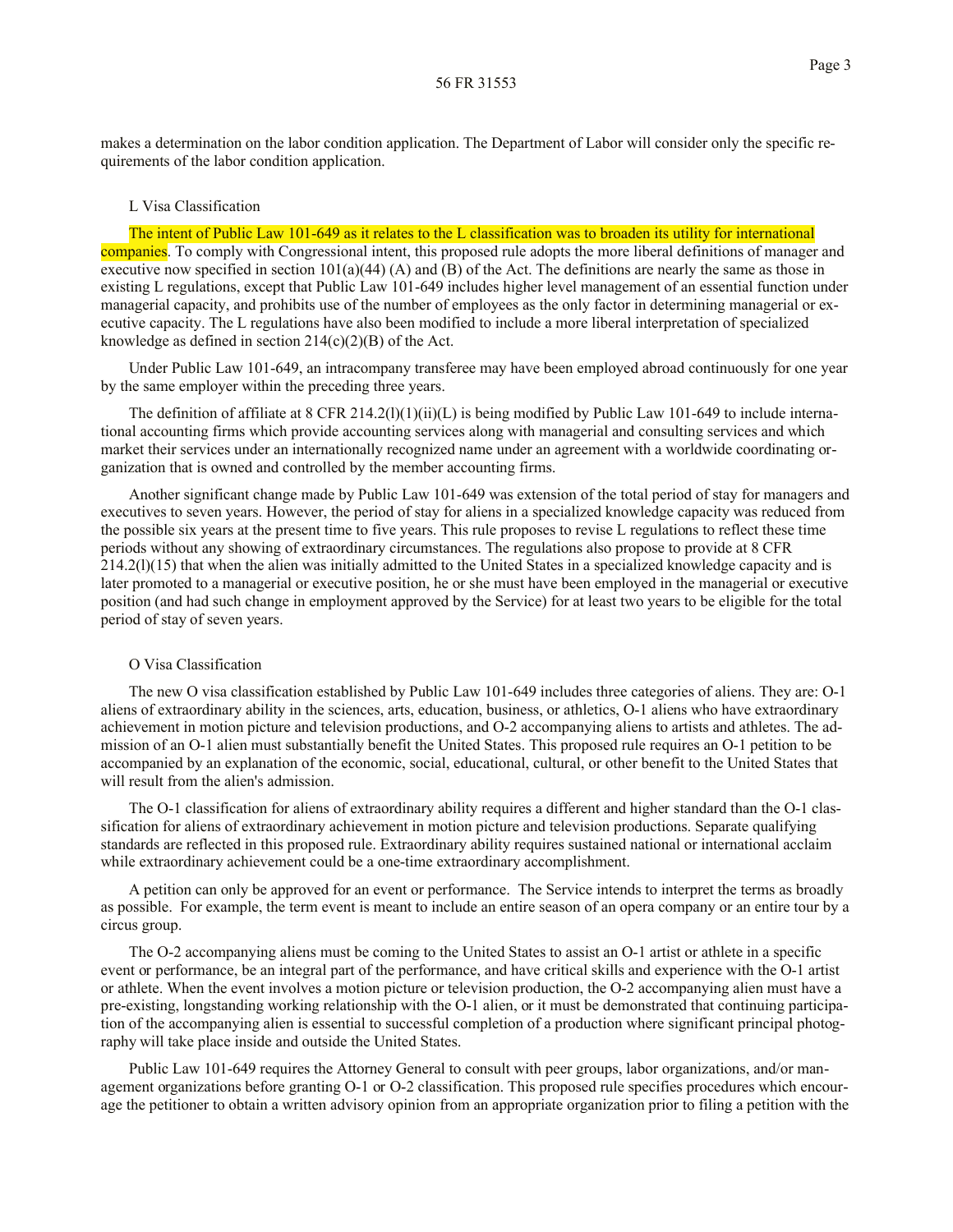Service to ensure timely adjudication of an O-1 or O-2 petition. The rule recognizes that when the Service itself is required to obtain a written advisory opinion from an appropriate organization, considerably longer adjudication time will be required.

### P Visa Classification

Public Law 101-649 establishes the new P nonimmigrant classification exclusively for athletes, artists, and entertainers and divides it into three distinct categories. They are: P-1 classification for internationally recognized athletes and members of internationally recognized entertainment groups; P-2 classification for artists or entertainers in a reciprocal exchange program; and P-3 classification for artists or entertainers in culturally unique programs. The P-1 and P-3 classifications share a numerical cap of 25,000 per year on the number of aliens who can be granted these classifications.

It is unclear from the statutory language of the P classifications whether Congress intended aliens who provide essential support to athletes, artists, and entertainers to be given P classification. As a practical matter, principal aliens in these occupations traditionally require a few to a large number of support personnel in order to successfully perform their services. For example, an internationally recognized athlete may be provided support by a manager and trainer. Musical groups, ballet companies, and theater groups may be supported by a large number of essential personnel in various occupations such as directors and make-up artists. The Service believes, from operating experience, that it would not be feasible for the petitioner to obtain H-2B classification for each support person because of timing and paperwork requirements. This proposed rule provides for P classification of essential support persons to P-1, P-2, and P-3 athletes, artists, and entertainers.

This rule incorporates the specific statutory requirements for each P classification and specifies the standards for qualifying under each. The discussion that follows reflects major requirements for the categories:

### *P-1 Classification for Internationally Recognized Athletes*

The P-1 classification applies to athletes who are internationally recognized for their performance as an individual athlete or as a member of an internationally recognized athletic team. An employer must petition for the alien to come to the United States to participate in a specific athletic competition. When the petition involves an individual athlete, the period of stay may be for an initial period not to exceed five years, and may be extended for an additional five years for a total period of stay of 10 years. The period of stay for an athletic team is limited to the time required to complete the specific athletic competition. Consultation with labor organizations that have expertise in the specific field of athletics is required before the Service can grant P-1 classification.

# *P-1 Classification for Members of Internationally Recognized Entertainment Groups*

The P-1 classification requires entertainment groups to have been recognized internationally as being outstanding in the discipline for a sustained and substantial period of time which the Service proposes to be at least one year. An individual entertainer cannot qualify for P-1 classification, just as an entertainment group cannot qualify for O-1 classification. Pub. L. 101-649 requires each member of the entertainment group to have had a sustained and substantial relationship with the group over a period of at least one year and provide functions integral to the performance of the group. The group must be petitioned for by an employer to come to the United States for a specific performance, and may be admitted for a period of stay necessary to complete the performance. Consultation with labor organizations that have expertise in the specific field of entertainment is required before the Service can grant P-1 classification to members of an entertainment group.

## *P-2 Artist or Entertainer in a Reciprocal Exchange Program*

Public Law 101-649 provides for an individual artist or entertainer (or artistic or entertainment group) to come to the United States to perform under a reciprocal exchange program that is between an organization or organizations in the United States and an organization in one or more foreign countries. The exchange program must provide for the temporary exchange of artists and entertainers between the United States and the foreign countries on an individual-forindividual or group-for-group basis. Since Public Law 101-649 requires the appropriate labor organization to ensure that there is reciprocity, this proposed rule requires the petitioner to show that an appropriate labor organization in the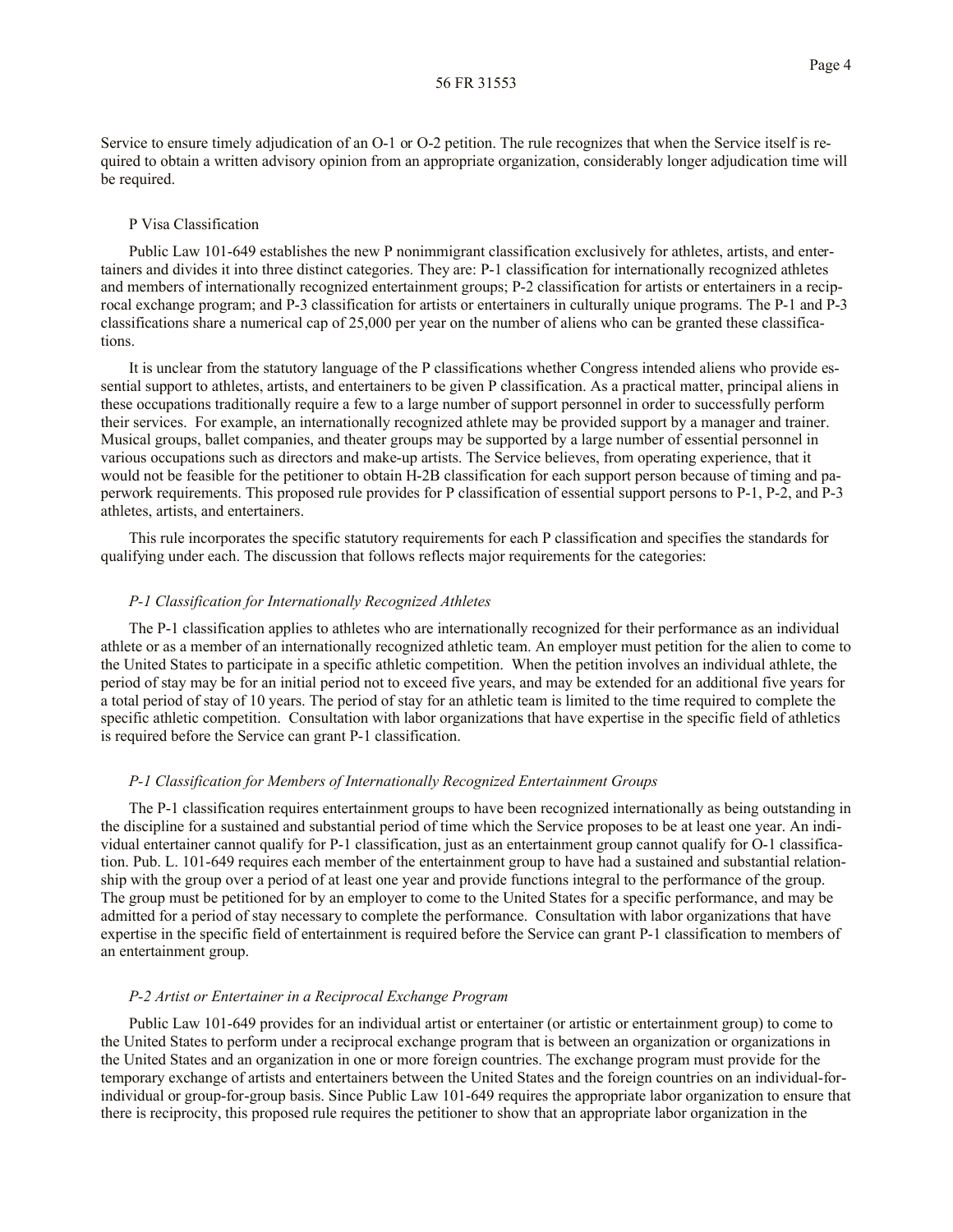United States was involved in negotiating, or has concurred with, arrangements for the reciprocal exchange of United States and foreign artists or entertainers. The sponsoring organization need not be an employer to petition for aliens under a reciprocal exchange program. The aliens are to be admitted for the specific event or performance and may not be readmitted unless the alien has remained outside the United States for at least three months after the date of his or her most recent admission. The Service can waive this requirement for individual artists or entertainers on tour where imposition of the requirement would cause undue hardship. Aliens under the P-2 classification will not be subject to a numerical limit.

## *P-3 Classification for Artists or Entertainers in Culturally Unique Programs*

The Service interprets the P-3 classification for artists or entertainers in culturally unique programs under Public Law 101-649 as the replacement category for the existing H-1B prominence category for unique and traditional artists. This proposed rule duplicates the standards for that H-1B category for P-3 classification. Consultation with a labor organization that has expertise in the specific field of entertainment is required before the Service can grant P-3 classification. As with P-2 aliens, those classified as P-3 must remain outside the United States for three months after the date of the most recent admission, unless the Service waives the requirement.

## General Statement on Potential Comments Regarding the O and P Categories

The Service wants to establish a procedure for the filing and adjudication of O and P petitions which will facilitate international travel effecting the entertainment, sports, and business communities of the United States. Therefore, the Service desires to obtain proposals and suggestions for streamlining the petitioning process for these nonimmigrant categories to minimize the paperwork essential to sound adjudications consistent with statutory language. The Service would also like comments on whether this proposed rule is more restrictive than was intended by the statute.

To better focus potential comments regarding the proposed rule, comments should concentrate on factors which can shorten the petitioning process. For example, the consultation process involving those cases where the Service itself must obtain the written consultation is difficult and cumbersome. Suggestions on how to streamline this process would be welcome. A suggestion to eliminate the consultation process is, obviously, in direct contradiction to the statute and could not be implemented.

Another area in which the Service desires to obtain comments involves the evidence required to establish eligibility for the O and P classifications. Suggestions on what evidence would establish extraordinary achievement, extraordinary ability, sustained national or international acclaim would be welcome.

The Service would also be open to proposals for expedited procedures to minimize repeated adjudications involving aliens who had previously qualified as outstanding or extraordinary. For example, should an employer who wishes to employ an O nonimmigrant alien who has been classified as such an alien on two previous occasions be required to establish the beneficiary's sustained international or national acclaim again or can the petitioning process be streamlined in some way. Should there be a time limit, for example, five years, on how long a previous Service determination is valid.

The Service has proposed that petitions for the O and P nonimmigrant classifications be filed no more than 90 days prior to the need of the alien's services. The purpose of this restriction is to ensure orderly processing of petitions for these classifications. The statute provides that no more than 25,000 P-1 and P-3 principal aliens may be admitted in one fiscal year. The Service anticipates that failure to provide such filing restrictions would result in a "run" on this limited supply of nonimmigrant numbers by employers who fear that an adequate supply of visas will not be available in the latter part of the year. The Service proposal should prevent a run caused by an unreasonable fear of an unavailability of numbers (which can itself cause the unavailability). Our experience with other nonimmigrant petitions indicates that this precaution is not likely to be needed with regard to the H-1b petitions for specialty occupations and H-2b petitions for temporary workers. The Service does not anticipate that this restriction will cause any undue hardship on petitioners since historically petitioners rarely, if ever, file more than 90 days in advance of the date the alien's services are needed. It is believed that the primary reason a petitioner might change its filing practices would be to reserve a quota number well in advance, which is exactly what the Service wishes to avoid. Another purpose of the time limitation is to avoid having to readjudicate the petition due to changed circumstances and to avoid having to deal with the substitution of accompanying aliens. Accordingly, the Service desires comments from the public regarding whether a time limitation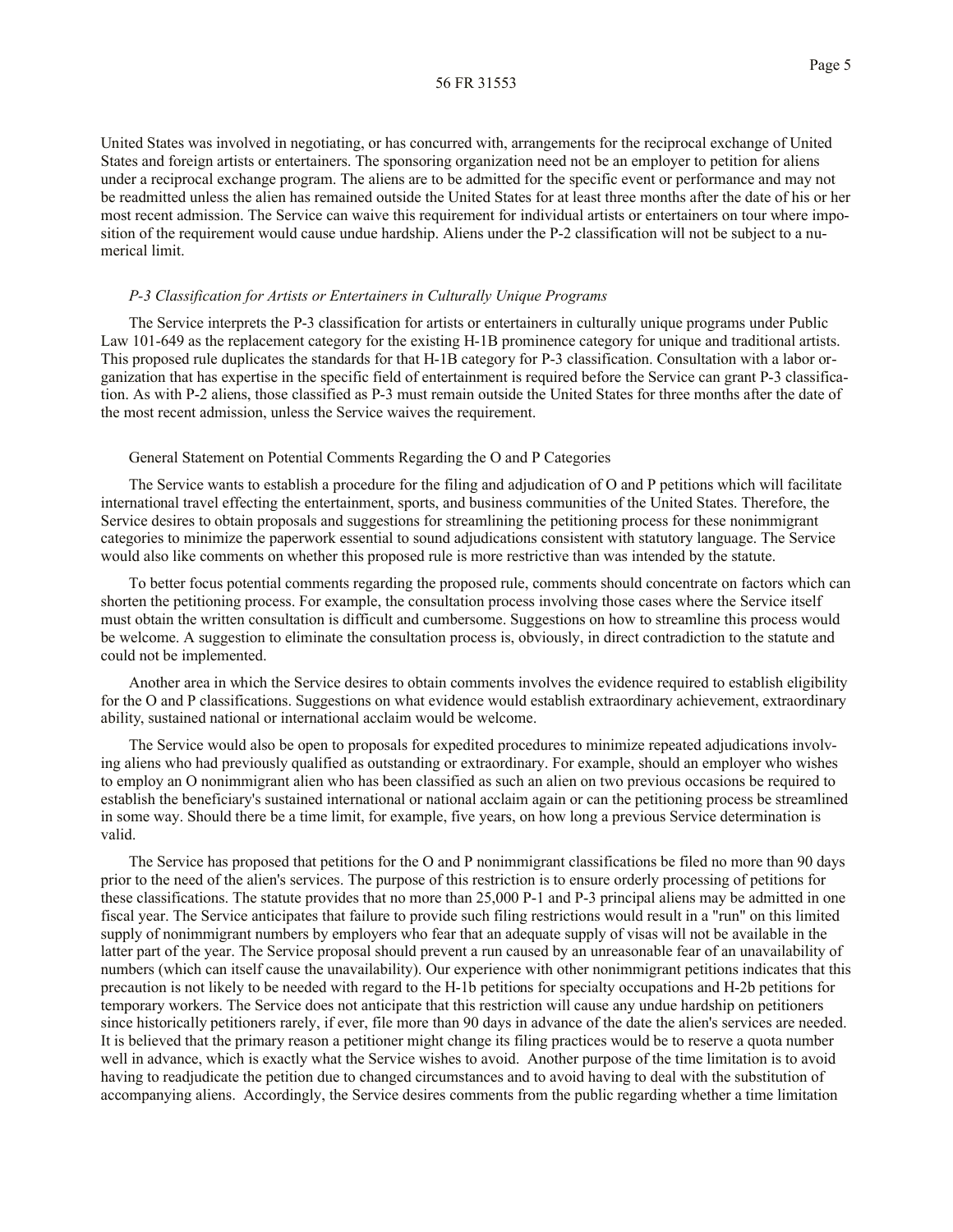is desirable for H petitions as well as the O and P petitions, whether the 90 day time frame is a realistic requirement, and whether some other timeframe (e.g. 180 days or 270 days) would be more advantageous.

The Service's definition of the term event is very broad and is meant to encompass a number of activities related to the alien's principal purpose in coming to the United States. For example, an entertainer who is admitted to the United States to make a movie will also, in all likelihood, be engaged in activities promoting the film. Such activities are considered part of the event and are within the scope of the initial petition. However, the Service recognizes that an alien may engage in a number of activities that are not as clearly related to the principal purpose of the alien's visit as in the example provided. Comments from public in this area which will assist the Service in determining what activities are in the scope of the initial petition will be welcome.

The Service has proposed standards for aliens of extraordinary achievement which are substantially lower than those for aliens of extraordinary ability. The Service would like comments on whether the proposed standard for extraordinary achievement is consistent with statutory intent.

Finally, the Service would like comments regarding the length of time, if any, that essential support personnel and accompanying aliens should be affiliated with the principal alien before they can be accorded nonimmigrant status based on that relationship.

The Service believes that the proposed rule as written strikes a good balance between the needs of the entertainment, sports and business communities of the United States and the protection of the United States labor market.

## Technical Amendments

(1) *Adjudication of H, L, O and P petitions only at Service Centers.* This proposed rule modifies the filing procedures in H and L regulations and specifies in the filing procedures in new O and P regulations that petitioners must file H, L, O, and P petitions, even in emergent situations, only with the appropriate Service Center, except where specifically indicated in these regulations. The Service believes that centralization of adjudication of these petitions only in the Service Centers is necessary to assure consistency in decisions, to control the numerical limits required for certain classifications, and to ensure that the statutory requirement for consultation with outside organizations is accomplished where required. Each Service Center will develop its own procedures for handling emergent cases.

(2) *New petition.* This rule proposes to change references to Form I-129H, Petition for Temporary Worker or Trainee and Form I-129L, Petition for Intracompany Transferee to Form I-129, Petition for Nonimmigrant Worker. This new Form I-129 will be used to petition for a number of nonimmigrant classifications besides H, L, O, and P classification. The most significant benefit of this new form is that it combines several requests for action on one form, including request for classification, request to extend the alien's stay in the United States, and request to change an alien's status from one nonimmigrant classification to another. It is anticipated that this new form will be implemented on October 1, 1991 along with the provisions in these regulations.

(3) *Change of employer under the H classification.* When an alien is in the United States and decides to change employers, current H regulations indicate that the new employer must file a petition, but an extension of stay is not required for the alien until the alien's previously authorized stay is about to expire. Operating experience has shown that this procedure is cumbersome and confusing for the public and Service officers. This rule proposes to modify 8 CFR  $214.2(h)(2)(i)(D)$  to require the new employer to file the petition on the new Form I-129 requesting classification and extension of the alien's stay. If the new petition is approved, extension of the alien's stay may be granted for the validity of the petition.

(4) *Petition extension/extension of stay.* Current regulations for the H and L classifications require the filing of an extension of stay application by the beneficiary, accompanied by an employer letter (and in some cases, a Department of Labor determination) stating the current terms and conditions of employment. If the alien's extension of stay application is approved, the petition is automatically extended. This procedure has created problems in extension cases where the alien's eligibility for the classification is questioned. In addition, it creates problems when the alien is required to leave the United States for business or personal reasons before the alien's extension application is approved. Since a request to extend a petition and a request to extend an alien's stay in the United States have been combined on one form (Form I-129), this rule proposes to revise the H and L regulations to require the filing of Form I-129 (without supporting documents) by the petitioner to request extension of the validity of the petition and extension of the alien's stay. If the alien leaves the United States while a decision is pending, extension of the petition only can be approved and notice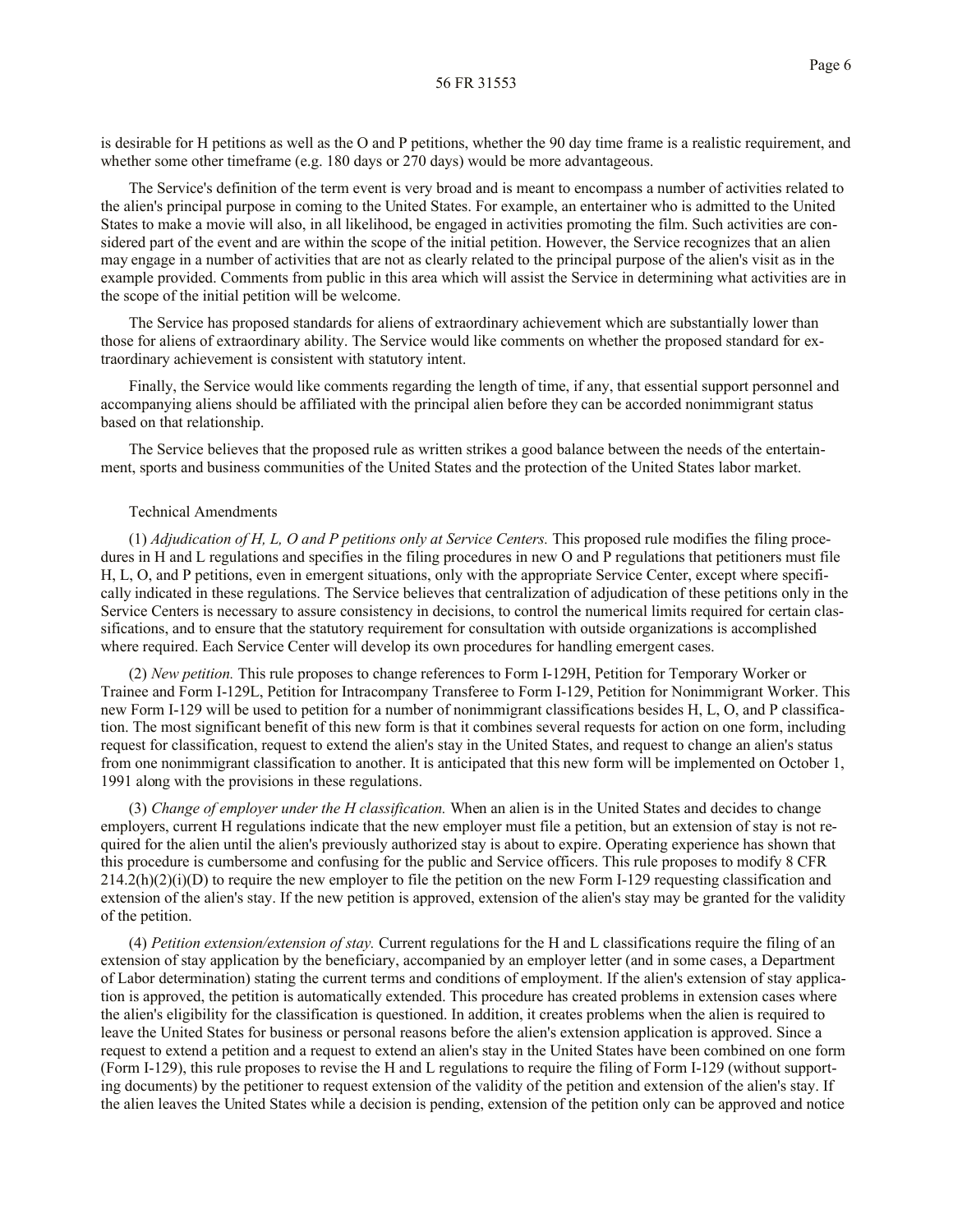of such approval sent to the consulate where the alien will apply for a visa. This proposed rule reflects the same extension procedures for the new O and P classifications.

(5) *Extension periods/total period of stay.* Public Law 101-649 limits the period of stay for aliens in a number of categories and occupations, such as six years for H1-B aliens in a specialty occupation, seven years for L-1 managers and executives, five years for specialized knowledge, 10 years for P-1 individual athletes, and the time required to complete an event or performance for O-1 and O-2 aliens. This proposed rule specifies initial admission periods and extension periods that are consistent with the maximum period of stay allowable and will ease the paperwork burden on the public and the Service.

(6) *Temporary/permanent intent.* This rule proposes to amend the H and L regulations to remove the evidentiary requirements for petitioners and aliens to demonstrate their temporary intent whenever a labor certification has been approved or a preference petition has been filed in the alien's behalf. The Service believes that adherence to the time limits on a temporary stay in the United States is sufficient to demonstrate temporary intent. The proposed rule for the H, L, O, and P classifications provide that the approval of a labor certification or the filing of a preference petition shall not be a basis for denying classification, admission, or status under these classifications.

In accordance with *5 U.S.C. 605*(b), the Commissioner of the Immigration and Naturalization Service certifies that this rule does not have a significant adverse economic impact on a substantial number of small entities. This rule is not considered to be a major rule within the meaning of section 1(b) of E.O. 12291, nor does this rule have Federalism implications warranting the preparation of a Federalism Assessment in accordance with E.O. 12612.

The information collection requirements contained in this rule have been forwarded to the Office of Management and Budget, under the provisions of the Paperwork Reduction Act, for review and clearance.

List of Subjects in 8 CFR Part 214

Administrative practice and procedure, aliens, authority delegation, employment, organization and functions, passports and visas.

Accordingly, part 214 of chapter I of title 8 of the Code of Federal Regulations is amended as follows:

PART 214 -- NONIMMIGRANT CLASSES

1. The authority citation for part 214 continues to read as follows:

Authority: *8 U.S.C. 1101,* 1103, 1184, 1186a, 1187 and 8 CFR part 2.

2. Section 214.2 is amended by:

- a. Revising paragraphs  $(h)(1)$ ,  $(h)(2)(i)$   $(A)$ ,  $(C)$ ,  $(D)$ ,  $(E)$ , and  $(h)(2)(ii)$ ;
- b. Revising paragraph (h)(4) heading;
- c. Revising paragraph  $(h)(4)(i)$  through  $(h)(4)(iii)$ ;
- d. Removing paragraphs  $(h)(4)(iv)$  and  $(h)(4)(v)$ ;
- e. Redesignating paragraphs  $(h)(4)(vi)$  and  $(h)(4)(vii)$  as  $(h)(4)(iv)$  and  $(h)(4)(v)$ ;
- f. Revising newly redesignated paragraph  $(h)(4)(iv)$ ;
- g. Adding new paragraphs  $(h)(4)(vi)$ ,  $(h)(6)(vi)(E)$ , and  $(h)(7)(iv)$ ;
- h. Revising paragraph (h)(8);
- i. Redesignating paragraphs  $(h)(9)(iii)(A)$  through  $(h)(9)(iii)(C)$  as  $(h)(9)(iii)(B)$  through  $(h)(9)(iii)(D)$ ;
- j. Adding a new paragraph  $(h)(9)(iii)(A);$
- k. Revising newly designated paragraphs  $(h)(9)(iii)(B)$  and  $(h)(9)(iii)(D)$ ;
- l. Revising paragraphs  $(h)(10)(ii)$ ,  $(h)(10)(iii)$ ,  $(h)(11)(i)$ ,  $(h)(13)$  through  $(h)(16)$  and  $(h)(18)$  to read as follows:
- § 214.2 Special requirements for admission, extension, and maintenance of status.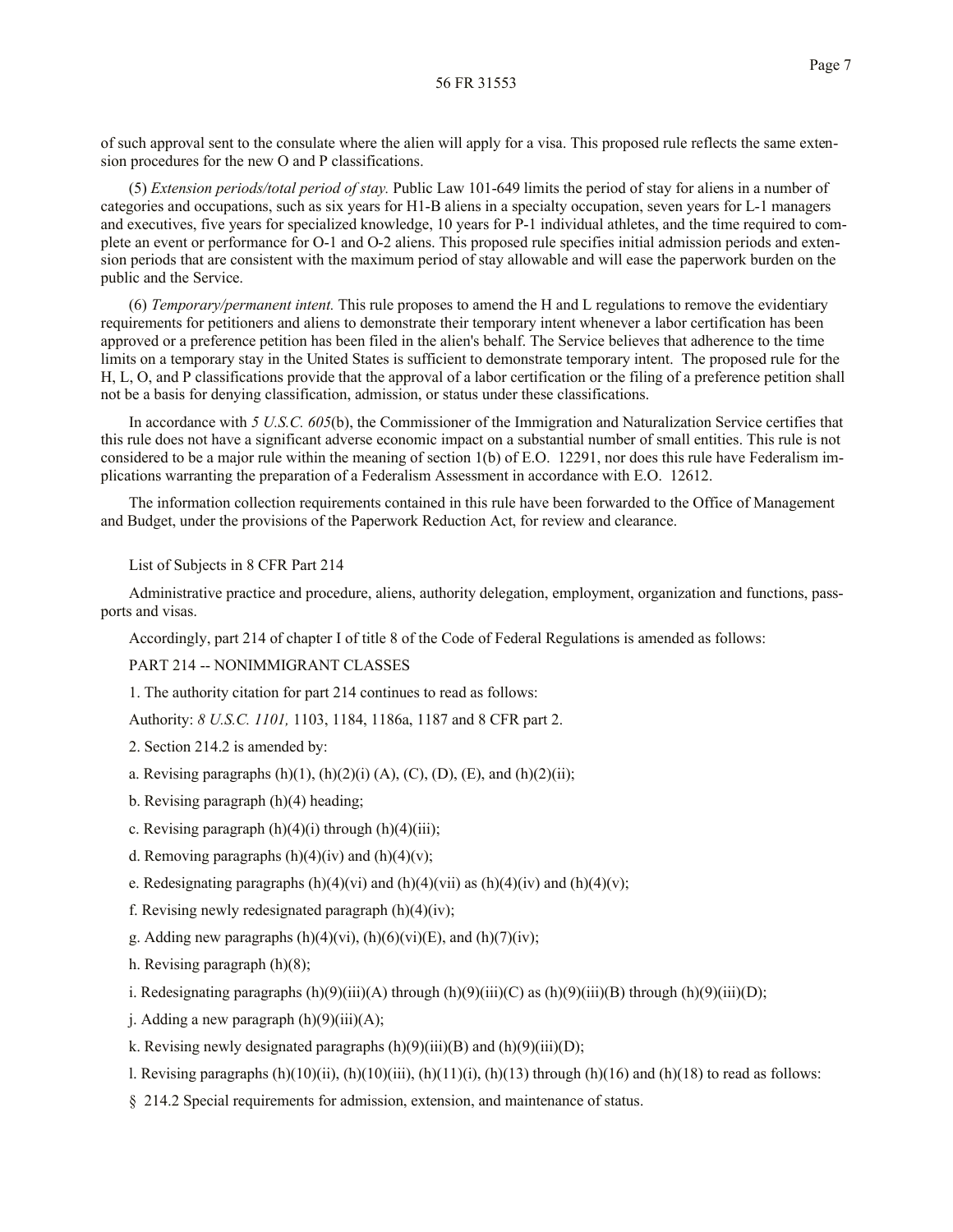#### \* \* \* \* \*

(h) *Temporary employees* -- (1) *Admission of temporary employees* -- (i) *General*. Under section 101(a)(15)(H) of the Act, an alien may be authorized to come to the United States temporarily to perform services or labor for, or to receive training from an employer, if petitioned for by that employer. Under this nonimmigrant category, the alien may be classified under section  $101(a)(15)(H)(i)(a)$  of the Act as a registered nurse, or under section  $101(a)(15)(H)(i)(b)$  as an alien who is coming to perform services in a specialty occupation or services relating to a Department of Defense (DOD) cooperative research and development project or coproduction project, or under section  $101(a)(15)(H)(ii)(a)$  of the Act as an alien who is coming to perform agricultural labor or services of a temporary or seasonal nature, or under section  $101(a)(25)(H)(ii)(b)$  of the Act as an alien coming to perform other temporary services or labor, or under section  $101(A)(15)(H)(iii)$  of the Act as an alien who is coming as a trainee or participant in a special education exchange visitor program. These classifications are commonly called H-1A, H-1B, H-2A, H-2B, and H-3, respectively. The employer must file a petition with the Service for review of the services or training and for determination of the alien's eligibility for classification as a temporary employee or trainee, before the alien may apply for a visa or seek admission to the United States. This paragraph sets forth the standards and procedures whereby these classifications may be applied for and granted, denied, extended, revoked, and appealed.

(ii) *Description of classifications.* (A) An H-1A classification applies to an alien who is coming temporarily to the United States to perform services as a registered nurse, meets the requirements of section  $212(m)(1)$  of the Act, and will perform services at a facility for which the Secretary of Labor has determined and certified to the Attorney General that an unexpired attestation is on file and in effect under section 212(m)(2) of the Act for the facility.

(B) An H-1B classification applies to an alien who is coming temporarily to the United States:

(*1*) To perform services in a specialty occupation (except registered nurses, agricultural workers, aliens of extraordinary ability or achievement, accompanying aliens, athletes, and entertainers) described in section 214(i)(1) of the Act, that meets the requirements of section  $214(i)(2)$  of the Act, and for whom the Secretary of Labor has determined and certified to the Attorney General that the prospective employer has an approved labor condition application under section  $212(n)(1)$  of the Act, or

(*2*) To perform services of an exceptional nature requiring exceptional merit and ability relating to a cooperative research and development project or a coproduction project provided for under a Government-to-Government agreement administered by the Secretary of Defense.

(C) An H-2A classification applies to an alien who is coming temporarily to the United States to perform agricultural work of a temporary or seasonal nature.

(D) An H-2B classification applies to an alien who is coming temporarily to the United States to perform nonagricultural work of a temporary or seasonal nature, if unemployed persons capable of performing such service or labor cannot be found in this country. This classification does not apply to graduates of medical schools coming to the United States to perform services as members of the medical profession. The temporary or permanent nature of the services or labor to be performed must be determined. This classification requires a temporary labor certification issued by the Secretary of Labor or the Governor of Guam, or a notice from one of them that certification cannot be made prior to the filing of a petition with the Service.

(E) An H-3 classification applies to an alien who is coming temporarily to the United States:

(*1*) As a trainee, other than to receive graduate medical education or training, or training provided primarily at or by an academic or vocational institution, or

(*2*) As a participant in a special education exchange visitor program which provides for practical training and experience in the education of children with physical, mental, or emotional disabilities.

 $(2)$  \* \* \*

 $(i) * * *$ 

(A) *General.* A United States employer seeking to classify an alien as an H-1A, H-1B, H-2A, H-2B, or H-3 temporary employee shall file a petition on Form I-129, Petition for Nonimmigrant Worker, only with the Service Center which has jurisdiction in the area where the alien will perform services or receive training, even in emergent situations, except as provided in this section. Petitions in Guam and the Virgin Islands, and petitions involving special filing situa-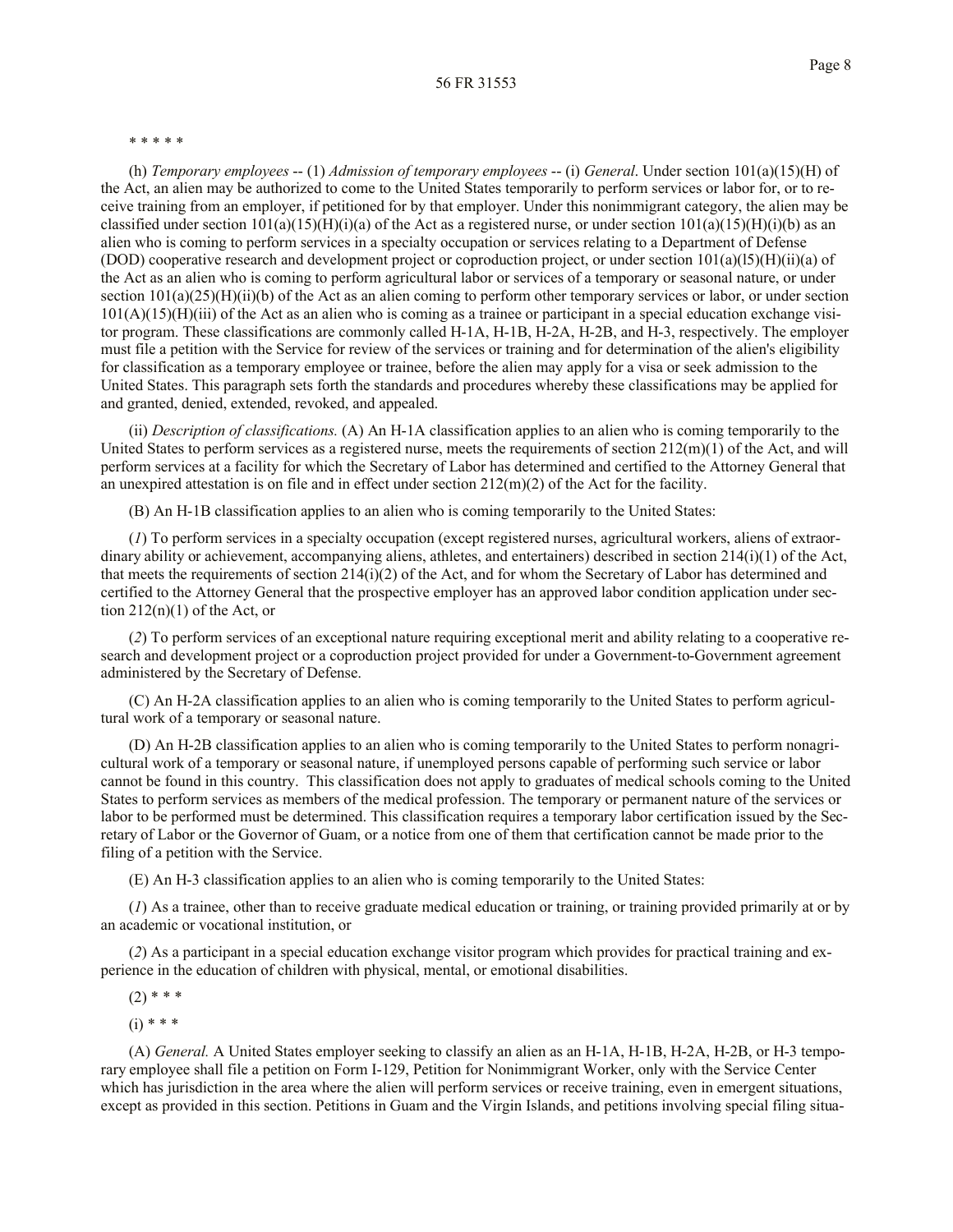tions as determined by the Service's Headquarters, shall be filed with the local Service Office or a designated Service Office. The petitioner may submit a legible photocopy of a document in support of the visa petition without the original. The original document shall be submitted if requested by the director.

#### \* \* \* \* \*

(C) *Services or training for more than one employer.* If the beneficiary will perform nonagricultural services for, or receive training from, more than one employer, each employer must file a separate petition with the Service Center that has jurisdiction over the area where the alien will perform services or receive training, unless an established agent files the petition.

(D) *Change of employers.* If the alien is in the United States and decides to change employers, the new employer must file a petition on Form I-129 requesting classification and extension of the alien's stay in the United States. If the new petition is approved, the extension of stay may be granted for the validity of the approved petition. The validity of the petition and the alien's extension of stay shall conform to the limits on the alien's temporary stay that are prescribed in paragraph  $(h)(13)$  of this section. The alien is not authorized to begin the new employment until the petition is approved.

(E) *Amended or new petition.* The petitioner shall file an amended or new petition with the Service Center where the original petition was filed to reflect any material changes in the terms and conditions of employment or training or the beneficiary's eligibility as specified in the original approved petition. An amended or new H-1A, H-1B, H-2A, or H-2B petition must be accompanied by a current or new Department of Labor determination.

# \* \* \* \* \*

(ii) *Multiple beneficiaries.* More than one beneficiary may be included in an H-2A, H-2B, or H-3 petition if the beneficiaries will be performing the same service or receive the same training for the same period of time, and in the same location. If they will be applying for visas at more than one consulate, the petitioner shall file a separate petition for each consulate. If visa-exempt beneficiaries will be applying for admission at more than one port of entry, the petitioner shall file a separate petition for each port of entry.

#### \* \* \* \* \*

(4) *Petition for alien to perform services in a specialty occupation or services relating to a DOD cooperative research and development project or coproduction project (H-1B)* -- (i)(A) *Types of H-1B classification.* An H-1B classification may be granted to an alien who:

(*1*) Will perform services in a specialty occupation which requires theoretical and practical application of a body of highly specialized knowledge and attainment of a baccalaureate or higher degree or its equivalent as a minimum requirement for entry into the occupation in the United States, and who is qualified to perform services in the specialty occupation because he or she has attained a baccalaureate or higher degree or its equivalent in the specialty occupation, or

(*2*) Based on reciprocity, will perform services of an exceptional nature requiring exceptional merit and ability relating to a DOD cooperative research and development project or a coproduction project provided for under a Government-to-Government agreement administered by the Secretary of Defense.

(B) *General requirements for petitions involving a specialty occupation.* (*1*) Before filing a petition for H-1B classification in a specialty occupation, the petitioner shall obtain approval of a labor condition application from the Department of Labor in the occupational specialty in which the alien(s) will be employed.

(*2*) Approval by the Department of Labor of a labor condition application in an occupational classification does not constitute a determination by that agency that the occupation in question is a specialty occupation. The director shall determine if the application involves a specialty occupation as defined in section 214(i)(l) of the act. The director shall also determine whether the particular alien for whom H-1B classification is sought qualifies to perform services in the specialty occupation as prescribed in section 214(i)(2) of the Act.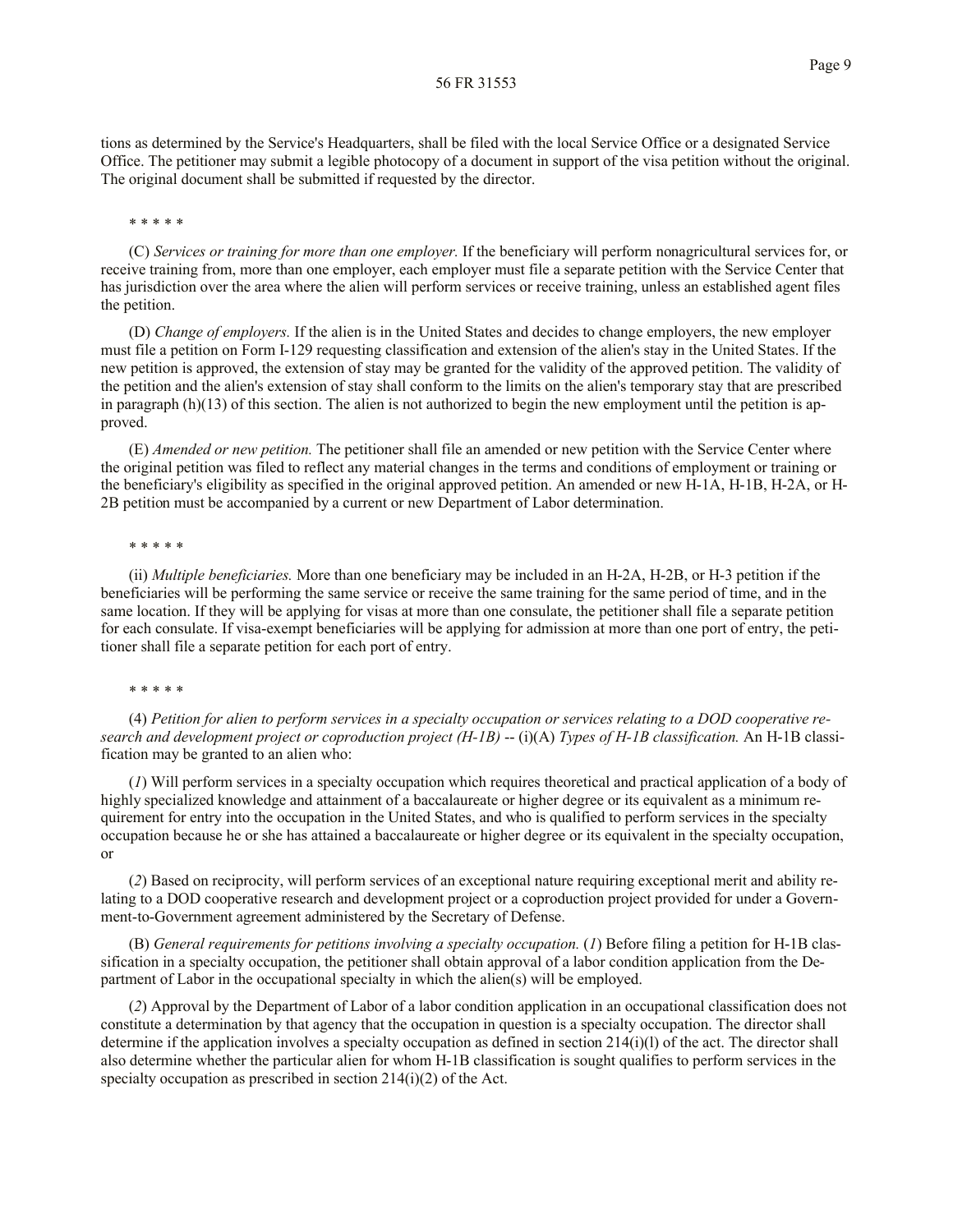(*3*) If all of the beneficiaries covered by an H-1B labor condition application have not been identified at the time a petition is filed, petitions for beneficiaries may be filed at different times during the validity of the approved labor condition application using photocopies of the same approval. Each petition must reference all previously approved petitions by file number for that labor condition application.

(*4*) When petitions have been approved for the total number of workers specified in the approved labor condition application, substitution of aliens against previously approved openings shall not be made and a new labor condition application shall be required.

(*5*) If the Secretary of Labor notifies the Service that the petitioning employer has failed to meet a condition in its labor condition application, or that there was a misrepresentation of a material fact in the application, the Service shall not approve new petitions in specialty occupations for that employer, or extend the stay of aliens employed in specialty occupations by that employer for a period of one year from the date of receipt of such notice.

(*6*) If approval of the employer's labor condition application is suspended or invalidated by the Department of Labor, the Service will not suspend or revoke the employer's approved petitions for aliens already employed in specialty occupations, if the employer has agreed to comply with the terms of the labor condition application for the duration of the authorized stay of aliens it employs.

(ii) *Definitions* -- (A) *Specialty occupation* means an occupation which requires theoretical and practical application of a body of highly specialized knowledge to fully perform the occupation in such fields of human endeavor as architecture, engineering, mathematics, physical sciences, social sciences, medicine and health, education, business specialties, accounting, law, theology, and the arts, and which requires completion of a specific course of education at an accredited college or university, culminating in a baccalaureate or higher degree in a specific occupational specialty, where attainment of such degree or its equivalent is the minimum requirement for entry into the occupation in the United States.

(B) *Recognized authority* means a person or an organization with expertise in a particular field, special skills or knowledge in that field, and the expertise to render the type of opinion requested. Such an opinion must state:

(*1*) The writer's qualifications as an expert;

(*2*) The writer's experience giving such opinions, citing specific instances where past opinions have been accepted as authoritative and by whom;

(*3*) How the conclusions were reached; and

(*4*) The basis for the conclusions, including copies or citations of any research material used.

(iii) *Criteria and documentary requirements for H-1B petitions involving a specialty occupation -- (A) Standards for specialty occupation position.* To qualify as a specialty occupation, the position must meet the following criteria:

(*1*) A baccalaureate or higher degree or its equivalent is normally the minimum requirement for entry into the particular position;

(*2*) The degree requirement is common to the industry in parallel positions among similar organizations or, in the alternative, an employer may show that its particular position is so complex or unique that it can be performed only by an individual with a degree;

(*3*) The employer normally requires a degree or its equivalent for the position;

(*4*) The nature of the specific duties are so specialized and complex that knowledge required to perform the duties is usually associated with the attainment of a baccalaureate or higher degree.

(B) *Petitioner requirements.* The petitioner shall submit the following with an H-1B petition involving a specialty occupation:

(*1*) An approved labor condition application from the Department of Labor in the specialty occupation, valid for the dates of intended employment,

(*2*) a statement that it will comply with the terms of the labor condition application for the duration of the alien's authorized period of stay,

(*3*) Evidence that the alien qualifies to perform services in the specialty occupation as described in paragraph  $(h)(4)(iii)(B)$  of this section, and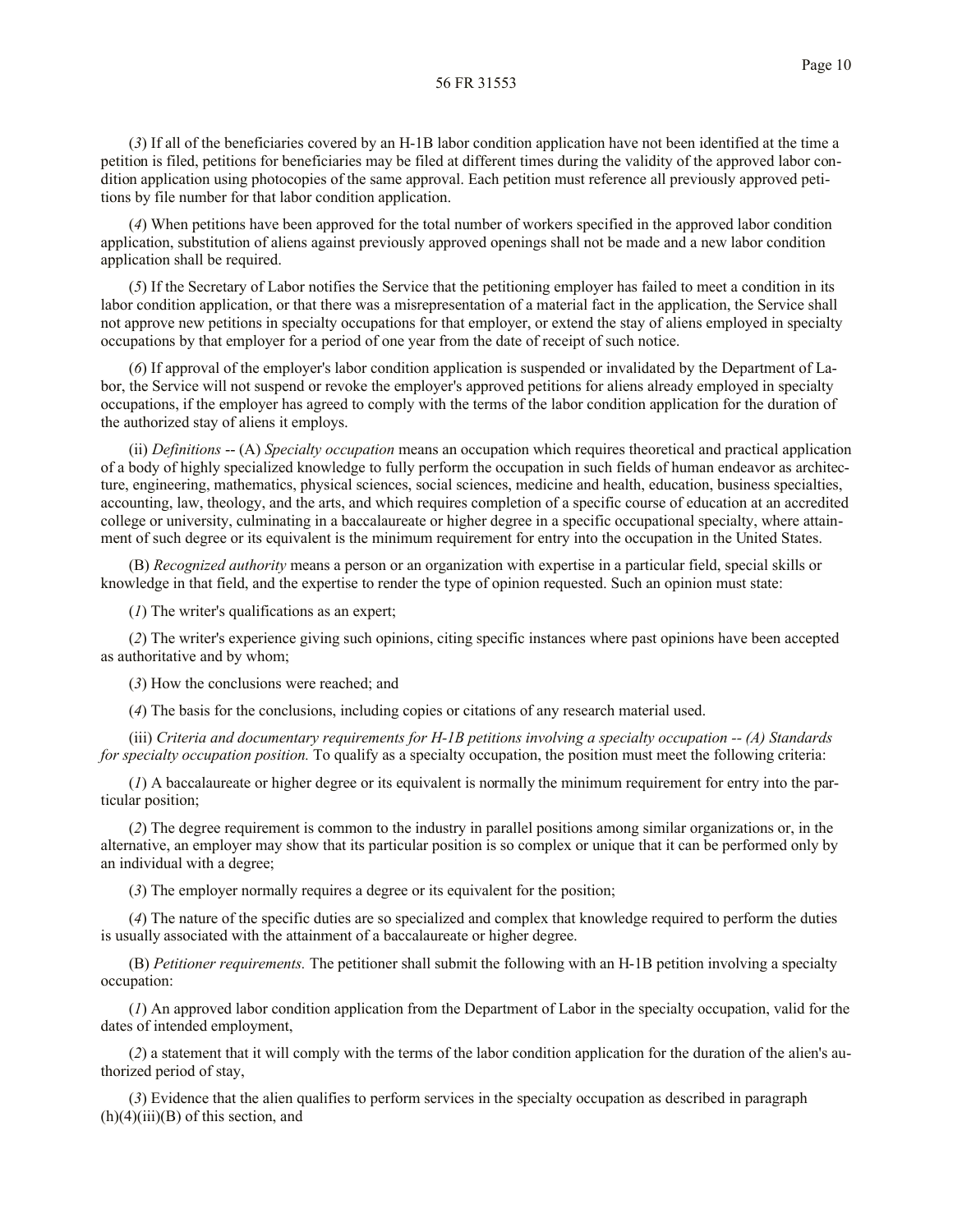(*4*) A statement, signed by an authorized official of the employer, that the employer will be liable for the reasonable costs of return transportation of the alien abroad, if the alien is dismissed from employment by the employer before the end of the period of authorized admission pursuant to section  $214(c)(5)$  of the Act.

(C) *Beneficiary qualifications.* To qualify to perform services in a specialty occupation, the alien must meet one of the following criteria:

(*1*) Hold a United States baccalaureate or higher degree required by the specialty occupation from an accredited college or university;

(*2*) Hold a foreign degree determined to be equivalent to a United States baccalaureate or higher degree required by the specialty occupation from an accredited college or university;

(*3*) Hold an unrestricted State license, registration or certification which authorizes him or her to fully practice the specialty occupation and be immediately engaged in that specialty in the state of intended employment; or

(*4*) Have education, specialized training, and/or progressively responsible experience that is equivalent to completion of a United States baccalaureate or higher degree in the specialty occupation, and have recognition of expertise in the specialty through progressively responsible positions related to the specialty.

(D) *Equivalence to completion of a college degree.* For purposes of paragraph (h)(4)(iii)(B)(*4*) of this section, equivalence to completion of a United States baccalaureate or higher degree shall mean achievement of a level of knowledge, competence, and practice in the specialty occupation that has been determined to be equal to that of an individual who has a baccalaureate or higher degree in the specialty; and shall be determined by one or more of the following:

(*1*) An evaluation from an official who has authority to grant college-level credit for training and/or experience in the specialty at an accredited college or university which has a program for granting such credit based on an individual's training and/or work experience;

(*2*) The results of recognized college-level equivalency examinations or special credit programs, such as the College Level Examination Program (CLEP), or Program on Noncollegiate Sponsored Instruction (PONSI);

(*3*) An evaluation of education only by a reliable credentials evaluation service which specializes in evaluating foreign educational credentials;

(*4*) Evidence of certification or registration from a nationally recognized professional association or society for the specialty that is known to grant certification or registration to persons in the occupational specialty who have achieved a certain level of competence in the specialty;

(*5*) A determination by the Service that the equivalent of the degree required by the specialty occupation has been acquired through a combination of education, specialized training, and/or progressively responsible work experience in areas related to the specialty, and that the alien has achieved recognition of expertise in the specialty occupation as a result of such training and experience. For purposes of determining equivalency to a baccalaureate degree in the specialty, three years of specialized training and/or work experience must be demonstrated for each year of college-level training the alien lacks. For equivalence to an advanced (or Masters) degree, the alien must have a baccalaureate degree followed by at least five years of progressive experience in the specialty. The Service will not evaluate equivalence to a Doctorate degree. If required by a specialty, the alien must hold the Doctorate degree. It must be clearly demonstrated that the alien's training and/or work experience included the theoretical and practical application of specialized knowledge required by the specialty occupation; that the alien's experience was gained while working with peers, supervisors, or subordinates who have a degree or its equivalent in the specialty occupation; and that the alien has recognition of expertise in the specialty evidenced by at least one type of documentation such as:

(*i*) Recognition of expertise in the specialty by at least two recognized authorities in the specialty occupation,

(*ii*) Membership in a recognized foreign or United States association or society in the specialty occupation,

(*iii*) Published material by or about the alien in professional publications, trade journals, books, or major newspapers,

(*iv*) Licensure or registration to practice the specialty occupation in a foreign country, or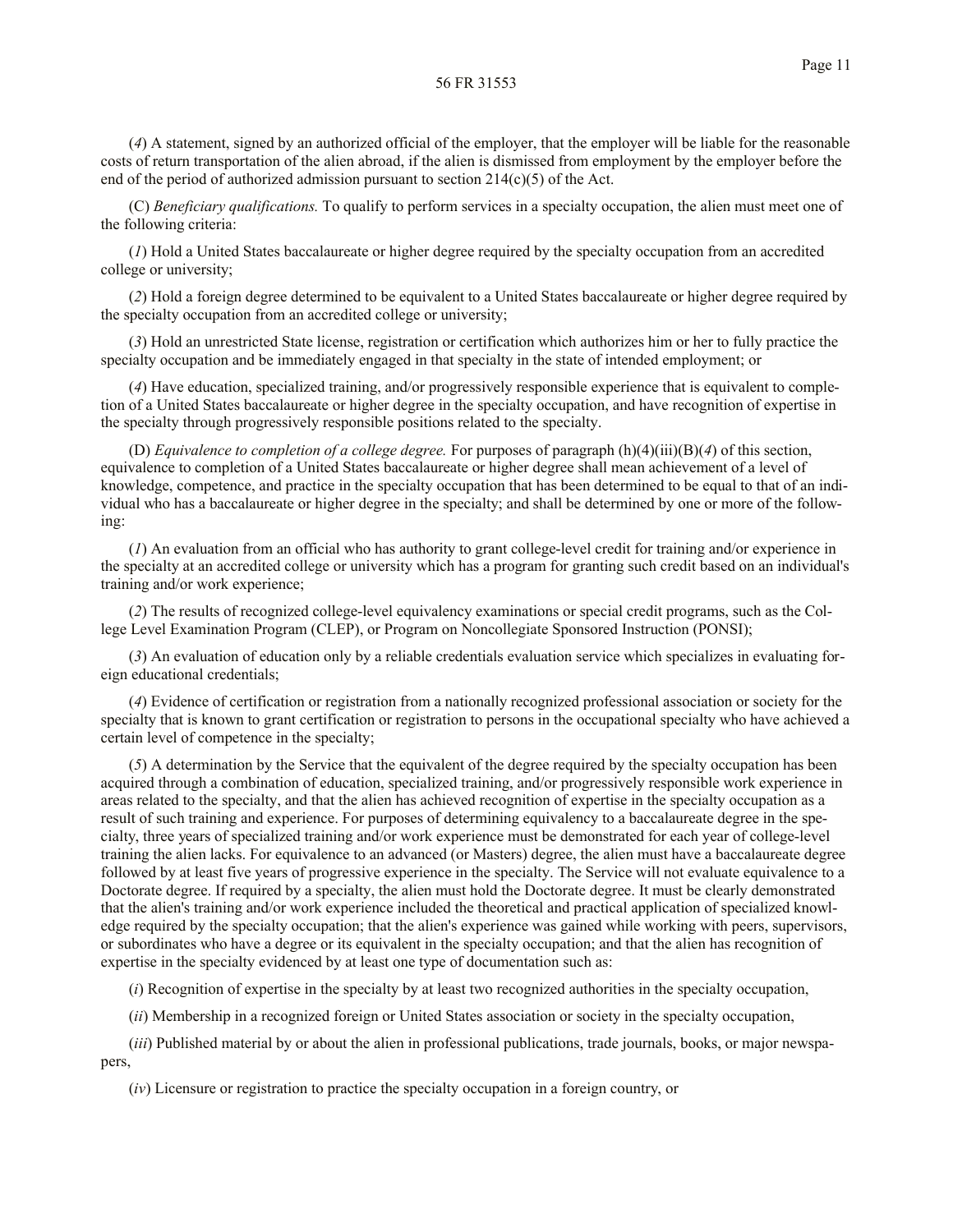(*v*) Achievements which a recognized authority has determined to be significant contributions to the field of the specialty occupation.

(iv) *General documentary requirements for H-1B classification in a specialty occupation.* An H-1B petition involving a specialty occupation shall be accompanied by:

(A) Documentation, certifications, affidavits, degrees, diplomas, writings, reviews, or any other required evidence sufficient to establish that the beneficiary is qualified to perform services in a specialty occupation as described in paragraph  $(h)(4)(i)$  of this section, and that the services the beneficiary is to perform are in a specialty occupation. The evidence shall conform to the following:

(*1*) School records, diplomas, degrees, affidavits, contracts, and similar documentation submitted must reflect periods of attendance, courses of study, and similar pertinent data, be executed by the person in charge of the records of the educational or other institution, firm, or establishment where education or training was acquired.

(*2*) Affidavits submitted by present or former employers or recognized authorities certifying to the recognition and expertise of the beneficiary shall specifically describe the beneficiary's recognition and ability in factual terms and must set forth the expertise of the affiant and the manner in which the affiant acquired such information.

(B) Copies of any written contracts between the petitioner and beneficiary, or a summary of the terms of the oral agreement under which the beneficiary will be employed, if there is no written contract.

#### \* \* \* \* \*

(vi) *Criteria and documentary requirements for H-1B petitions involving DOD cooperative research and development projects or coproduction projects* -- (A) *General.* (1) For purposes of H-1B classification, services of an exceptional nature relating to DOD cooperative research and development projects or coproduction projects shall be those services which require a baccalaureate or higher degree or its equivalent to perform the duties. The existence of this special program does not preclude the DOD from utilizing the regular H-1B provisions provided the required guidelines are met.

(*2*) The requirement for approval of a labor condition application from the Department of Labor shall not apply to petitions involving DOD cooperative research and development projects or coproduction projects.

(B) *Petitioner requirements.* (*1*) The petition must be accompanied by a verification letter from the DOD project manager for the particular project stating that the alien will be working on a cooperative research and development project or a coproduction project under a reciprocal Government-to-Government agreement administered by DOD. Details about the specific project are not required.

(*2*) The petitioner shall provide a general description of the alien's duties on the particular project and indicate the actual dates of the alien's employment on the project.

(*3*) The petitioner shall submit a statement indicating the names of aliens currently employed on the project in the United States and their dates of employment. The petitioner shall also indicate the names of aliens whose employment on the project ended in the past year.

(C) *Beneficiary requirement.* The petition shall be accompanied by evidence that the beneficiary has a baccalaureate or higher degree or its equivalent in the occupational field in which he or she will be performing services in accordance with paragraph  $(h)(4)(iii)(B)$  and/or  $(h)(4)(iii)(C)$  of this section.

\* \* \* \* \*

 $(6)$  \* \* \*

 $(vi) * * *$ 

(E) *Liability for transportation costs.* The petitioner shall submit a statement, signed by an authorized official, that the employer will be liable for the reasonable costs of return transportation of the alien abroad, if the alien is dismissed from employment by the employer before the end of the period of authorized admission pursuant to section 214(c)(5) of the Act.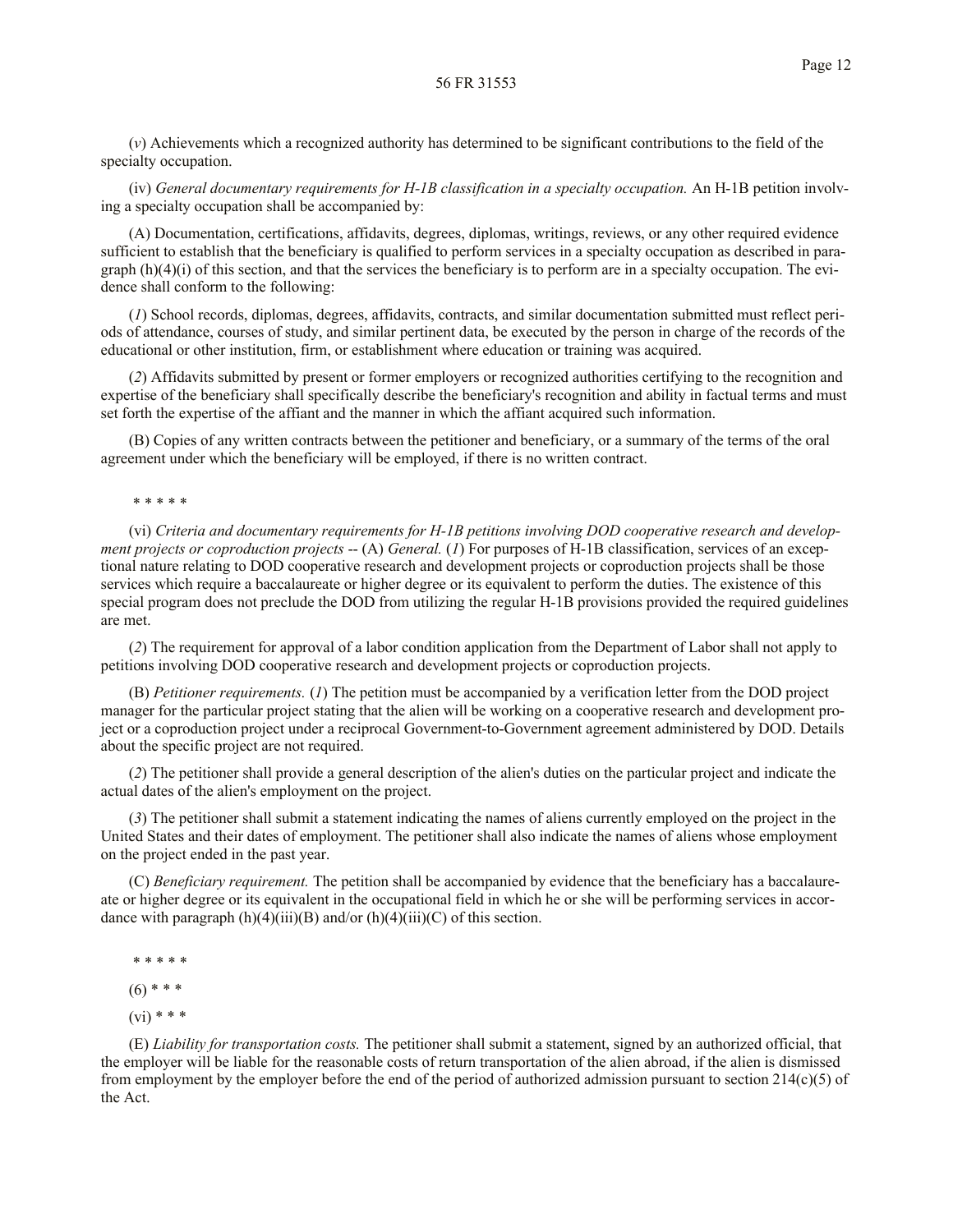$(7)$  \* \* \*

(iv) *Petition for participant in a special education exchange visitor program* -- (A) *General requirements.* (*1*) The H-3 participant in a special education training program must be coming to the United States to participate in a structured program which provides for practical training and experience in the education of children with physical, mental, or emotional disabilities.

(*2*) The petition must be filed by a facility which has professionally trained staff and a structured program for providing education to children with disabilities, and for providing training and hands-on experience to participants in the special education exchange visitor program.

(*3*) The requirements in this section for alien trainees shall not apply to petitions for participants in a special education exchange visitor program.

(B) *Evidence.* An H-3 petition for a participant in a special education exchange visitor program shall be accompanied by:

(*1*) A description of the training program and the facility's professional staff, and details of the alien's participation in the training program (any custodial care of children must be incidental to the training), and

(*2*) Evidence that the alien participant is nearing completion of a baccalaureate or higher degree in special education, or already holds such a degree, or has extensive prior training and experience in teaching children with physical, mental, or emotional disabilities.

(8) *Numerical limits --* (i) *Limits on affected categories.* During each fiscal year, the total number of aliens who can be provided nonimmigrant classification is subject to a numerical limit as follows:

(A) Aliens classified as H1-B nonimmigrants, excluding those involved in DOD research and development projects or coproduction projects, may not exceed 65,000.

(B) Aliens classified as H-1B nonimmigrants to work for DOD research and development projects or coproduction projects may not exceed 100 at any time.

(C) Aliens classified as H-2B nonimmigrants may not exceed 66,000.

(D) Aliens classified as H-3 nonimmigrant participants in a special education exchange visitor program may not exceed 50.

(ii) *Procedures.* (A) Each alien (or job opening(s) for aliens in petitions with unnamed beneficiaries) included in a new petition shall be counted for purposes of the numerical limit. Aliens shall not be counted on requests for petition extension or extension of the alien's stay. The spouse and children of principal aliens classified as H-4 nonimmigrants shall not be counted in the numerical limit.

(B) Numbers will be assigned in the order that petitions are filed. If a petition is denied, the number(s) originally assigned to the petition shall be returned to the system which maintains and assigns numbers.

(C) For purposes of assigning numbers to aliens on petitions filed in Guam and the Virgin Islands, Headquarters Adjudications shall allocate numbers to these locations from the central system which controls and assigns numbers to petitions filed in other locations of the United States. The frequency with which numbers are allocated and the amount allocated shall be determined from workload patterns in these offices.

(D) When an approved petition is not used because the beneficiary(ies) does not apply for admission to the United States, the petitioner shall notify the Service Center Director who approved the petition that the number(s) have not been used. The petition shall be revoked pursuant to paragraph (h)(11)(ii) of this section and the unused number(s) shall be returned to the system which maintains and assigns numbers.

(E) If the total numbers available in a fiscal year are used, new petitions and the accompanying fee shall be rejected with a notice that numbers available for the particular nonimmigrant classification have been used until the beginning of the next fiscal year.

 $(9)$  \* \* \*  $(iii)$  \* \* \*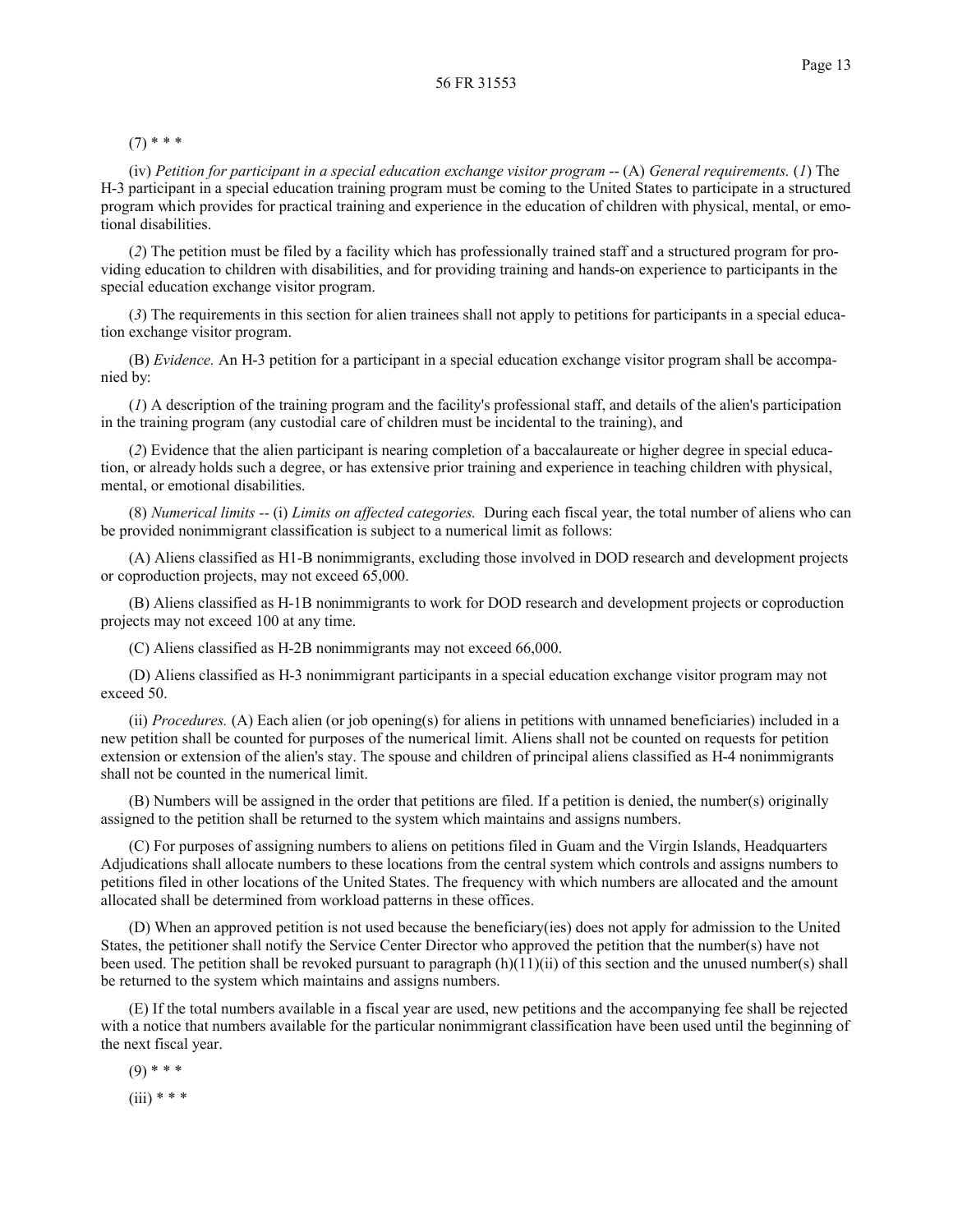(A) *H-1A petition.* An approved petition for an alien classified under section 101(a)(15)(H)(i)(a) of the Act shall be valid for a period of up to three years.

(B)(*1*) *H-1B petition in a specialty occupation.* An approved petition classified under section 101(a)(15)(H)(i)(b) of the Act for an alien in a specialty occupation shall be valid for a period of up to three years, but may not exceed the approval period of the labor condition application.

(2) *H-1B petition involving a DOD research and development or coproduction project.* An approved petition classified under section 101(a)(15)(H)(i)(b) of the Act for an alien involved in a DOD research and development project or a coproduction project shall be valid for a period of up to five years.

 $(C)$  \* \* \*

(D)(*1*) *H-3 petition for alien trainee.* An approved petition for an alien trainee classified under section  $101(a)(15)(H)(iii)$  of the Act shall be valid for a period of up to two years.

(*2*) *H-3 petition for alien participant in a special education training program.* An approved petition for an alien classified under section  $101(a)(15)(H)(iii)$  of the Act as a participant in a special education exchange visitor program shall be valid for a period of up to 18 months.

\* \* \* \* \*

 $(10)$  \* \* \*

(ii) *Notice of intent to deny.* When an adverse decision is proposed on the basis of derogatory information of which the petitioner is unaware, the director shall notify the petitioner of the intent to deny the petition and the basis for the denial. The petitioner may inspect and rebut the evidence and will be granted a period of 30 days from the date of the notice in which to do so. All relevant rebuttal material will be considered in making a final decision.

(iii) *Notice of denial.* The petitioner shall be notified of the reasons for the denial, and of his or her right to appeal the denial of the petition under 8 CFR Part 103. There is no appeal from a decision to deny an extension of stay to the alien.

 $(11)$  \* \* \*

(i) *General.* (A) The petitioner shall immediately notify the Service of any changes in the terms and conditions of employment of a beneficiary which may affect eligibility under section  $101(a)(15)(H)$  of the Act and paragraph (h) of this section. An amended petition on Form I-129 should be filed when the petitioner continues to employ the beneficiary. If the petitioner no longer employs the beneficiary, the petitioner shall send a letter explaining the change(s) to the director who approved the petition.

(B) The director shall revoke a petition only when the validity of the petition has not expired. However, a petition that has expired may be revoked in certain situations, such as those where the facts of the petition were not true and correct or where the director determines that it is appropriate.

\* \* \* \* \*

(13) *Admission.* (i) *General.* (A) A beneficiary shall be admitted to the United States for the validity period of the petition, plus a period of up to 30 days before the validity period begins and 30 days after the validity period ends. The beneficiary may not work except during the validity period of the petition.

(B) When an alien in an H classification has spent the maximum allowable period of stay in the United States, a new petition under sections  $101(a)(15)$  (H) or (L) of the Act may not be approved unless that alien has resided and been physically present outside the United States, except for brief trips for business or pleasure, for the time limit imposed on the particular H classification. Brief trips to the United States for business or pleasure during the required time abroad are not interruptive, but do not count towards fulfillment of the required time abroad. The petitioner shall provide information about the alien's employment, place of residence, and the dates and purposes of any trips to the United States during the period that the alien was required to spend time abroad.

(ii) *H-1A limitation on admission.* An H-1A alien who has spent five, or in certain extraordinary circumstances, six years in the United States under section  $101(a)(15)(H)$  of the Act may not seek extension, change status, or be readmit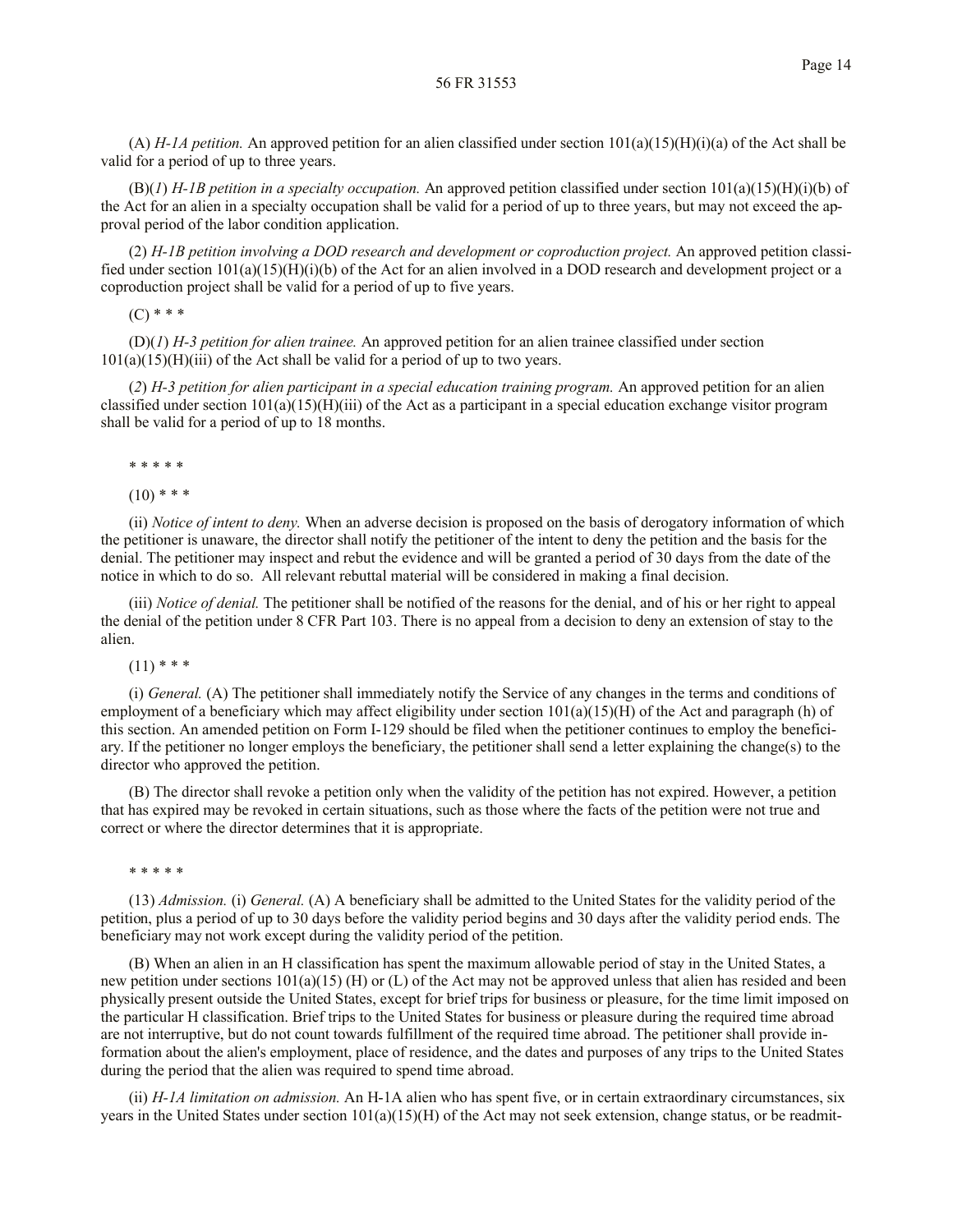ted to the United States under the H visa classification, unless the alien has resided and been physically present outside the United States, except for brief trips for pleasure or business, for the immediate prior year.

(iii) *H-1B limitation on admission --* (A) *Alien in a specialty occupation.* An H-1B alien in a specialty occupation who has spent six years in the United States under section  $101(a)(15)$  (H) and/or (L) of the Act may not seek extension, change status, or be readmitted to the United States under the H or L visa classification, unless the alien has resided and been physically present outside the United States, except for brief trips for business or pleasure, for the immediate prior year.

(B) *Alien involved in a DOD research and development or coproduction project.* An H-1B alien involved in a DOD research and development or coproduction project who has spent 10 years in the United States may not be given an extension of stay or change of status, or be readmitted to the United States under section  $101(a)(15)(H)$  of the Act to perform services involving a DOD research and development project or coproduction project. A new petition or change of status under the H or L visa classification may not be approved for such an alien unless the alien has resided and been physically present outside the United States, except for brief trips for business or pleasure, for the immediate prior year.

(iv) *H-2B and H-3 limitation on admission.* An H-2B alien who has spent three years in the United States under section  $101(a)(15)$  (H) and/or (L) of the Act, or an H-3 alien who has spent 18 months under section  $101(a)(15)$  (H) and/or (L) of the Act may not seek extension, change status, or be readmitted to the United States under the H or L visa classification unless the alien has resided and been physically present outside the United States for the immediate prior six months.

(v) *Exceptions*. The limitations in paragraphs  $(h)(13)(ii)$  through  $(h)(13)(iv)$  of this section shall not apply to H-1A, H-1B, H-2B, and H-3 aliens who did not reside continually in the United States and whose employment in the United States was seasonal or intermittent, or an aggregate of six months or less per year. In addition, the limitations shall not apply to aliens who reside abroad and regularly commute to the United States to engage in part-time employment. To qualify for this exception, the petitioner and the alien must provide clear and convincing proof that the alien qualifies for an exception. Such proof shall consist of evidence such as arrival and departure records, copies of tax returns, and records of employment abroad.

(14) *Extension of visa petition validity.* The petitioner shall file a request for a petition extension on Form I-129 to extend the validity of the original petition under section  $101(a)(15)(H)$  of the Act. Supporting evidence is not required unless requested by the director. A request for a petition extension may be filed only if the validity of the original petition has not expired, the alien beneficiary is physically present in the United States, and the petitioner is requesting extension of the beneficiary's stay on the same petition. The dates of extension shall be the same for the petition and the beneficiary's extension of stay. Even though the requests to extend the petition and the alien's stay are combined on the petition, the director shall make a separate determination on each. If the alien is required to leave the United States for business or personal reasons while the extension requests are pending, the petitioner may request the director to cable notification of approval of the petition extension to the consular office abroad where the alien will apply for a visa.

(15) *Extension of stay --* (i) *General.* The petitioner shall apply for extension of an alien's stay in the United States by filing a petition extension on Form I-129 accompanied by the documents described for the particular classification in paragraph (h)(15)(ii) of this section. When the total period of stay in an H classification has been reached, no further extensions may be granted.

(ii) *Extension periods --* (A) *H-1A extension of stay.* An extension of stay may be authorized for a period of up to two years for a beneficiary of an H-1A petition. The alien's total period of stay may not exceed five years, except in extraordinary circumstances. Beyond five years, an extension of stay not to exceed one year may be granted under extraordinary circumstances. Extraordinary circumstances shall exist when the director finds that termination of the alien's services will impose extreme hardship on the petitioner's business operation or that the alien's services are required in the national welfare, safety, or security interests of the United States. Each request for an extension of stay for the beneficiary of an H-1A petition must be accompanied by a current copy of the Department of Labor's notice of acceptance of the petitioner's attestation on Form ETA 9029.

(B) *H-1B extension of stay --* (*1*) *Alien in a specialty occupation.* An extension of stay may be authorized for a period of up to three years for a beneficiary of an H-1B petition in a specialty occupation. The alien's total period of stay may not exceed six years. The request for extension must be accompanied by an approved labor condition application for the specialty occupation valid for the period of time requested.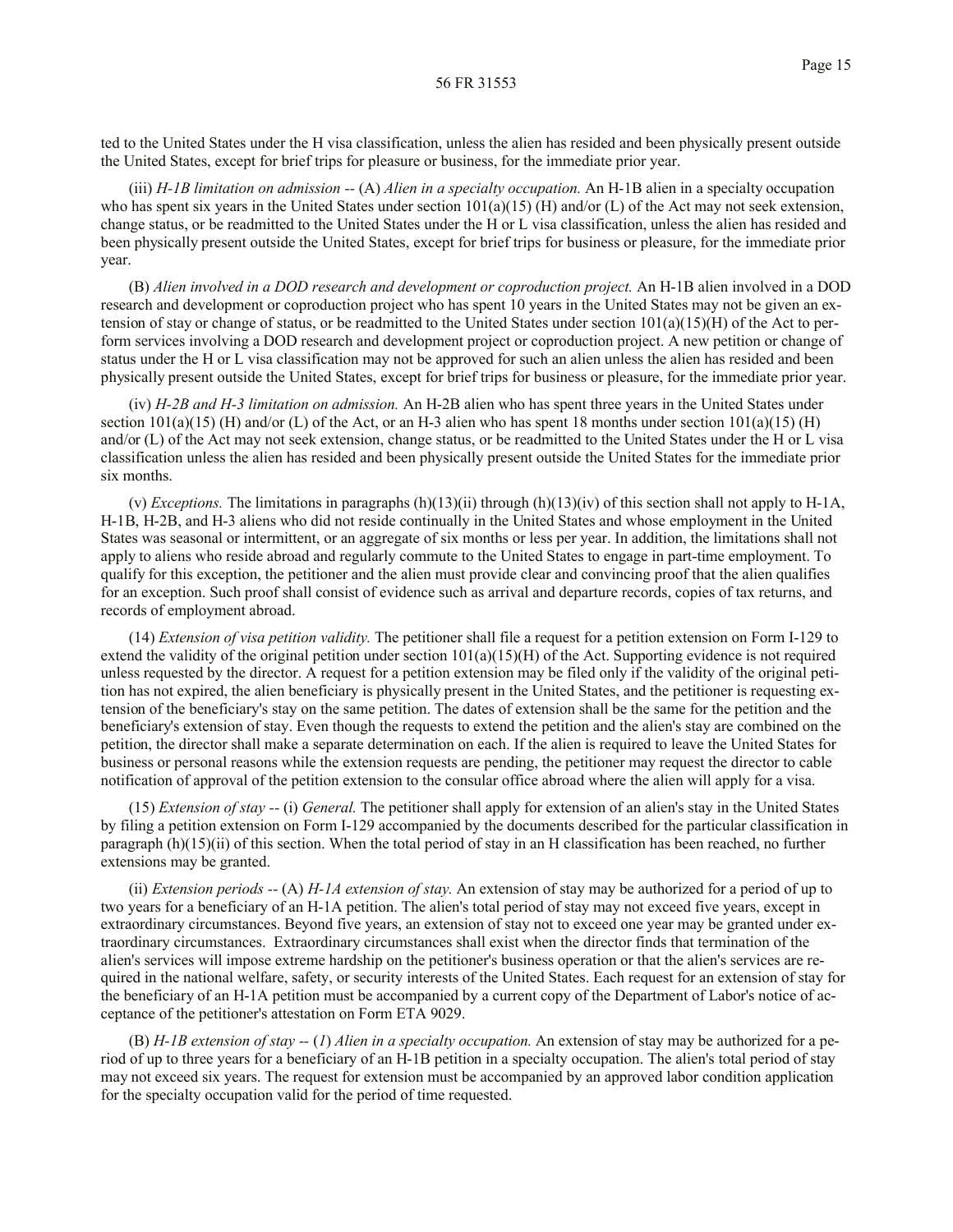*(2) Alien in a DOD research and development or coproduction project.* An extension of stay may be authorized for a period up to five years for the beneficiary of an H-1B petition involving a DOD research and development project or coproduction project. The total period of stay may not exceed 10 years.

(C) *H-2A or H-2B extension of stay.* An extension of stay for the beneficiary of an H-2A or H-2B petition may be authorized for the validity of the labor certification or for a period of up to one year, except as provided for in paragraph (h)(5)(x) of this section. The alien's total period of stay as an H-2A or H-2B worker may not exceed three years, except that in the Virgin Islands, the alien's total period of stay may not exceed 45 days.

(D) *H-3 extension of stay.* An extension of stay may be authorized for the length of the training program for a total period of stay as an H-3 trainee not to exceed two years, or for a total period of stay as a participant in a special education training program not to exceed 18 months.

(16) *Effect of approval of a permanent labor certification or filing of a preference petition on H classification* -- (i) *H-1A or H-1B classification.* The approval of a permanent labor certification or the filing of a preference petition for an alien shall not be a basis for denying an H-1A or H-1B petition or a request to extend such a petition, or the alien's admission, change of status, or extension of stay. The alien may legitimately come to the United States for a temporary period as an H-lA or H-1B nonimmigrant and depart voluntarily at the end of his or her authorized stay and, at the same time, lawfully seek to become a permanent resident of the United States.

(ii) *H-2A, H-2B, and H-3 classification.* The approval of a permanent labor certification, or the filing of a preference petition for an alien in the same or a different job or training position and for the same petitioner shall be a reason by itself to deny the alien's extension of stay.

## \* \* \* \* \*

(18) *Use of approval notice, Form I-797.* The Service shall notify the petitioner on Form I-797 whenever a visa petition, an extension of a visa petition, or an alien's extension of stay is approved under the H classification. The beneficiary of an H petition who does not require a nonimmigrant visa may present a copy of the approval notice at a port of entry to facilitate entry into the United States. A beneficiary who is required to present a visa for admission and whose visa will have expired before the date of his or her intended return may use a copy of Form I-797 to apply for a new or revalidated visa during the validity period of the petition. The copy of Form I-797 shall be retained by the beneficiary and presented during the validity of the petition when reentering the United States to resume the same employment with the same petitioner.

## \* \* \* \* \*

§ 214.2 [Amended]

3. ln  $\S$  214.2, paragraph (h)(2)(iii) is amended by removing the reference to "I-129H" in the first sentence.

4. In § 214.2, paragraph (h)(2)(iv) is amended by removing the term "H-1B and" in the first sentence.

5. In § 2l4.2, paragraph  $(h)(4)(v)(E)$  is amended by adding the phrase "in the same state" immediately after the word "valid" in the last sentence of the paragraph.

6. In § 214.2, paragraph  $(h)(5)(i)(A)$  is amended by changing the reference to "Form I-l29H" to "Form I-129".

7. In § 214.2, paragraph (h)(6)(iii)(E) is amended by removing the term "on I-129H," after the word "petition", and removing the term "for I-129Hs" after the word "jurisdiction".

8. In § 214.2, paragraph (h)(6)(vi) introductory text is amended by removing the phrase "filed on Form I-129H".

9. In 214.2, paragraph (h)(7) is amended by changing the heading of this paragraph to read " *Petition for alien trainee or participant in a special education exchange visitor program (H-3) --* ".

10. In § 214.2, paragraph (h)(7)(i) is amended by changing the heading of this paragraph to read "*Alien trainee*." and changing the word "instruction" in the first sentence to "training".

11. In § 214.2, paragraph (h)(7)(ii) is amended by changing the heading of this paragraph to read "*Evidence required for petition involving alien trainee --* ".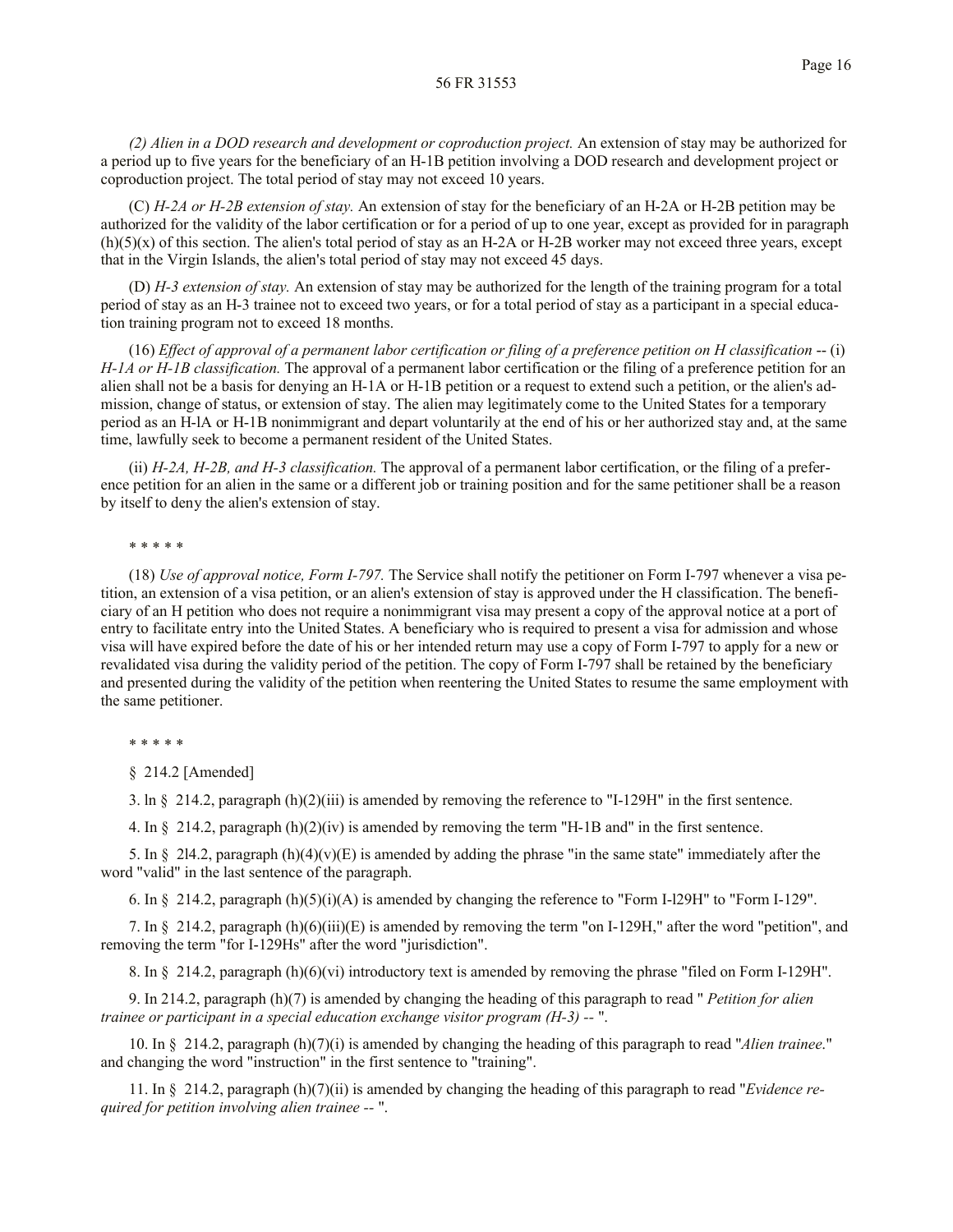12. In § 214.2, paragraph (h)(7)(iii) is amended by changing the heading of this paragraph to read "*Restrictions on training program for alien trainee*."

13. In § 214.2, paragraph (h)(9)(i) is amended by removing the term "Form I-171C, Notice of Approval or" in the second sentence of introductory text.

14. In  $\S$  214.2, paragraphs (h)(9)(ii)(A), (B), and (C) are amended by changing the reference to "(h)(9)(ii)" to "(h)(9)(iii)".

15. Section 214.2 is amended by;

a. Revising paragraphs  $(1)(1)(i)$ ,  $(1)(1)(ii)(A)$ ,  $(B)$ ,  $(C)$ ,  $(D)$ ,  $(F)$ ,  $(G)$ ,  $(K)$ , and  $(L)$ ;

b. Revising paragraphs  $(1)(2)(i)$  and  $(1)(3)(iii)$ ;

c. Redesignating paragraphs  $(1)(3)(vi)$  and  $(1)(3)(vii)$  as paragraphs  $(1)(3)(viii)$  and  $(1)(3)(viii)$ ;

d. Revising paragraph  $(1)(3)(v)$  introductory text;

e. Adding a new paragraph  $(1)(3)(vi)$ ;

f. Revising paragraphs  $(1)(5)(ii)(C)$  and  $(1)(6)$ ;

g. Revising paragraph  $(1)(7)(i)$  introductory text;

h. Revising paragraph  $(1)(7)(i)(C)$ ,  $(1)(7)(ii)$ ,  $(1)(8)(ii)$  and  $(1)(8)(iii)$ ,  $(1)(9)(i)$ ,  $(1)(10)(i)$ ,  $(1)(12)$ ,  $(1)(14)(i)$ ,  $(1)(15)$ , and  $(1)(16)$  to read as follows:

§ 214.2 Special requirements for admission, extension, and maintenance of status.

\* \* \* \* \*

 $(1)$  \* \* \*

 $(1)$  \* \* \*

(i) *General*. Under section  $101(a)(15)(L)$  of the Act, an alien who within the preceding three years has been employed abroad for one continuous year by a qualifying organization may be admitted temporarily to the United States to be employed by a branch of that same employer or a parent, affiliate, or subsidiary of that employer in a managerial, executive, or specialized knowledge capacity. An alien transferred to the United States under this nonimmigrant classification is referred to as an intracompany transferee, and the organization which seeks the classification of an alien as an intracompany transferee is referred to as the petitioner. The Service has responsibility for determining whether the alien is eligible for admission and whether the petitioner is a qualifying organization. These regulations set forth the procedures whereby these benefits may be applied for and granted, denied, extended, or revoked. They also set forth procedures for appeal of adverse decisions and admission of intracompany transferees. Certain petitioners seeking the classification of aliens as intracompany transferees may file blanket petitions with the Service. Under the blanket petition process, the Service is responsible for determining whether the petitioner and its parent, branches, subsidiaries, and affiliates specified are qualifying organizations. The Department of State or, in certain cases, the Service is responsible for determining the classification of the alien.

 $(ii)$  \* \* \*

(A) *Intracompany transferee* means an alien who, within three years preceding the time of his/her application for admission into the United States, has been employed abroad continuously for one year by a firm or corporation or other legal entity or parent, branch, affiliate, or subsidiary thereof, and who seeks to enter the United States temporarily in order to render his/her services to a branch of the same employer or a parent, subsidiary, or affiliate thereof in a capacity that is managerial, executive, or involves specialized knowledge. Periods spent in the United States in lawful status for a branch of the same employer or a parent, subsidiary, or affiliate thereof and brief trips to the United States for business or pleasure shall not be interruptive of the one year of continuous employment abroad, but such periods shall not be counted towards fulfillment of that requirement.

(B) *Managerial capacity* means an assignment within an organization in which the employee primarily:

(*1*) Manages the organization, or a department, subdivision, function, or component of the organization,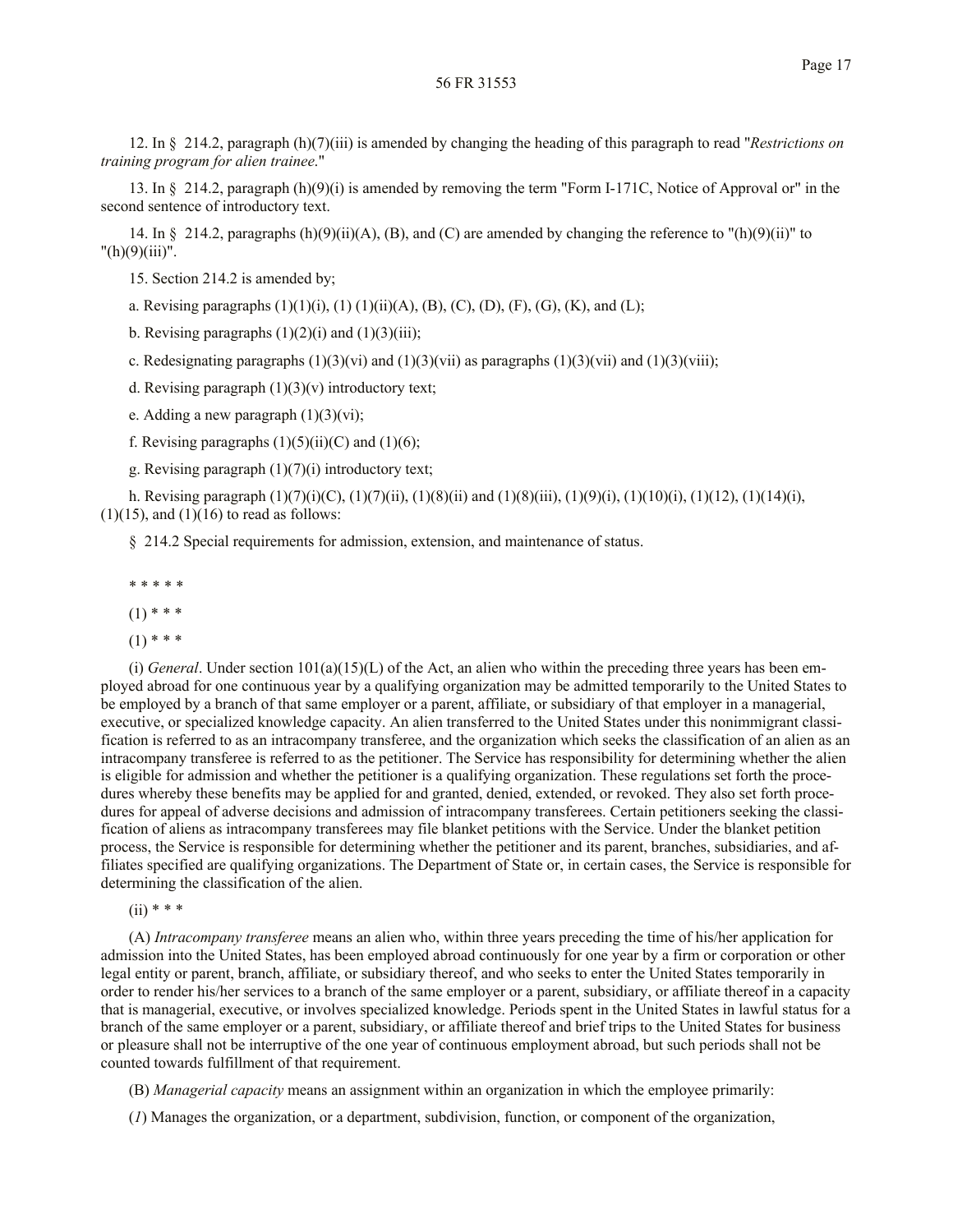(*2*) Supervises and controls the work of other supervisory, professional, or managerial employees, or manages an essential function within the organization, or a department or subdivision of the organization,

(*3*) Has the authority to hire and fire or recommend those as well as other personnel actions (such as promotion and leave authorization) if another employee or other employees are directly supervised; if no other employee is directly supervised, functions at a senior level within the organizational hierarchy or with respect to the function managed, and

(*4*) Exercises discretion over the day-to-day operations of the activity or function for which the employee has authority. A first-line supervisor is not considered to be acting in a managerial capacity merely by virtue of the supervisor's supervisory duties unless the employees supervised are professional.

(C) *Executive capacity* means an assignment within an organization in which the employee primarily:

(*1*) Directs the management of the organization or a major component or function of the organization,

(*2*) Establishes the goals and policies of the organization, component, or function,

(*3*) Exercises wide latitude in discretionary decision-making, and

(*4*) Receives only general supervision or direction from higher level executives, the board of directors, or stockholders of the organization.

(D) *Specialized knowledge* means special knowledge possessed by an individual of the petitioning organization's product, service, research, equipment, techniques, management, or other interests and its application in international markets, or an advanced level of knowledge or expertise in the organization's processes and procedures.

## \* \* \* \* \*

(F) *New office* means an organization which has been doing business in the United States through a parent, branch, subsidiary, or affiliate for less than one year.

(G) *Qualifying organization* means a United States or foreign firm, corporation, or other legal entity which:

(*1*) Meets exactly one of the qualifying relationships specified in the definitions of a parent, branch, subsidiary, or affiliate specified in paragraph  $(l)(1)(ii)$  of this section.

(*2*) Is or will be doing business (engaging in international trade is not required) as an employer in the United States and in at least one other country for the duration of the alien's stay in the United States as an intracompany transferee directly or through a parent, branch, subsidiary, or affiliate, and

(3) Otherwise meets the requirements of section  $101(a)(15)(L)$  of the Act.

\* \* \* \* \*

(K) *Subsidiary* means a firm, corporation, or other legal entity of which a parent owns, directly or indirectly, more than half of the entity and controls the entity; or owns, directly or indirectly, half of the entity and controls the entity; or owns, directly or indirectly, 50 percent of a 50-50 joint venture and has equal control and veto power over the entity; or owns, directly or indirectly, less than half of the entity, but in fact controls the entity.

(L) *Affiliate* means (*1*) One of two subsidiaries both of which are owned and controlled by the same parent, or

(*2*) One of two legal entities entirely owned and controlled by the exact same individuals (not companies), each individual directly owning and controlling approximately the same share or proportion of each entity, or

(*3*) In the case of a partnership that is organized in the United States to provide accounting services along with managerial and consulting services, and that markets its accounting services under an internationally recognized name under an agreement with a worldwide coordinating organization that is owned and controlled by the member accounting firms, a partnership (or similar organization) that is organized outside the United States to provide accounting services, shall be considered to be an affiliate of the United States partnership if it markets its accounting services under the same internationally recognized name under the agreement with the worldwide coordinating organization of which the United States partnership is also a member (This provision is limited exclusively to entities which practice as part of an international accounting organization).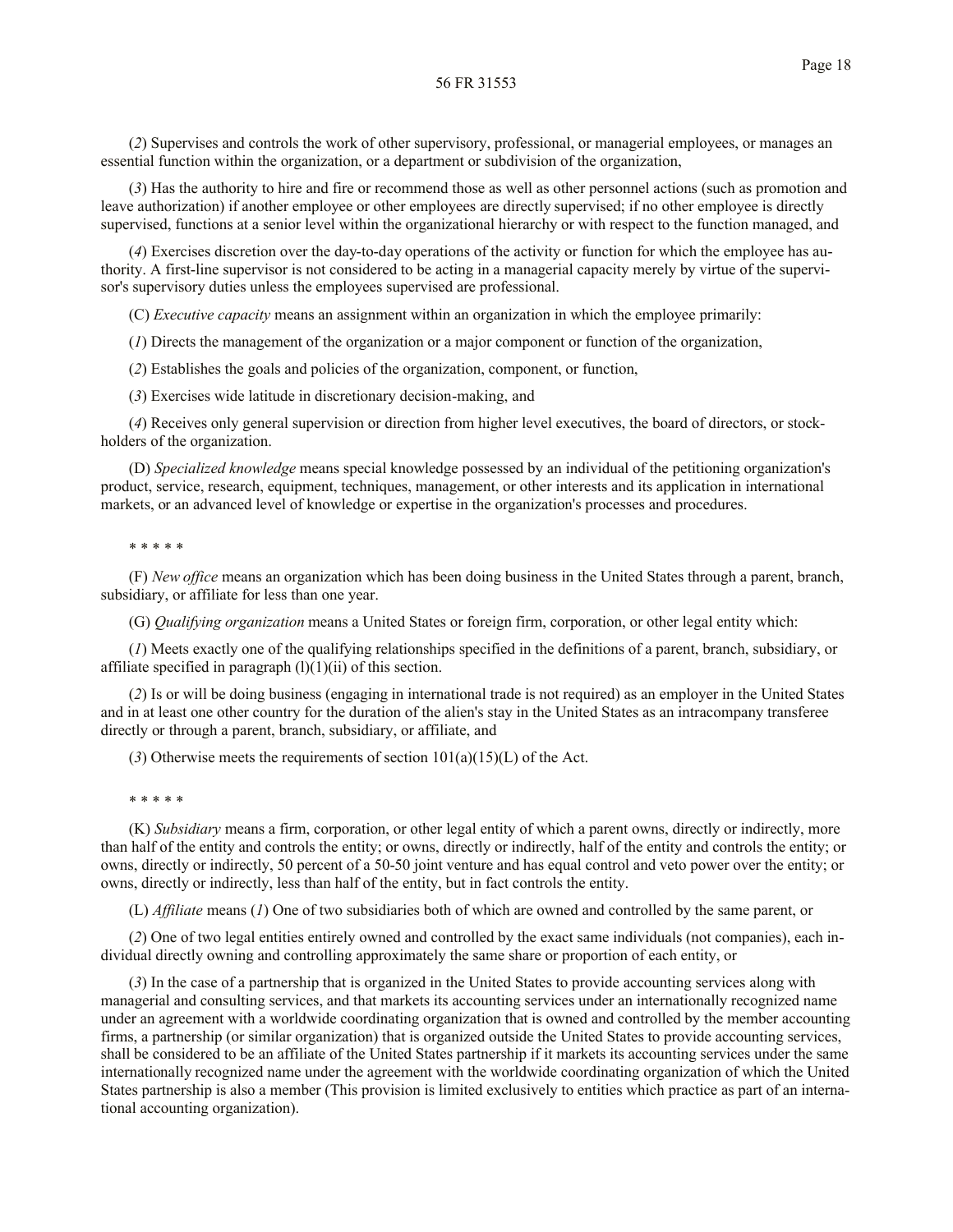\* \* \* \* \*

 $(2)$  \* \* \*

(i) Except as provided in paragraphs  $(1)(2)(ii)$  and  $(1)(17)$  of this section, a petitioner seeking to classify an alien as an intracompany transferee shall file a petition on Form I-129, Petition for Nonimmigrant Worker, only at the Service Center which has jurisdiction over the area where the alien will be employed, even in emergent situations. The petitioner shall advise the Service whether it has filed a petition for the same beneficiary with another office, and certify that it will not file a petition for the same beneficiary with another office, unless the circumstances and conditions in the initial petition have changed. Failure to make a full disclosure of previous petitions filed will result in denial of this petition.

\* \* \* \* \*

 $(3)$  \* \* \*

(iii) Evidence that the alien has at least one continuous year of full-time employment abroad with a qualifying organization within the three years preceding the filing of the petition.

\* \* \* \* \*

(v) If the petition indicates that the beneficiary is coming to the United States as a manager or executive to open or to be employed in a new office in the United States, the petitioner shall submit evidence that:

\* \* \* \* \*

(vi) If the petition indicates that the beneficiary is coming to the United States in a specialized knowledge capacity to open or to be employed in a new office, the petitioner shall submit evidence that:

(A) Sufficient physical premises to house the new office have been secured,

(B) The business entity in the United States is or will be a qualifying organization as defined in paragraph  $(l)(1)(ii)(G)$  of this section, and

(C) The petitioner has the financial ability to remunerate the beneficiary and to commence doing business in the United States.

\* \* \* \* \*

 $(5)$  \* \* \*

 $(ii)$  \* \* \*

(C) When the alien is a visa-exempt nonimmigrant seeking L classification under a blanket petition, or when the alien is in the United States and is seeking a change of status from another nonimmigrant classification to L classification under a blanket petition, the petitioner shall submit Form I-129S, Certificate of Eligibility, and a copy of the approval notice, Form I-797, to the Service Center with which the blanket petition was filed.

\* \* \* \* \*

(6) *Copies of supporting documents*. The petitioner may submit a legible photocopy of a document in support of the visa petition, without the original. However, the original document shall be submitted if requested by the Service.

 $(7)$  \* \* \*

(i) *General*. The director shall notify the petitioner of the approval of an individual or a blanket petition within 30 days after the date a completed petition has been filed. If additional information is required from the petitioner, the 30 day processing period shall begin again on receipt of the information. Only the Director of a Service Center may ap-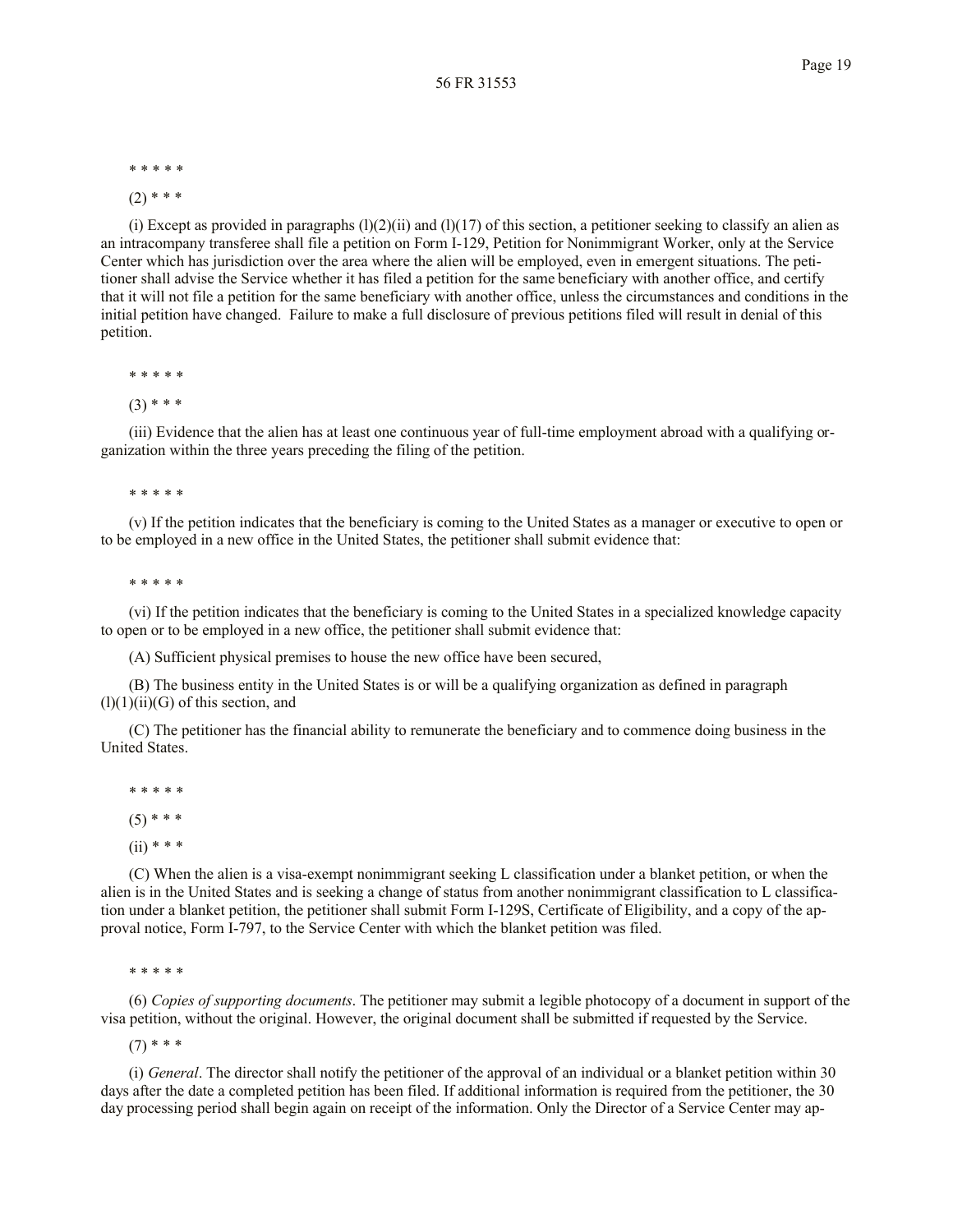prove individual and blanket L petitions. The original Form I-797 received from the Service with respect to an approved individual or blanket petition may be duplicated by the petitioner for the beneficiary's use as described in paragraph  $(l)(13)$  of this section.

\* \* \* \* \*

(C) *Amendments*. The petitioner shall file an amended petition, with fee, at the Service Center where the original petition was filed to reflect changes in approved relationships, additional qualifying organizations under a blanket petition, change in capacity of employment (i.e. from a specialized knowledge position to a managerial position), and any information which would affect the beneficiary's eligibility under section  $101(a)(15)(L)$  of the Act.

(ii) *Spouse and dependents*. The spouse and unmarried minor children of the beneficiary are entitled to L nonimmigrant classification, subject to the same period of admission and limits as the beneficiary, if the spouse and unmarried minor children are accompanying or following to join the beneficiary in the United States. Neither the spouse nor any child may accept employment unless he or she is otherwise authorized to be employed pursuant to the Act.

 $(8)$  \* \* \*

(ii) *Individual petition.* If an individual petition is denied, the petitioner shall be notified of the denial, the reasons for the denial, and the right to appeal the denial within 30 days after the date a completed petition has been filed.

(iii) *Blanket petition.* If a blanket petition is denied in whole or in part, the petitioner shall be notified of the decision, the reasons for the denial, and the right to appeal the denial within 30 days after the date a completed petition has been filed. When the petition is denied in part, the Service Center issuing the denial shall forward to the petitioner, along with the denial, a Form I-797 listing those organizations which were found to qualify. If the decision is reversed on appeal, a new Form I-797 shall be sent to the petitioner to reflect the changes made as a result of the appeal.

 $(9)$  \* \* \*

(i) *General.* The director shall revoke a petition only when the validity of the petition has not expired. However, a petition that has expired may be revoked in certain situations, such as those where the facts of the petition were not true and correct or where the director determines that it is appropriate.

\* \* \* \* \*

 $(10)$  \* \* \*

(i) A petition denied in whole or in part may be appealed under 8 CFR Part 103. Since the determination on the Certificate of Eligibility, Form I-129S, is part of the petition process, a denial or revocation of approval of an I-129S is appealable in the same manner as the petition.

\* \* \* \* \*

(12) *L-1 limitation on period of stay.* (i) *Limits.* An alien who has spent five years in the United States in a specialized knowledge capacity or, seven years in the United States in a managerial or executive capacity under section 101(a)(15)(L) and/or (H) of the Act may not be readmitted to the United States under the H or L visa classification unless the alien has resided and been physically present outside the United States, except for brief visits for business or pleasure, for the immediate prior year. Such visits do not interrupt the one year abroad, but do not count towards fulfillment of that requirement. In view of this restriction, a new individual petition may not be approved for an alien who has spent the maximum time period in the United States under section  $101(a)(15)$  (L) and/or (H) of the Act, unless the alien has resided and been physically present outside the United States, except for brief visits for business or pleasure, for the immediate prior year. The petitioner shall provide information about the alien's employment, place of residence, and the dates and purpose of any trips to the United States for the previous year. A consular or Service officer may not grant L classification under a blanket petition to an alien who has spent five years in the United States as a specialized knowledge professional, or seven years in the United States as a manager or executive, unless the alien has met the limitations contained in this paragraph.

(ii) *Exceptions*. The limitations of paragraph  $(1)(12)(i)$  of this section shall not apply to aliens who do not reside continually in the United States and whose employment in the United States is seasonal, intermittent, or an aggregate of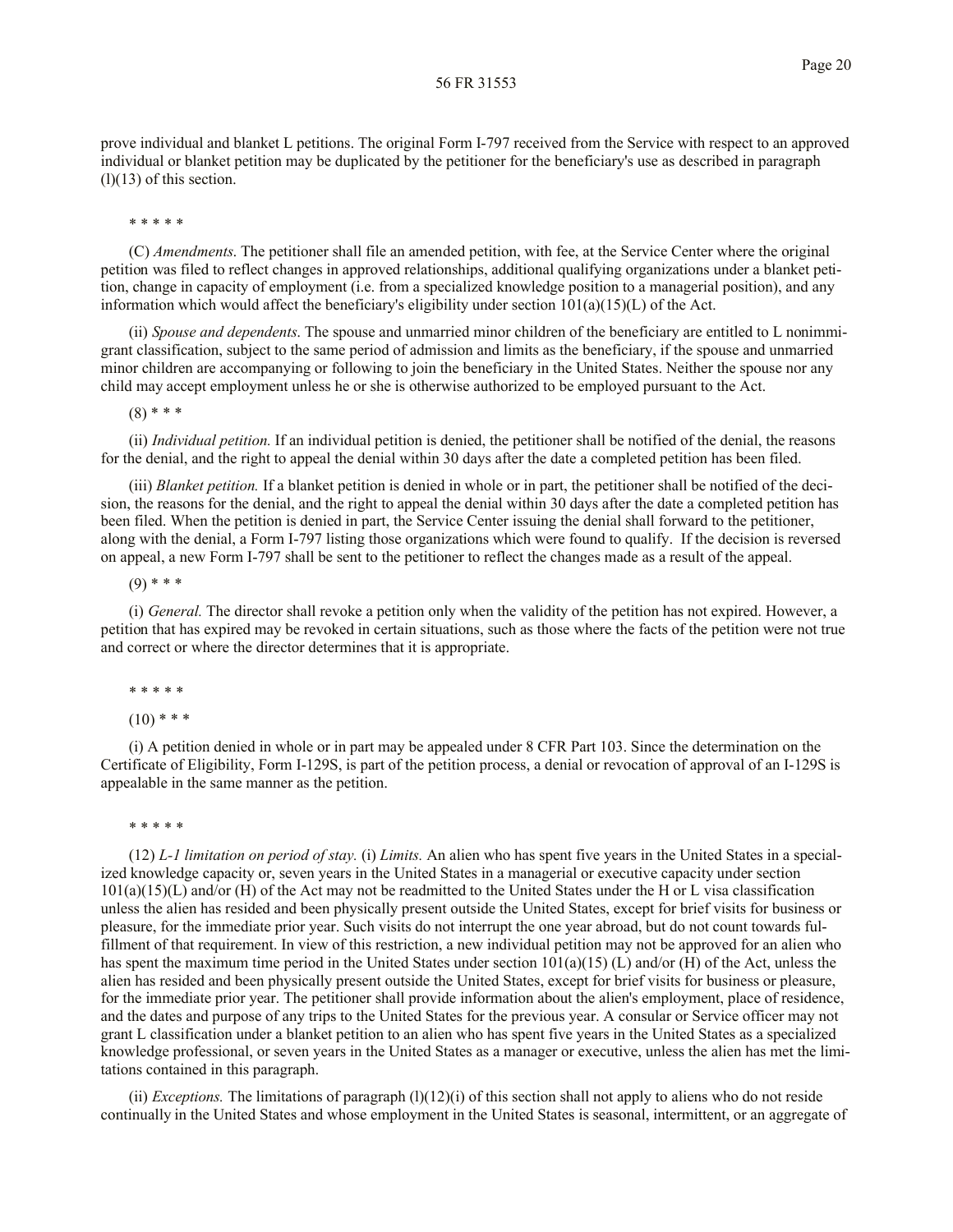six months or less per year. In addition, the limitations will not apply to aliens who reside abroad and regularly commute to the United States to engage in part-time employment. The petitioner and the alien must provide clear and convincing proof that the alien qualifies for an exception. Clear and convincing proof shall consist of evidence such as arrival and departure records, copies of tax returns, and records of employment abroad.

\* \* \* \* \*

(14) *Extension of visa petition validity -- (i) Individual petition.* The petitioner shall file a petition extension on Form I-129 to extend an individual petition under section  $101(a)(15)(L)$  of the Act. Except in those petitions involving new offices, supporting documentation is not required, unless requested by the director. A petition extension may be filed only if the validity of the original petition has not expired, the alien beneficiary is physically present in the United States, and the petitioner is requesting extension of the beneficiary's stay on the same petition. The dates of extension shall be the same for the petition and the beneficiary's extension of stay. Even though the requests to extend the visa petition and the alien's stay are combined on the petition, the director shall make a separate determination on each. If the alien is required to leave the United States for business or personal reasons, while the extension requests are pending, the petitioner may request the director to cable notification of approval of the petition extension to the consular office abroad where the alien will apply for a visa.

\* \* \* \* \*

(15) *Extension of stay.* In individual petitions, the petitioner must apply for the petition extension and the alien's extension of stay concurrently on Form I-129. When the alien is a beneficiary under a blanket petition, a new certificate of eligibility, accompanied by a copy of the previous approved certificate of eligibility, shall be filed by the petitioner to request an extension of the alien's stay. An extension of stay may be authorized in increments of up to two years for beneficiaries of individual and blanket petitions. The total period of stay may not exceed five years for aliens employed in a specialized knowledge capacity. The total period of stay for an alien employed in a managerial or executive capacity may not exceed seven years. No further extensions may be granted. When the alien was initially admitted to the United States in a specialized knowledge capacity and is later promoted to a managerial or executive position, he or she must have been employed in the managerial or executive position for at least two years to be eligible for the total period of stay of seven years. The change to managerial or executive capacity must have been approved by the Service in an amended, new, or extended petition at the time that the change occurred.

(16) *Effect of approval of a permanent labor certification or filing of a preference petition on L-1 classification.* The approval of a permanent labor certification or the filing of a preference petition for an alien shall not be a basis for denying an L petition, a request to extend an L petition, the alien's application for admission, change of status, or extension of stay. The alien may legitimately come to the United States as a nonimmigrant under the L classification and depart voluntarily at the end of his or her authorized stay, and at the same time, lawfully seek to become a permanent resident of the United States.

\* \* \* \* \*

§ 214.2 [Amended]

16. § 214.2 is amended by changing the reference to "Form I-129L" to "Form I-129" whenever it appears in the following paragraphs:

 $(l)(2)(ii)$  text

(l)(3) introductory text

 $(l)(4)(iv)$  introductory text

 $(l)(14)(ii)$  introductory text

 $(l)(14)(iii)(A)$  text

 $(l)(17)(i)$  text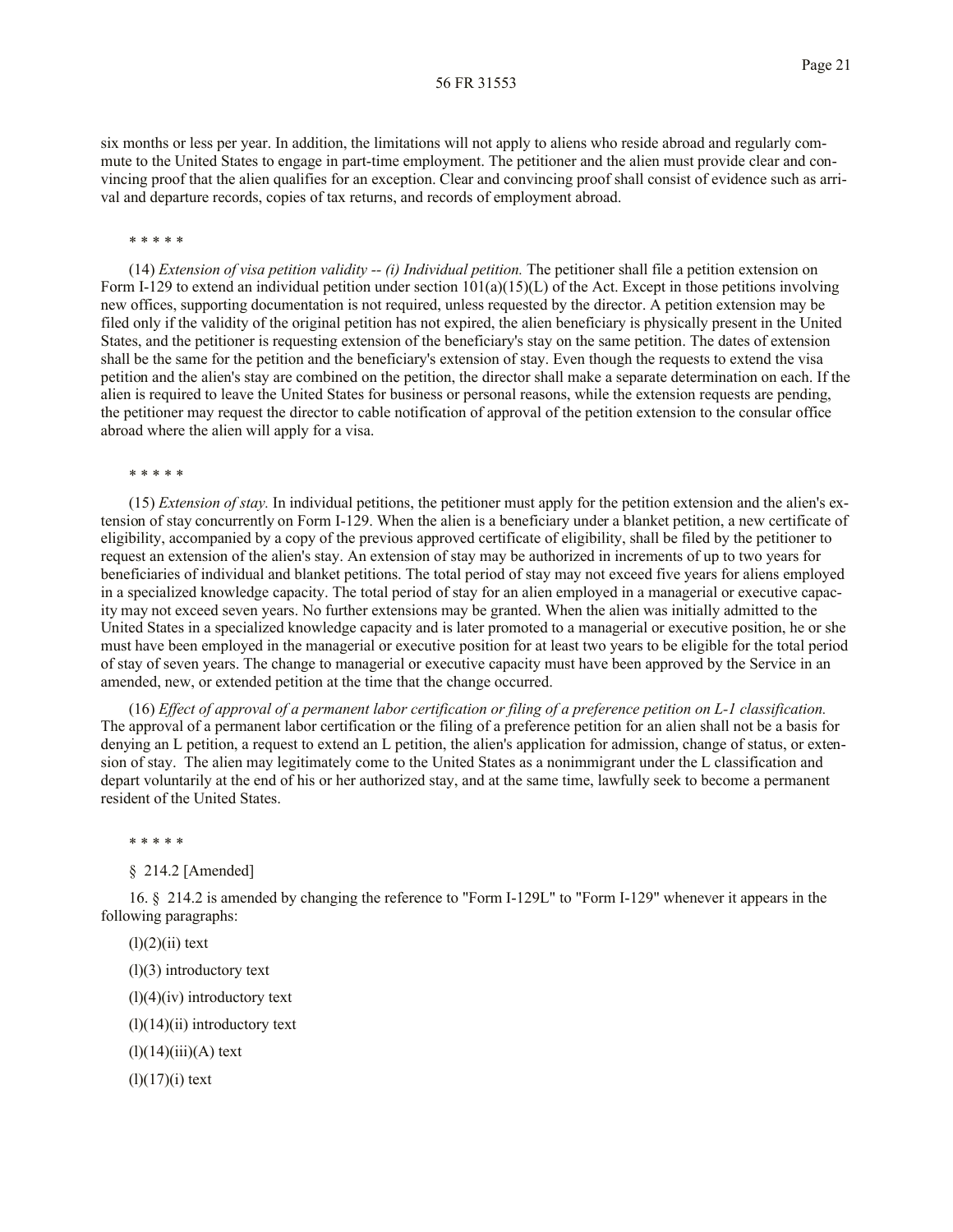17. Section 214.2 is amended by changing the reference to "Form I-171C" to "Form I-797" whenever it appears in the following paragraphs:

 $(l)(5)(ii)(A)$  text

 $(l)(5)(ii)(B)$  text

(l)(7)(i)(A)(*1*) text

(l)(7)(i)(B)(*1*) text

 $(l)(9)(iii)(B)$  text

 $(l)(13)$  heading

 $(l)(13)(i)$  text

 $(l)(13)(ii)$  text

 $(l)(17)(ii)$  text

18. In § 214.2, paragraph (l)(17)(ii) is amended by removing the term "(or Form I-797)," in the second sentence.

19. In § 214.2, paragraph (l)(1)(ii)(M) is amended by changing the reference to "district director or Regional Service Center director" to "Service Center director".

20. In § 214.2, paragraph (l)(2)(ii) is amended by changing the reference to "Regional Service Center" to "Service Center".

21. In § 214.2, paragraph  $(1)(3)(iii)$  is amended by changing the word "immediately" to the phrase "within the three years".

22. In § 214.2, paragraph  $(l)(3)(v)$  is amended in the introductory text by inserting the phrase "to the United States" as a manager or executive" after the word "coming".

23. In § 214.2, paragraph  $(l)(14)(ii)(D)$  is amended by adding the phrase "when the beneficiary will be employed in a managerial or executive capacity" after the phrase "wages paid to employees" and before the " ; ".

24. In § 214.2, paragraph  $(1)(17)(iv)$  is amended by removing the phrase "on Form I-292" in the third sentence, by changing the reference to "Regional Service Center (RSC)" in the fourth sentence to "Service Center", and by changing the reference to "RSC" in the last sentence to "Service Center".

25. In § 214.2, paragraphs  $(1)(17)(v)(A)$  and  $(B)$  are amended by inserting the phrase "subject to the same limits" after the phrase "length of stay".

26. Section 214.2 is amended by redesignating paragraph (o) as paragraph (s), reserving paragraphs (q) and (r), and adding new paragraphs (o) and (p) to read as follows:

§ 214.2 Special requirements for admission, extension, and maintenance of status.

\* \* \* \* \*

(o) *Aliens of extraordinary ability or achievement*  $- (1)$  *Classifications*  $- (i)$  *General.* Under section 101(a)(15)(O) of the Act, a qualified alien having a residence in a foreign country which he or she has no intention of abandoning may be authorized to come to the United States temporarily to perform services relating to a specific event or performance. Under this nonimmigrant category, the alien may be classified under section  $101(a)(15)(O)(i)$  of the Act as an alien who has extraordinary ability in the sciences, arts, education, business, or athletics, or who has extraordinary achievements in the motion picture and television field. Under section  $101(a)(15)(O)(ii)$  of the Act, the alien may be classified as an accompanying alien who is coming to assist in the artistic or athletic performance of an alien admitted under section  $101(a)(15)(O)(i)$  of the Act. These classifications are called O-1 and O-2, respectively. The petitioner must file a petition with the Service for a determination of the alien's eligibility for O-1 or O-2 classification before the alien may apply for a visa or seek admission to the United States. This paragraph sets forth the standards and procedures whereby these classifications may be applied for and granted, denied, extended, revoked, and appealed.

(ii) *Description of classifications.* (A) An O-1 classification includes two categories of aliens and applies to: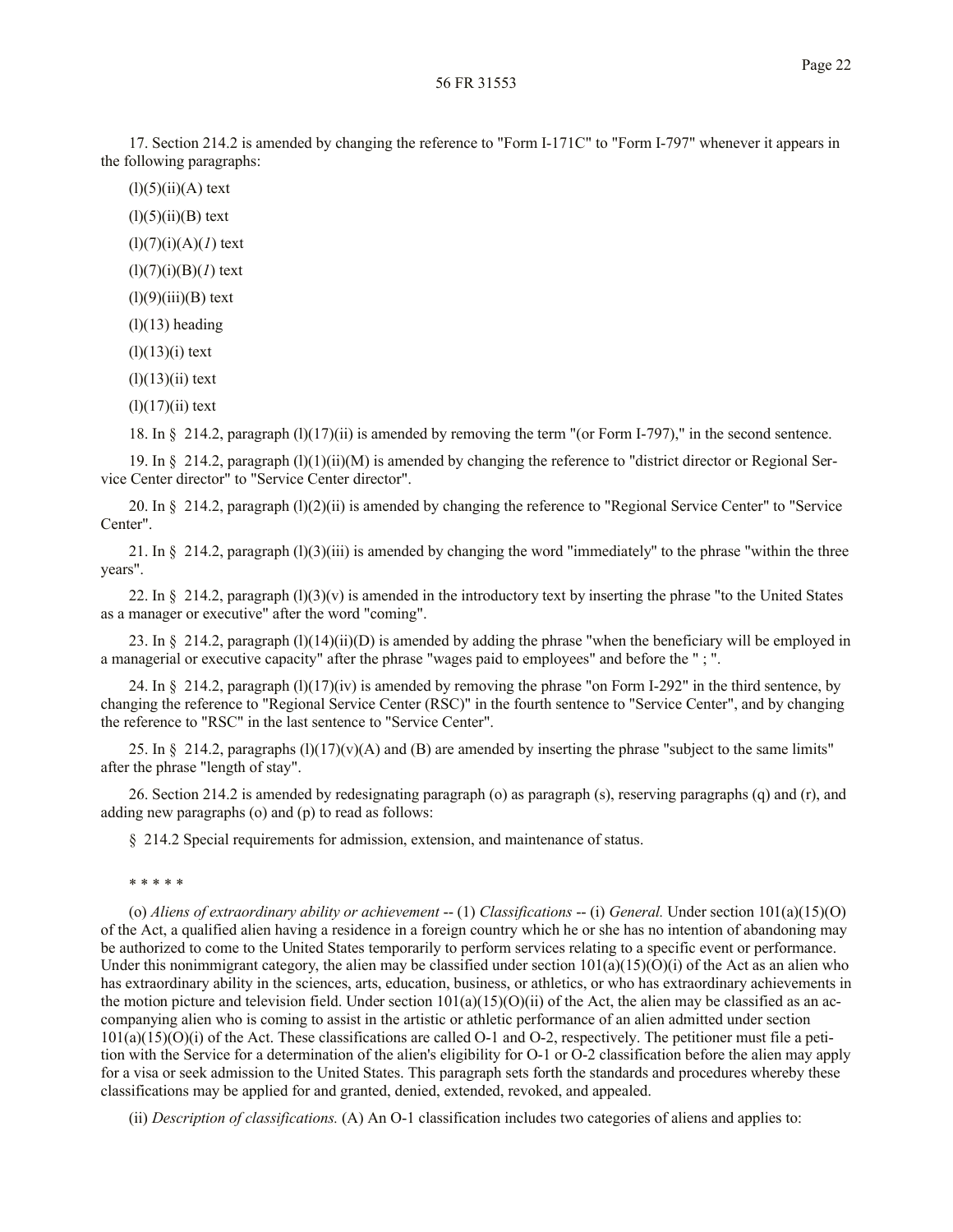(*1*) An individual alien who has extraordinary ability in the sciences, arts, education, business, or athletics which has been demonstrated by sustained national or international acclaim; who is coming temporarily to the United States to continue work in the area of extraordinary ability; and whose admission will substantially benefit the United States, or

(*2*) An alien who has a demonstrated record of extraordinary achievement in motion picture and television productions; who is coming temporarily to the United States to continue work in the area of extraordinary achievement; and whose admission will substantially benefit the United States.

(B) An O-2 classification applies to an accompanying alien who is coming temporarily to the United States solely to assist in the artistic or athletic performance by an O-1 alien for a specific event or performance. The O-2 accompanying alien must:

(*1*) Be an integral part of such actual performance or event and possess critical skills and experience with the O-1 alien that are not of a general nature and cannot be performed by others, cr

(*2*) In the case of a motion picture or television production, the alien's critical skills and experience with the O-1 alien must be either based on a pre-existing longstanding working relationship or, if in connection with a specific production only, because significant principal photography will take place both inside and outside the United States and the continuing participation of the alien is essential to the successful completion of the production.

(2) *Filing of petitions* -- (i) *General.* A petitioner seeking to classify an alien as an O-1 or O-2 employee shall file a petition on Form I-129, Petition for Nonimmigrant Worker, only with the Service Center which has jurisdiction in the area where the alien will work. The petition may not be filed more than (alternate 1; 90 days), (alternate 2; 180 days), (alternate 3; 270 days) before the actual need for the alien's services. An O-1 or O-2 petition shall be adjudicated at the appropriate Service Center, even in emergent situations. The petition shall be accompanied by the evidence specified in this section for the classification. A legible photocopy of a document in support of the petition may be submitted without the original. The original document shall be submitted if requested by the director.

(ii) *Other filing situations* -- (A) *Services in more than one location.* A petition which requires the alien to work in more than one location must include an itinerary with the dates and locations of work and must be filed with the Service Center which has jurisdiction in the area where the petitioner is located. The address which the petitioner specifies as its location on the petition shall be where the petitioner is located for purposes of this paragraph. If the petitioner is a foreign employer with no United States location, the petition shall be filed with the Service Center having jurisdiction over the area where the work will begin.

(B) *Services for more than one employer.* If the beneficiary will work concurrently for more than one employer within the same time period, each employer must file a separate petition with the Service Center that has jurisdiction over the area where the alien will perform services, unless an established agent files the petition.

(C) *Change of employer.* If an O-1 alien in the United States seeks to change employers, the new employer must file a petition with the service center having jurisdiction over the new place of employment.

(D) *Amended petition.* The petitioner shall file an amended petition with the Service Center where the original petition was filed to reflect any material changes in the terms and conditions of employment or the beneficiary's eligibility as specified in the original approved petition.

(E) *Agents as petitioners.* An established United States agent may file a petition in cases involving an alien who is traditionally self-employed or uses agents to arrange short-term employment in his or her behalf with numerous employers, and in cases where a foreign employer authorizes the agent to act in its behalf. A petition filed by an agent is subject to the following conditions:

(*1*) A person or company in business as an agent may file the petition involving multiple employers as the representative of both the employers and the beneficiary if the supporting documentation includes a complete itinerary of the event or events. The itinerary must specify the dates of each service or engagement, the names and addresses of the actual employers, and the names and addresses of the establishments, venues, or locations where the services will be performed. A contract between the employers and the beneficiary is required. The burden is on the agent to explain the terms and conditions of the employment and to provide any required documentation.

(*2*) An agent performing the function of an employer must provide the contractual agreement between the agent and the beneficiary which specify the wage offered and the other terms and conditions of employment of the beneficiary.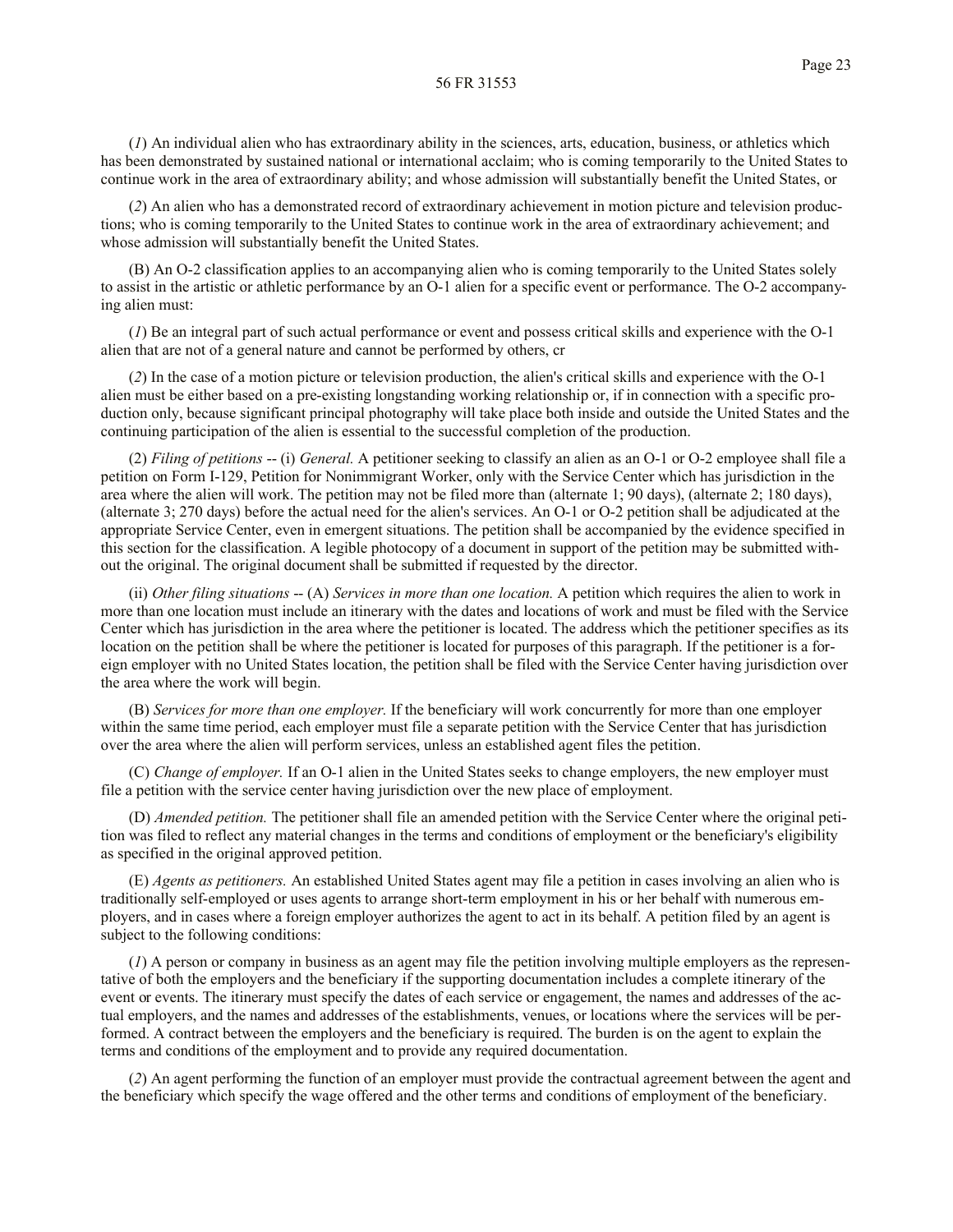(F) *Multiple beneficiaries.* More than one O-2 accompanying alien may be included on a petition if they are assisting the same O-1 alien in an event or performance for the same period of time and in the same location. If they will be applying for visas at more than one consulate, the petitioner shall submit a separate petition for each consulate. If the beneficiaries will be applying for admission at more than one port of entry, the petitioner shall submit a separate petition for each port of entry.

(3) *Petition for alien of extraordinary ability or achievement (O-1)* -- (i) *General.* Extraordinary ability in the sciences, arts, education, business or athletics, or extraordinary achievement in the case of an alien in the motion picture or television industry, must be established for an individual alien. An O-1 petition must be accompanied by evidence that the work which the alien is coming to the United States to continue is in the area of extraordinary ability or achievement, that the alien meets the criteria in paragraph (o) (3) (iv) or (v) of this section, and that the alien's admission will substantially benefit the United States.

(ii) *Definitions* -- (A) *Extraordinary ability* in the sciences, arts, education, business or athletics means superior knowledge, ability, expertise and accomplishments in a particular field, evidenced by sustained national or international acclaim and renown in the field of endeavor.

(B) *Extraordinary achievement* with respect to motion picture and television productions, as commonly defined in the industry, means a high level of accomplishment in the motion picture or television industry evidenced by a degree of skill and recognition substantially above that ordinarily encountered to the extent that the person is recognized as outstanding, leading, and well-known in the motion picture and television field.

(C) *Event or performance* means an activity such as a scientific project, conference, convention, lecture series, tour, exhibit, business project, academic year or entertainment event. An entertainment event could include an entire season of performances. A group of related activities will also be considered an event.

(D) *Substantially benefit prospectively the United States* means a significant result from the alien's participation in an event or performance that is an economic, social, educational, cultural, or other benefit to the United States.

(iii) *Standards for establishing a position prospectively substantially benefits the United States.* To establish a position prospectively substantially benefits the United States, it must meet one of the following criteria:

(A) The position or services to be performed involve an event, production or activity which has a distinguished reputation or is a comparable newly organized event, production or activity;

(B) The services to be performed are as a lead, starring or critical role in an activity for an organization or establishment that has a distinguished reputation, or record of employing extraordinary persons;

(C) The services primarily involve a specific scientific or educational project, conference, convention, lecture, or exhibit sponsored by bona fide scientific or educational organizations or establishments; or

(D) The services consist of a specific business project that is appropriate for an extraordinary executive, manager, or highly technical person due to the complexity of the business project.

(iv) *Standards for an O-1 alien of extraordinary ability.* An alien of extraordinary ability in the sciences, arts, education, business, or athletics must demonstrate sustained national or international acclaim and recognition for achievements in the field of expertise by providing evidence of:

(A) Receipt of a major, internationally-recognized award, such as the Nobel Prize, or

(B) At least three of the following forms of documentation:

(*1*) Documentation of the alien's receipt of nationally or internationally recognized prizes or awards for excellence in the field of endeavor;

(*2*) Documentation of the alien's membership in associations in the field for which classification is sought, which require outstanding achievements of their members, as judged by recognized national or international experts in their disciplines or fields;

(*3*) Published material in professional or major trade publications or major media about the alien, relating to the alien's work in the field for which classification is sought, which shall include the title, date, and author of such published material, and any necessary translation;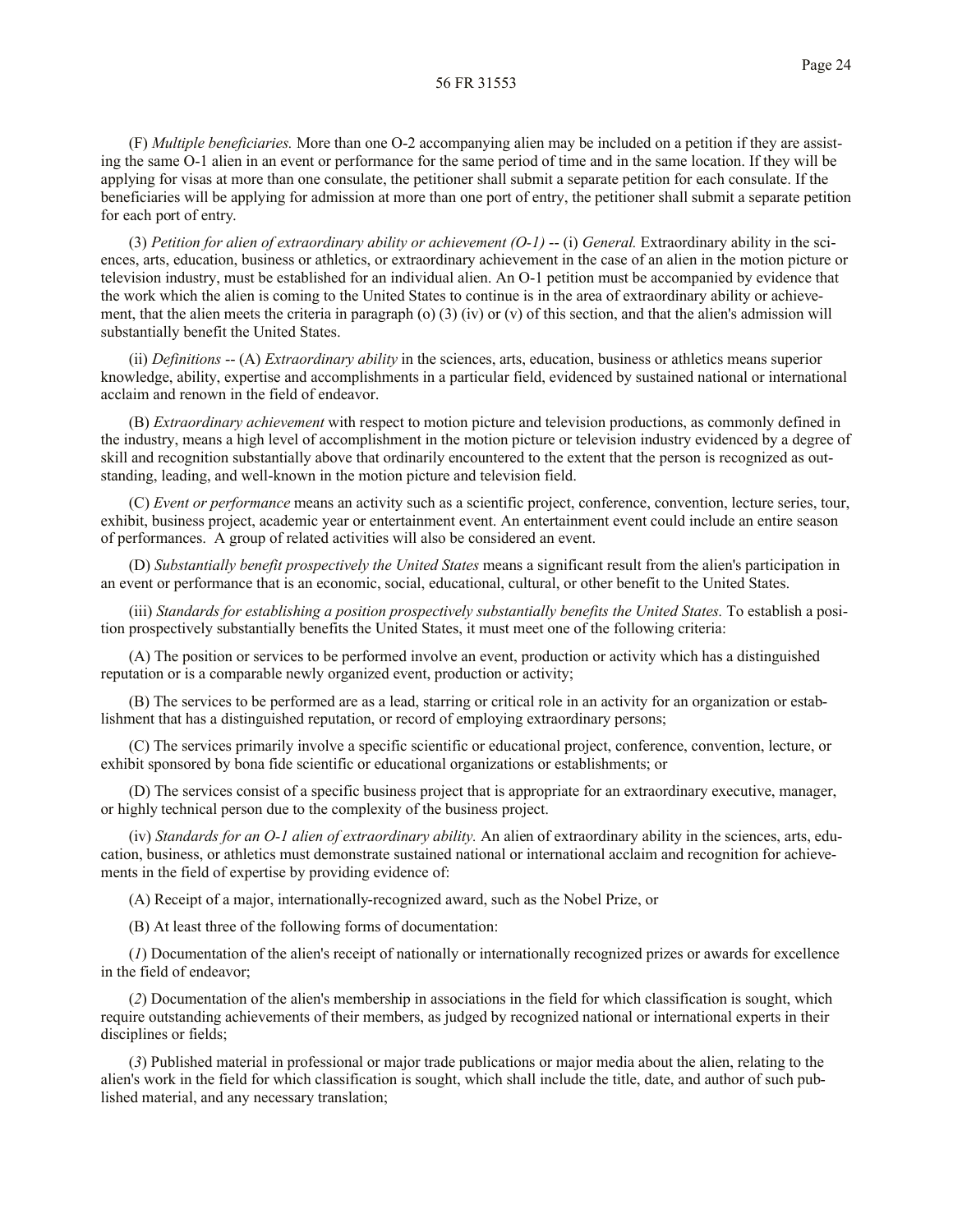(*4*) Evidence of the alien's participation on a panel, or individually, as a judge of the work of others in the same or in an allied field of specialization to that for which classification is sought;

(*5*) Evidence of the alien's original scientific, scholarly or artistic contributions of major significance in the field or evidence of the alien's authorship of scholarly articles in the field, in professional journals or other major media;

(*6*) Evidence of the display of alien's work in the field at artistic exhibitions or showcases in more than one country or evidence that the alien has performed as a lead, starring or critical role for organizations and establishments that have a distinguished reputation;

(*7*) Evidence that the alien has commanded a high salary or other significantly high remuneration for services in relation to others in the field or evidence of commercial successes in the performing arts, as shown by box office receipts or record sales, cassettes, compact disks, or other video sales.

(C) If the above standards do not readily apply to the beneficiary's occupation, the petitioner may submit comparable evidence in order to establish the beneficiary's eligibility.

(v) *Standards for an O-1 alien of extraordinary achievement.* To qualify as an alien of extraordinary achievement in the motion picture or television industry, the alien must be recognized as an artist who has a demonstrated record of achievements in motion picture and television productions as demonstrated by the following:

(A) Has been nominated for or been the recipient of significant national or international awards or prizes in the particular field such as an Academy Award, an Emmy, a Grammy, or a Director's Guild Award; or

(B) At least three of the following forms of documentation:

(*1*) Has performed and will perform services as a lead or starring participant in productions or events which have a distinguished reputation as evidenced by critical reviews, advertisements, publicity releases, publications, contracts, or endorsements;

(*2*) Has achieved national or international recognition for achievements evidenced by critical reviews or other published materials by or about the individual in major newspapers, trade journals, or magazines;

(*3*) Has performed as a lead, starring or critical role for organizations and establishments that have a distinguished reputation;

(*4*) Has a record of major commercial or critically acclaimed successes, as evidenced by such indicators as title, rating, or standing in the field, box office receipts, credit for original research or product development, motion picture or television ratings, and other occupational achievements reported in trade journals, major newspapers, or other publications;

(*5*) Has received significant recognition for achievements from organizations, critics, government agencies or other recognized experts in the field in which the alien is engaged. Such testimonials must be in a form that clearly indicates the author's authority, expertise, and knowledge of the alien's achievements; or

(*6*) Has commanded and now commands a high salary or other substantial remuneration for services in relation to others in the field, evidenced by contracts or other reliable evidence.

(4) *Petition for an O-2 accompanying alien.* (i) *General.* An O-2 accompanying alien is an essential support person to an O-1 artist or athlete; however, such alien may not accompany O-1 aliens in the sciences, business, or education. Although the O-2 alien must obtain his or her own classification, it does not entitle him or her to work separate and apart from the O-1 alien to whom he or she provides support. An O-2 alien must be petitioned for by an employer in conjunction with the services of the O-1 alien.

(ii) *Standards for qualifying as an O-2 accompanying alien*. (A) *Accompanying alien to an O-1 artist or athlete of extraordinary ability*. To qualify as such O-2 accompanying alien, the alien must:

(*1*) Be a highly skilled, essential person determined by the director to be coming to the United States to perform support services which are not of a general nature and cannot be readily performed by a U.S. worker,

(*2*) Perform support services which are essential to the successful performance of the services to be rendered by an O-1 artist or athlete, and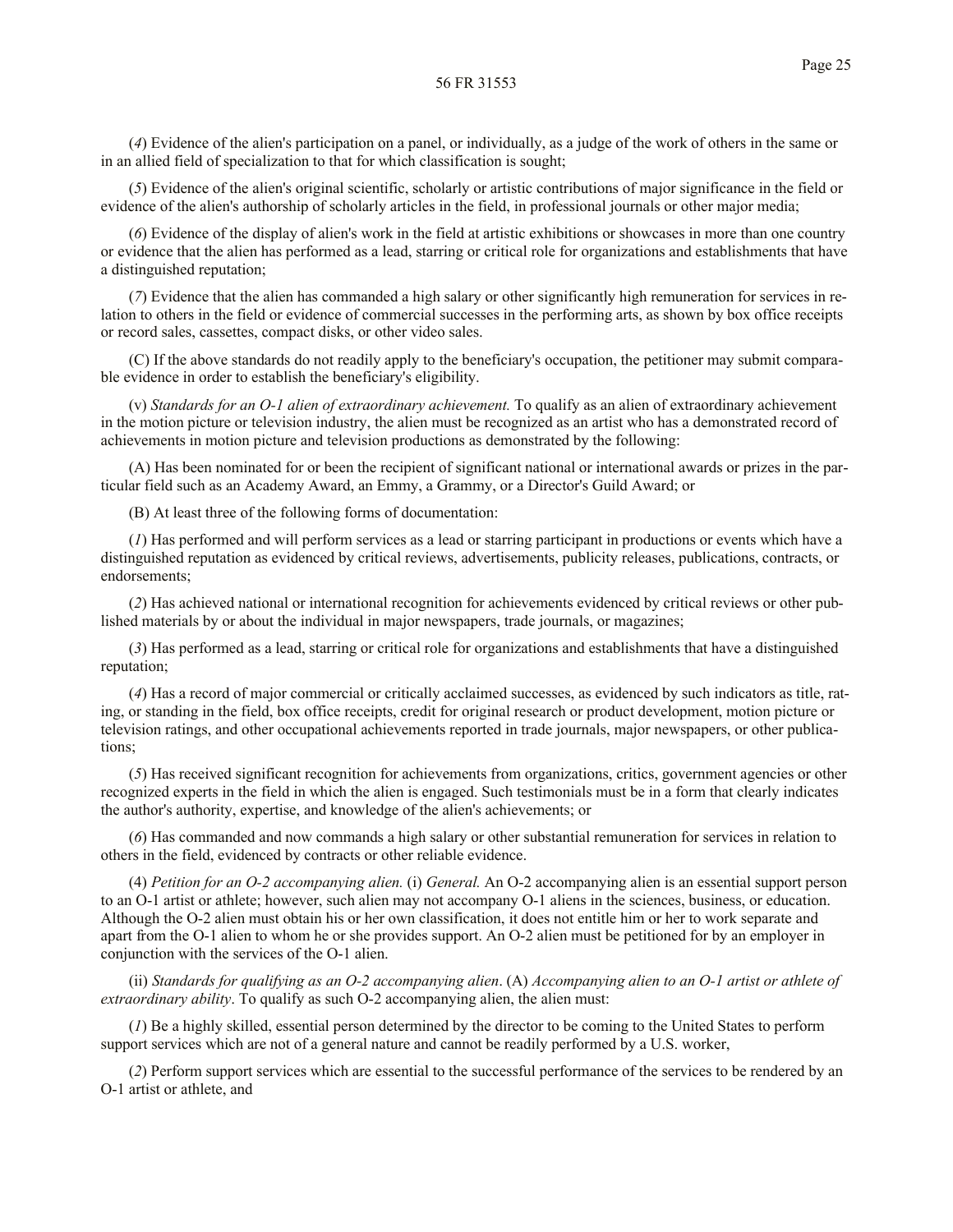(*3*) Have appropriate qualifications, significant prior experience with the O-1 alien, and critical knowledge of the specific services to be performed.

(B) *Accompanying alien to an O-1 alien of extraordinary achievement.* To qualify as an O-2 accompanying alien to an O-1 alien involved in a motion picture or television production, the alien must:

(*1*) Perform support services which are an integral part of and essential to the successful performance of services by an O-1 alien of extraordinary achievement, and

(*2*) Have skills and experience with such alien which are not of a general nature and which are critical based on either:

(*i*) A pre-existing, longstanding working relationship, or

(*ii*) A specific production that requires principal photography which will take place both inside and outside the United States, in which the continuing participation of the alien is essential to the successful completion of the production.

(iii) *Evidence*. A petition for an O-2 accompanying alien must be accompanied by:

(A) A statement from the O-2 petitioning entity describing the prior and current essentiality, critical skills and experience of the O-2 with the O-1 alien;

(B) Statements from the O-1 alien or from persons having first hand knowledge that the alien has substantial experience performing the critical skills and essential support services for the O-1 alien; and

(C) In the case of a specific motion picture or television production, written statements from production executives attesting to the fact that significant principal photography has taken place outside the United States, and will take place inside the United States, and to the fact that the continuing participation of the alien is essential to the successful completion of the production.

(5) *Consultation* -- (i) *General*. (A) Written evidence of consultation with an appropriate peer group, union, and/or management organization regarding the nature of the work to be done and the alien's qualifications is mandatory before a petition for O-1 or O-2 classification can be approved.

(B) Evidence of consultation shall be a written advisory opinion from the peer group, union, and/or management organization. If the director requests an advisory opinion and no response is received within the time period specified, the director shall make a decision without the advisory opinion. The director's written request for an opinion shall be evidence of consultation.

(C) To expedite adjudication of an O-1 or O-2 petition, the petitioner should obtain a written advisory opinion from an appropriate peer group, union, and/or management organization and submit it when the petition is filed. When a petition is filed without the required evidence of such consultation, the petitioner shall send a copy of the petition and supporting documents to an appropriate peer group, union, and/or management organization at the same time that the petition is filed with the Service. The petitioner shall explain to the organization that it will be contacted by the Service for an advisory opinion regarding the services to be performed and the alien's qualifications. The name and address of the organization where the copy of the petition was sent shall be indicated in the petition that is filed with the Service. If the director determines that the petition was sent to an appropriate organization, the director shall request, in writing, a written advisory opinion from that group or organization before approving a petition. When the Service must obtain an advisory opinion, considerably longer adjudication time will be required. Consultation is not required if the petition will be denied on another ground. The written opinion should set forth a specific statement of facts on which the conclusion was reached.

(D) Written evidence of consultation shall be included in the record in every approved O petition. Consultations are advisory in nature and non-binding on the Service. If a petition is denied because of the opinion provided by a peer group, labor organization, or management organization, it shall be attached to the director's decision.

(ii) *Consultation requirements for an O-1 alien of extraordinary ability.* Written consultation with a peer group in the area of the alien's ability is required in an O-1 petition. The peer group shall be an appropriate association or entity with expertise in that area. The advisory opinion provided by the peer group shall evaluate and/or comment on the alien's ability and achievements in the field of endeavor and whether the alien's admission will substantially benefit the United States. The written opinion shall be signed by an authorized official of the organization.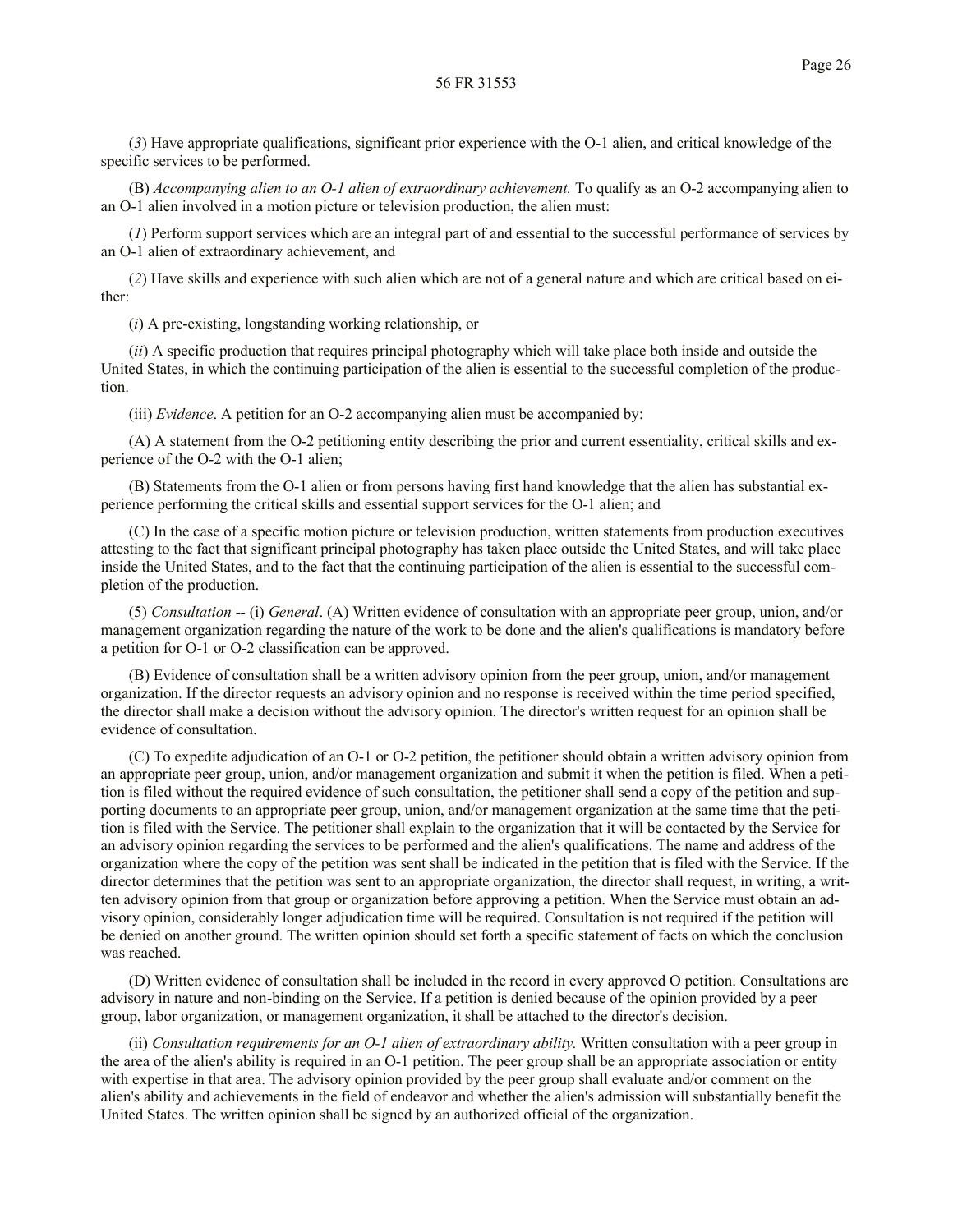(iii) *Consultation requirements for O-1 alien of extraordinary achievement.* In the case of an alien of extraordinary achievement who will be working on a motion picture or television production, consultation shall be made with the appropriate union representing the alien's occupational peers and a management organization in the area of the alien's ability. The advisory opinion from the labor and management organizations shall evaluate the alien's achievements in the motion picture or television field and whether the alien's admission will substantially benefit the United States. Any recommendation from the labor and/or management organization to deny the petition must be attached to the director's decision. In making the decision, the director shall consider the exigencies and scheduling of the production.

(iv) *Consultation requirements for an O-2 accompanying alien.* Written consultation for O-2 accompanying aliens must be made with a labor organization with expertise in the skill area involved. The opinion provided by the labor organization shall evaluate the alien's essentiality to and working relationship with the O-1 artist or athlete and state whether there are available U.S. workers who can perform the support services. If the alien will accompany an O-1 alien involved in a motion picture or television production, the opinion shall address whether the alien has a longstanding working relationship with the O-1 alien, or whether principal photography will be in the United States and abroad and the continuing participation of the alien is essential. In making the decision, the director shall consider the exigencies and scheduling of the production. A single consultation may be submitted in conjunction with multiple accompanying aliens even though more than one petition is filed in their behalf.

(v) *Procedures for advisory opinions.* (A) The Service shall list in its Operations Instructions for O classification those organizations which agree to provide advisory opinions to the Service and/or petitioners. The list shall not be exclusive. The Service and petitioners shall use other sources, such as publications, to identify appropriate peer groups, labor organizations, and management organizations.

(B) The director's request for an advisory opinion shall specify the information needed. The organization to which the request is being made should be advised that a written opinion is needed within 15 days of the date of the director's letter. After 15 days, the director shall make a decision without the advisory opinion. The director may shorten the 15 day period in his discretion.

(6) *General documentary requirements for O classification --* The evidence submitted with an O petition shall conform to the following:

(i) Affidavits, contracts, awards, reviews, and similar documentation must reflect the nature of the alien's achievement, be executed by the person in charge of the institution, firm, establishment, or organization where the work was performed.

(ii) Affidavits written by present or former employers or recognized experts certifying to the recognition and extraordinary ability, or in the case of a motion picture or television production, the extraordinary achievement of the alien, shall specifically describe the alien's recognition and ability or achievement in factual terms and must set forth the expertise of the affiant and the manner in which the affiant acquired such information.

(iii) Copies of any written contracts between the petitioner and the alien beneficiary, or, if there is no written contract, a summary of the terms of the oral agreement under which the alien will be employed.

(iv) An explanation of the nature of the event or activity, the beginning and ending date for the event or activity, and a copy of any itinerary of the alien's performances for the event.

(7) *Approval and validity of petition* -- (i) *Approval.* The director shall consider all the evidence submitted and such other evidence as he or she may independently require to assist his or her adjudication. The director shall notify the petitioner of the approval of the petition on Form I-797, Notice of Action. The approval notice shall include the alien beneficiary's name and classification and the petition's period of validity.

(ii) *Recording the validity of petitions.* Procedures for recording the validity period of petitions are as follows:

(A) If a new O petition is approved before the date the petitioner indicates the services will begin, the approved petition and approval notice shall show the actual dates requested by the petitioner as the validity period, not to exceed the limit specified by paragraph (o)(7)(iii) of this section or other Service policy.

(B) If a new O petition is approved after the date the petitioner indicates the services will begin, the approved petition and approval notice shall show a validity period commencing with the date of approval and ending with the date requested by the petitioner, not to exceed the limit specified by paragraph (o)(7)(iii) of this section or other Service policy.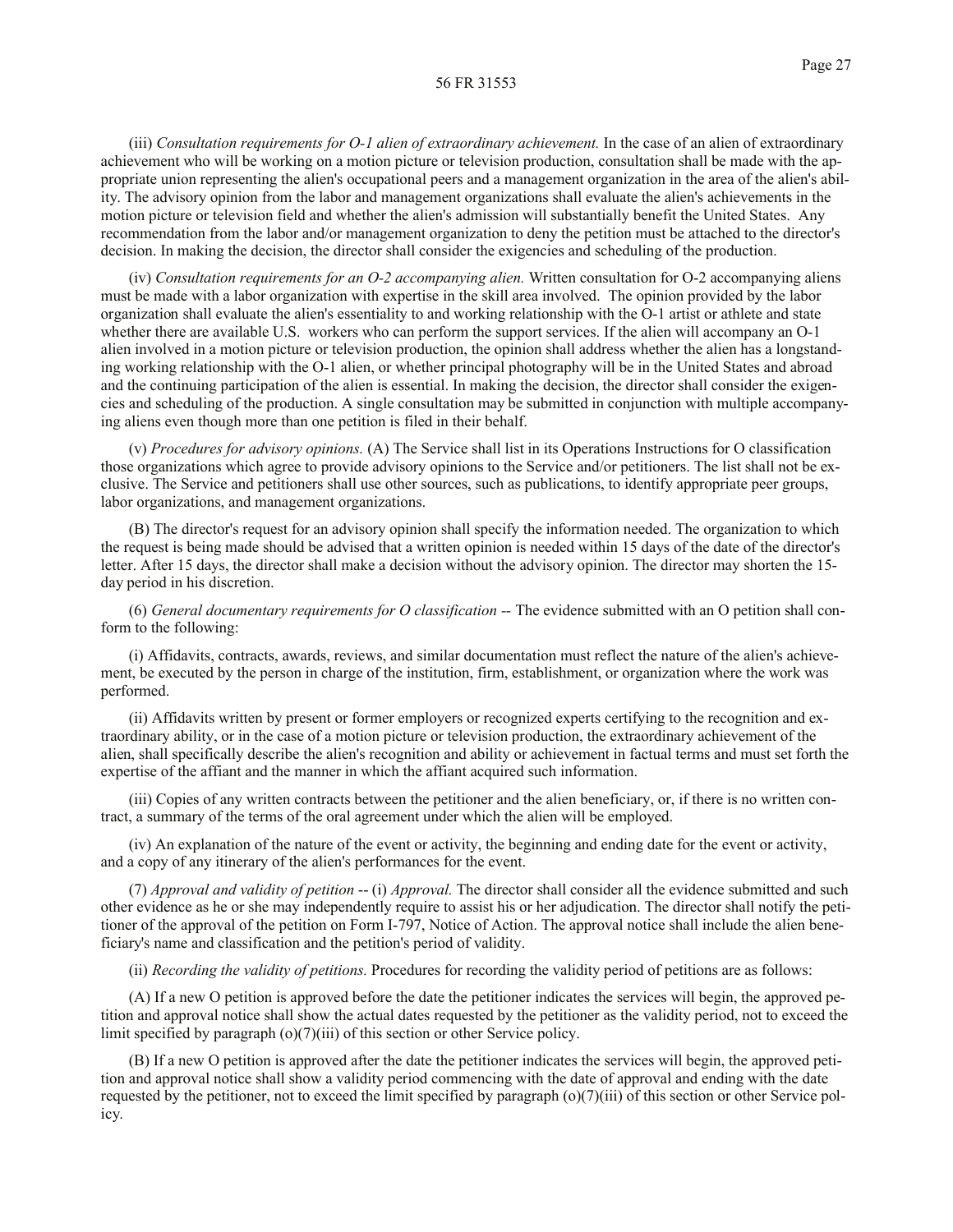(C) If the period of services requested by the petitioner exceeds the limit specified in paragraph (o)(7)(iii) of this section, the petition shall be approved only up to the limit specified in that paragraph.

(iii) *Validity.* The approval period of an O petition shall conform to the limits prescribed as follows:

(A) *O-1 petition.* An approved petition for an alien classified under section 101(a)(15)(O)(i) of the Act shall be valid for a period of time determined by the director to be necessary to accomplish the event or activity, not to exceed three years.

(B) *O-2 petition.* An approved petition for an alien classified under section 101(a)(15)(O)(ii) of the Act shall be valid for a period of time determined to be necessary to assist the O-1 artist or athlete to accomplish the event or activity, not to exceed three years.

(iv) *Spouse and dependents.* The spouse and unmarried minor children of the O-1 or O-2 alien beneficiary are entitled to O-3 nonimmigrant classification, subject to the same period of admission and limitations as the alien beneficiary, if they are accompanying or following to join the alien beneficiary in the United States. Neither the spouse nor a child of the alien beneficiary may accept employment unless he or she has been granted a nonimmigrant classification authorizing his or her employment.

(8) *Denial of petition* -- (i) *Notice of intent to deny.* When an adverse decision is proposed on the basis of derogatory information of which the petitioner is unaware, the director shall notify the petitioner of the intent to deny the petition and the basis for the denial. The petitioner may inspect and rebut the evidence and will be granted a period of 30 days from the date of the notice in which to do so. All relevant rebuttal material will be considered in making a final decision.

(ii) *Notice of denial.* The petitioner shall be notified of the decision, the reasons for the denial, and the right to appeal the denial under part 103 of this chapter. There is no appeal from a decision to deny an extension of stay to the alien.

(9) *Revocation of approval of petition* -- (i) *General.* (A) The petitioner shall immediately notify the Service of any changes in the terms and conditions of employment of a beneficiary which may affect eligibility under section  $101(a)(15)(O)$  of the Act and paragraph (o) of this section. An amended petition should be filed when the petitioner continues to employ the beneficiary. If the petitioner no longer employs the beneficiary, the petitioner shall send a letter explaining the change(s) to the director who approved the petition.

(B) The director shall revoke a petition only when the validity of the petition has not expired. However, a petition that has expired may be revoked in certain situations, such as those where the facts of the petition were not true and correct or where the director determines that it is appropriate.

(ii) *Automatic revocation.* The approval of an unexpired petition is automatically revoked if the petitioner goes out of business, files a written withdrawal of the petition, or notifies the Service that the beneficiary is no longer employed by the petitioner.

(iii) *Revocation on notice* -- (A) *Grounds for revocation.* The director shall send to the petitioner a notice of intent to revoke the petition in relevant part if he or she finds that:

(*1*) The beneficiary is no longer employed by the petitioner in the capacity specified in the petition;

(*2*) The statement of facts contained in the petition was not true and correct;

(*3*) The petitioner violated terms and conditions of the approved petition;

(4) The petitioner violated requirements of section  $101(a)(15)(O)$  of the Act or paragraph (o) of this section; or

(*5*) The approval of the petition violated paragraph (o) of this section or involved gross error.

(B) *Notice and decision.* The notice of intent to revoke shall contain a detailed statement of the grounds for the revocation and the time period allowed for the petitioner's rebuttal. The petitioner may submit evidence in rebuttal within 30 days of the date of the notice. The director shall consider all relevant evidence presented in deciding whether to revoke the petition.

(10) *Appeal of a denial or a revocation of a petition* -- (i) *Denial.* A denied petition may be appealed under Part 103 of this chapter.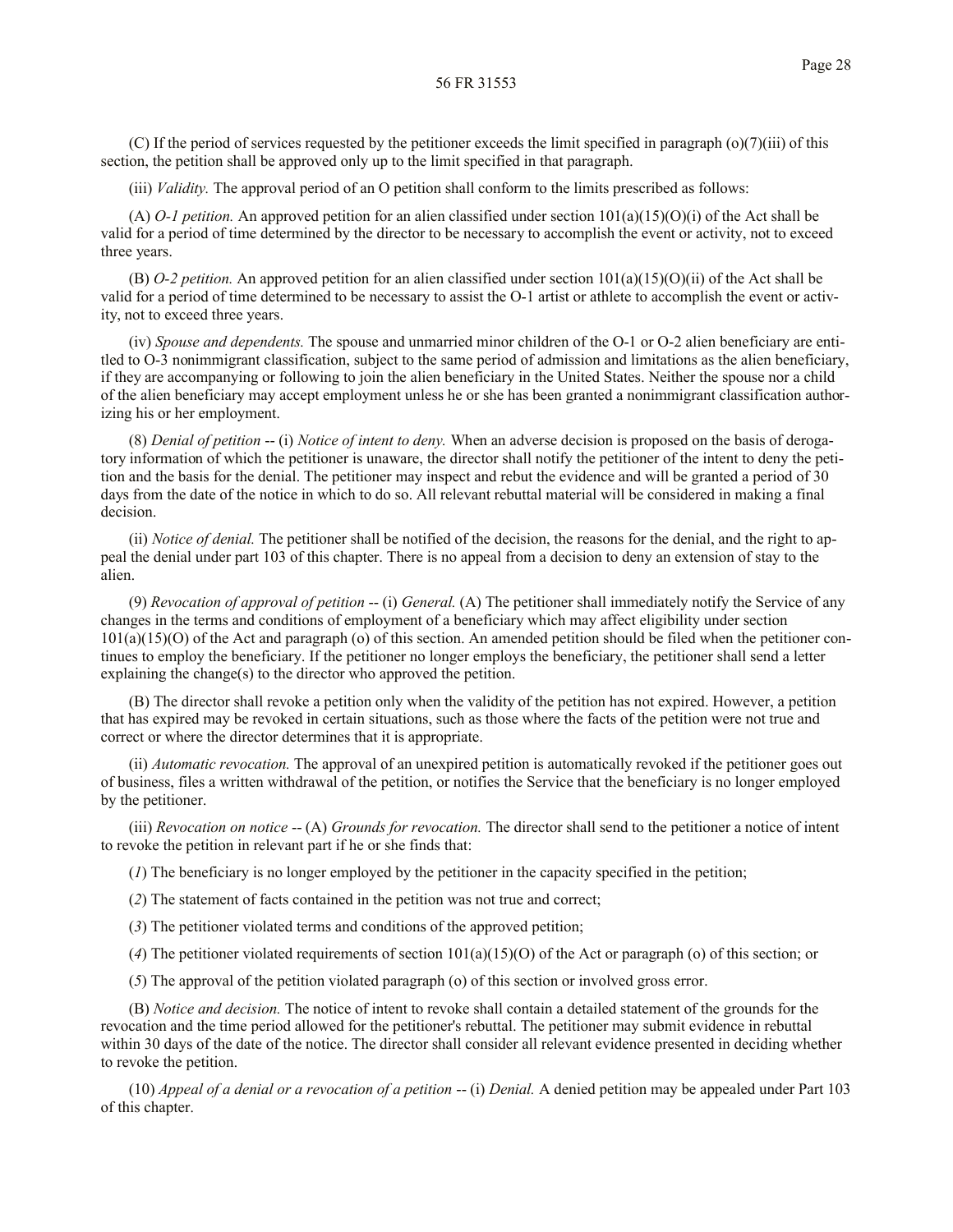(ii) *Revocation.* A petition that has been revoked on notice may be appealed under Part 103 of this chapter. Automatic revocations may not be appealed.

(11) *Admission.* A beneficiary may be admitted to the United States for the validity period of the petition, plus a period of up to 10 days before the validity period begins and 10 days after the validity period ends. The beneficiary may not work except during the validity period of the petition.

(12) *Extension of visa petition validity.* The petitioner shall file a request to extend the validity of the original petition under section 101(a)(15)(O) of the Act on Form I-129 in order to continue or complete the same activity or event specified in the original petition. Supporting documents are not required unless requested by the director. A petition extension may be filed only if the validity of the original petition has not expired.

(13) *Extension of stay* -- (i) *Extension procedure.* The petitioner shall request extension of the alien's stay to continue or complete the same event or activity by filing Form I-129, accompanied by a statement explaining the reasons for the extension. The petitioner must also request a petition extension. The dates of extension shall be the same for the petition and the beneficiary's extension of stay. The alien beneficiary must be physically present in the United States at the time of filing of the extension of stay. Even though the requests to extend the petition and the alien's stay are combined on the petition, the director shall make a separate determination on each. If the alien leaves the United States for business or personal reasons while the extension requests are pending, the petitioner may request the director to cable notification of approval of the petition extension to the consular office abroad where the alien will apply for a visa.

(ii) *Extension period.* An extension of stay may be authorized in increments of up to one year for an O-1 or O-2 beneficiary to continue or complete the same event or activity for which he or she was admitted plus an additional ten days.

(14) *Effect of approval of a permanent labor certification or filing of a preference petition on O classification.* The approval of a permanent labor certification or the filing of a preference petition for an alien shall not be a basis for denying an O petition or a request to extend such a petition, or the alien's admission, change of status, or extension of stay. The alien may legitimately come to the United States for a temporary period as an O nonimmigrant and depart voluntarily at the end of his or her authorized stay and, at the same time, lawfully seek to become a permanent resident of the United States.

(15) *Effect of a strike.* (i) If the Secretary of Labor certifies to the Commissioner that a strike or other labor dispute involving a work stoppage of workers is in progress in the occupation at the place where the beneficiary is to be employed, and that the employment of the beneficiary would adversely affect the wages and working conditions of U.S. citizens and lawful resident workers:

(A) A petition to classify an alien as a nonimmigrant as defined in section  $101(a)(15)(O)$  of the Act shall be denied.

(B) If a petition has been approved, but the alien has not yet entered the United States, or has entered the United States but has not commenced employment, the approval of the petition is automatically suspended, and the application for admission of the basis of the petition shall be denied,

(ii) If there is a strike or other labor dispute involving a work stoppage of workers in progress, but such strike or other labor dispute is not certified under paragraph (o)(15)(i) of this section, the Commissioner shall not deny a petition or suspend an approved petition.

(iii) If the alien has already commenced employment in the United States under an approved petition and is participating in a strike or labor dispute involving a work stoppage of workers, whether or not such strike or other labor dispute has been certified by the Secretary of Labor, the alien shall not be deemed to be failing to maintain his or her status solely on account of past, present, or future participation in a strike or other labor dispute involving a work stoppage of workers but is subject to the following terms and conditions:

(A) The alien shall remain subject to all applicable provisions of the Immigration and Nationality Act, and regulations promulgated thereunder in the same manner as all other O nonimmigrants,

(B) The status and authorized period of stay of such an alien is not modified or extended in any way by virtue of his or her participation in a strike or other labor dispute involving a work stoppage of workers, and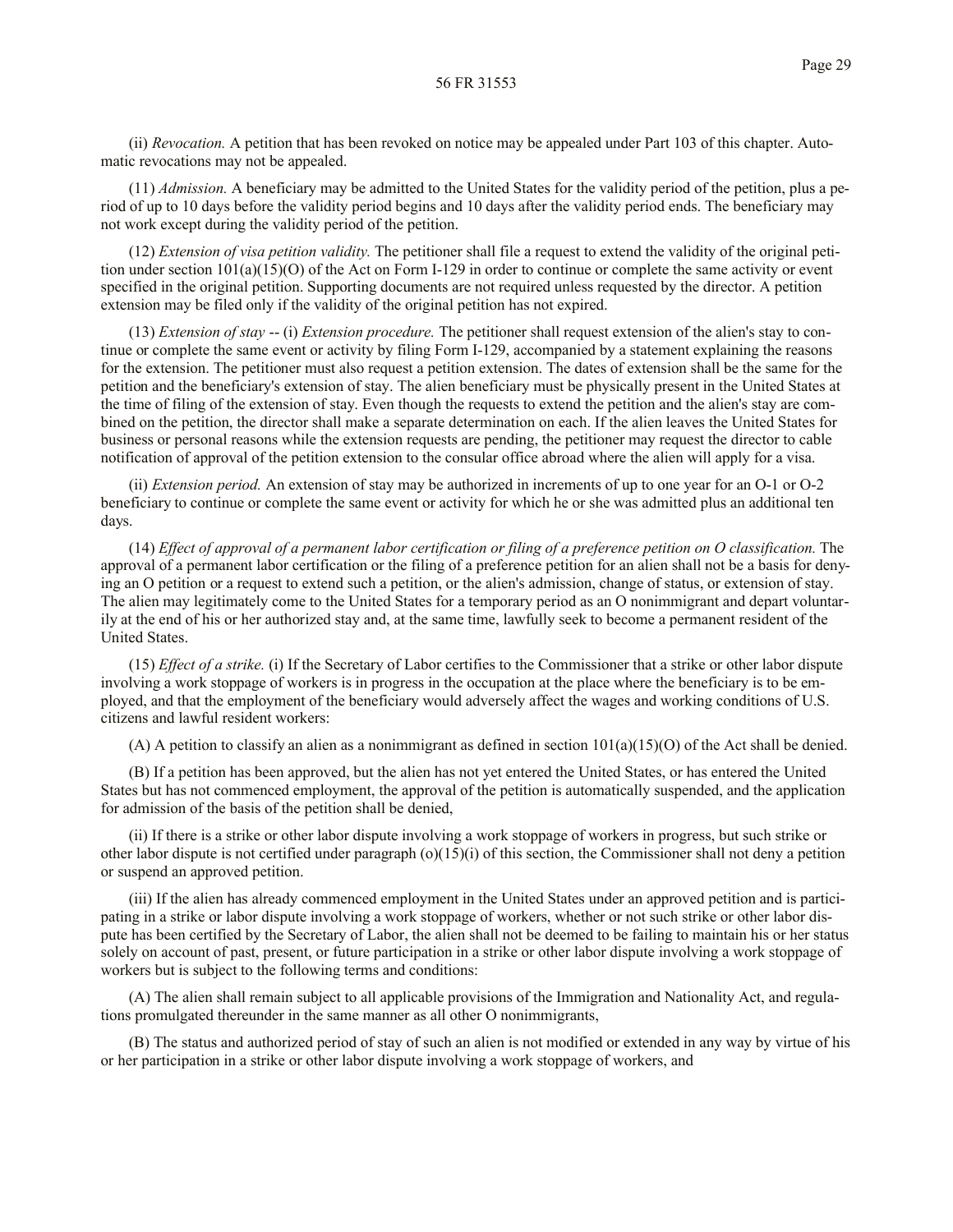(C) Although participation by an O nonimmigrant alien in a strike or other labor dispute involving a work stoppage of workers will not constitute a ground for deportation, an alien who violates his or her status or who remains in the United States after his or her authorized period of stay has expired will be subject to deportation.

(16) *Use of approval notice, Form I-797.* The Service shall notify the petitioner on Form I-797 whenever a visa petition or an extension of a visa petition is approved under the O classification. The beneficiary of an O petition who does not require a nonimmigrant visa may present a copy of the approval notice at a port of entry to facilitate entry into the United States. A beneficiary who is required to present a visa for admission and whose visa will have expired before the date of his or her intended return may use Form I-797 to apply for a new or revalidated visa during the validity period of the petition. The copy of Form I-797 shall be retained by the beneficiary and presented during the validity of the petition when reentering the United States to resume the same employment with the same petitioner.

(p) *Athletes and artists or entertainers* -- (1) *Classifications.* (i) *General.* Under section 101(a)(15)(P) of the Act, an alien having a residence in a foreign country which he or she has no intention of abandoning may be authorized to come to the United States temporarily to perform services for an employer or a sponsor. Under this nonimmigrant category, the alien may be classified under section  $101(a)(15)(P)(i)$  of the Act as an alien who is coming to the United States to perform services as an internationally recognized athlete or member of an internationally recognized entertainment group, or under section  $101(a)(15)(P(ii)$  of the Act, as an alien who is coming to perform as an artist or entertainer under a reciprocal exchange program, or under section  $101(a)(15)(P)(iii)$  of the Act, as an alien who is coming solely for the purpose of performing under a program which is culturally unique. These classifications are called P-1, P-2, and P-3 respectively. The employer or sponsor must file a petition with the Service for review of the services and for determination of the alien's eligibility for a P classification before the alien may apply for a visa or seek admission to the United States. This paragraph sets forth the standards and procedures whereby these classifications may be applied for and granted, denied, extended, revoked, and appealed.

(ii) *Description of classifications.* (A) A *P-1* classification applies to an alien who is coming temporarily to the United States:

(*1*) To perform at a specific athletic competition as an athlete, individually or as part of a group or team, at an internationally recognized level of performance, or

(*2*) To perform at a specific entertainment performance as a member of an entertainment group that has been recognized internationally as being outstanding in the discipline for a sustained and substantial period of time, and the alien has had a sustained and substantial relationship with that group over a period of at least one year and provides functions integral to the performance of the group.

(B) A *P-2* classification applies to an alien who is coming temporarily to the United States to perform as an artist or entertainer, individually or as part of a group, or to perform as an integral part of the performance of such a group, and seeks to perform under a reciprocal exchange program which is between an organization or organizations in the United States and an organization in one or more foreign states, and which provides for the temporary exchange of artists and entertainers, or groups of artists and entertainers between the United States and the foreign states involved.

(C) A *P-3* classification applies to an alien who is coming temporarily to the United States to perform as an artist or entertainer, individually or as part of a group, or to perform as an integral part of the performance of such a group and seeks to perform under a program that is culturally unique.

(2) *Filing of petitions* -- (i) *General.* A P-1 petition for an athlete or entertainment group shall be filed by a United States or foreign employer. A P-2 petition for an artist or entertainer in a reciprocal exchange program, or a P-3 petition for an artist or entertainer in a culturally unique program shall be filed by the sponsoring organization or an employer in the United States. The petitioning employer or sponsoring organization shall file a P petition on Form I-129, Petition for Nonimmigrant Worker, with the Service Center which has jurisdiction in the area where the alien will work. The petition may not be filed more than (alternate 1; 90 days), (alternate 2; 180 days), (alternate 3; 270 days) before the actual need for the alien's services. A P-1, P-2, or P-3 petition shall be adjudicated at the appropriate Service Center, even in emergent situations. The petition shall be accompanied by the evidence specified in this section for the particular classification. A legible photocopy of a document in support of the petition may be submitted without the original. The original document shall be submitted if requested by the Director.

(ii) *Other filing situations* -- (A) *Services in more than one location.* A petition which requires the alien to work in more than one location (i.e., a tour) must include an itinerary with the dates and locations of the competition or performances, and must be filed with the Service Center which has jurisdiction in the area where the petitioner is located.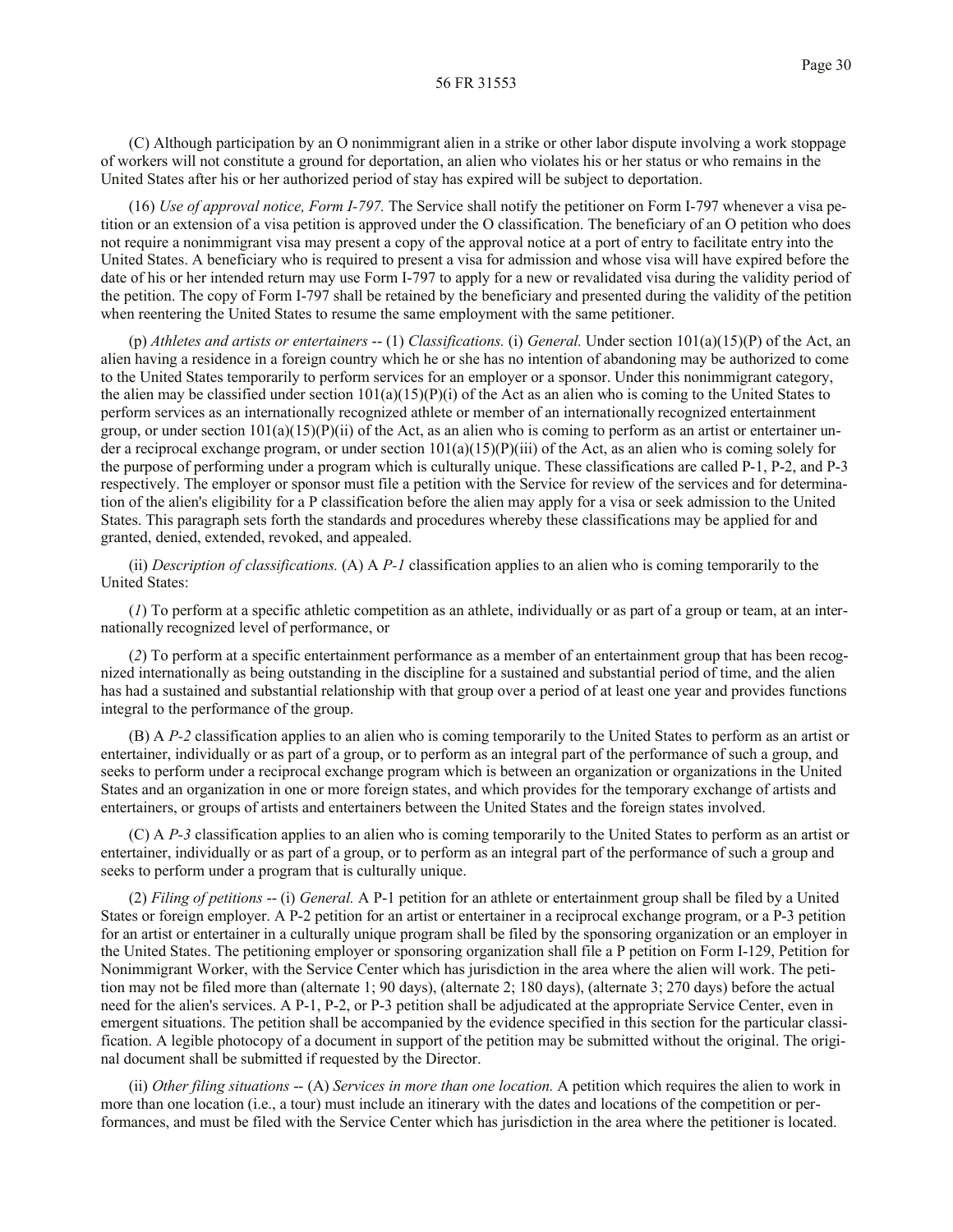The address which the petitioner specifies as its location on the petition shall be where the petitioner is located for purposes of this section. If the petitioner is a foreign employer with no United States location, the petition shall be filed with the Service office that has jurisdiction over the area where the employment began.

(B) *Services for more than one employer.* If the beneficiary(ies) will work concurrently for more than one employer within the same time period, each employer must file a separate petition with the Service Center that has jurisdiction over the area where the alien will perform the services, unless an established agent files the petition.

(C) *Change of employer.* If a P-1, P-2, or P-3 alien in the United States seeks to change employers or sponsors, the new employer must file a petition and a request to extend the alien's stay in the United States. A P-2 or P-3 petition must be accompanied by an explanation of why it would be a hardship for the alien(s) to remain outside the United States for a three month period pursuant to paragraph  $(p)(9)(iv)$  of this section, before engaging in a new activity or performance in the United States. If a P-1 petition for an alien to change employers or sponsors is approved, the alien must apply for a new visa at a consular office abroad or, if a visa is not required, apply for admission to enter the United States for the new performance or activity.

(D) *Amended petition.* The petitioner shall file an amended petition with the Service Center where the original petition was filed to reflect any material changes in the terms and conditions of employment or the beneficiary's eligibility as specified in the original approved petition.

(E) *Agents as petitioners.* An established United States agent may file a petition in cases involving workers who traditionally are self-employed or use agents to arrange short-term employment in their behalf with numerous employers, and in cases where a foreign employer authorizes the agent to act in its behalf. A petition filed by an agent is subject to the following conditions:

(*1*) A person or company in business as an agent may file the P petition involving multiple employers as the representative of both the employers and the beneficiary(ies) if the supporting documentation includes a complete itinerary of services or engagements. The itinerary shall specify the dates of each service or engagement, the names and addresses of the actual employers, and the names and addresses of the establishments, venues, or locations where the services will be performed. In questionable cases, a contract between the employer(s) and the beneficiary(ies) may be required. The burden is on the agent to explain the terms and conditions of the employment and to provide any required documentation.

(*2*) An agent performing the function of an employer must specify the wage offered and the other terms and conditions of employment by contractual agreement with the beneficiary(ies). The agent/employer must also provide an itinerary of definite employment and information on any other services planned for the period of time requested.

(F) *Multiple beneficiaries.* More than one beneficiary may be included in a P petition if they are members of a group seeking classification based on the reputation of the group as an entity, or they are essential support aliens to P-1, P-2, or P-3 beneficiaries. If visa-exempt beneficiaries will be applying for visas at more than one consulate, the petitioner shall submit a separate petition for each consulate. If the beneficiaries will be applying for admission at more than one port of entry, the petitioner shall submit a separate petition for each port of entry.

(G) *Named beneficiaries.* Petitions for P classification must include the names of beneficiaries and other required information at the time of filing.

## (3) *Definitions:*

(i) *Contract* means the written agreement between the petitioner and the beneficiary(ies) that explains the terms and conditions of employment. The contract shall describe the services to be performed, and specify the wages, hours of work, working conditions, and any fringe benefits.

(ii) *Culturally unique* means a style of artistic expression which is peculiar or unique to a society or class of a country.

(iii) *Essential support alien* means a highly skilled, essential person determined by the director to be an integral part of the competition or performance of a P-1, P-2, or P-3 alien because he or she performs support services which cannot be readily performed by a United States worker, and which are essential to the successful performance of services by the P-1, P-2, or P-3 alien. Such alien must have appropriate qualifications to perform the services, critical knowledge of the specific services to be performed, and experience in providing such support to the P-1, P-2, or P-3 alien.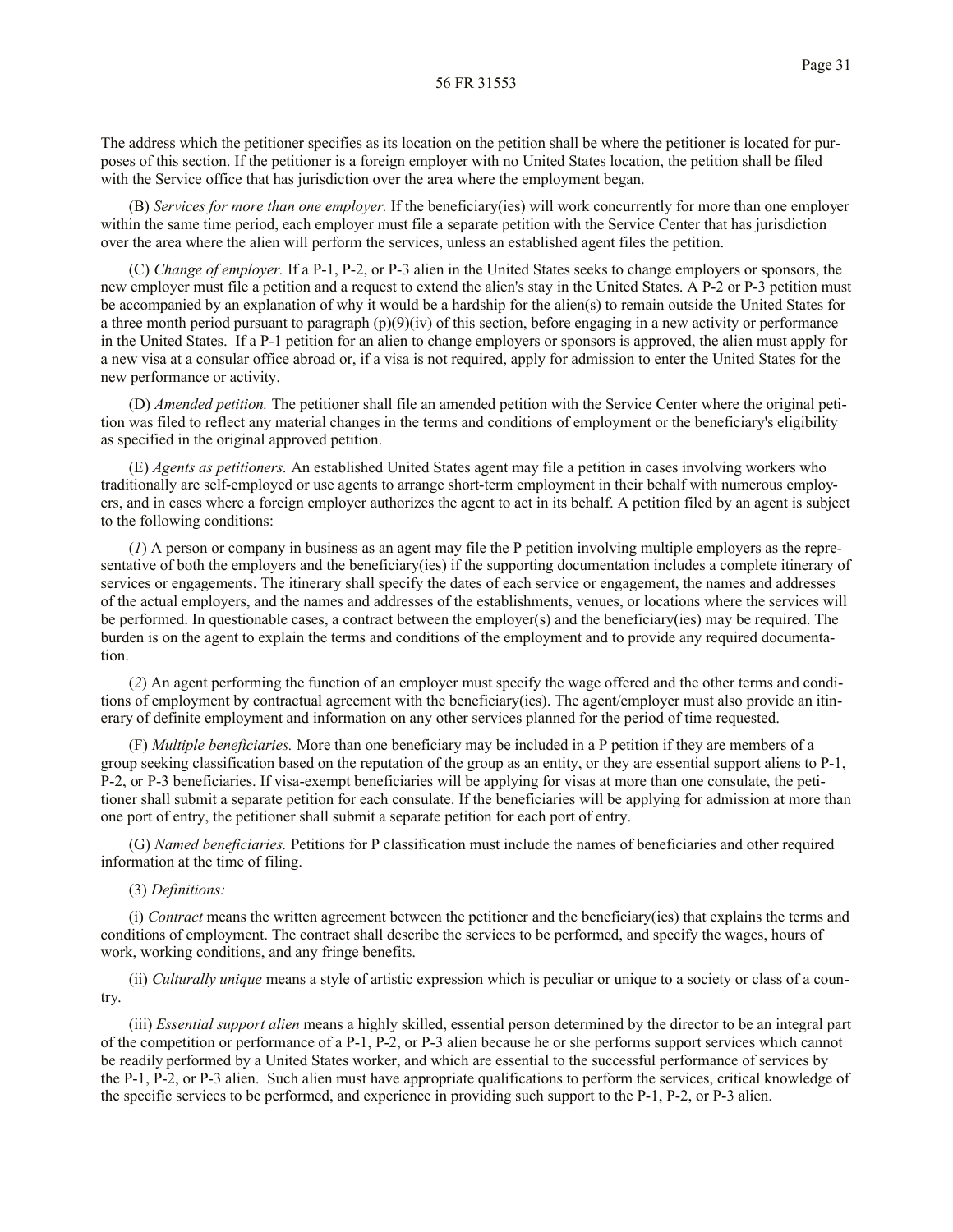(iv) *Group* means two or more persons established as one entity or unit to provide a service or performance. A group, for the purposes of this section, must have been established for a minimum of one year or more.

(v) *Internationally recognized* means a high level of achievement in a field evidenced by a degree of skill and recognition substantially above that ordinarily encountered to the extent that the person is well-known in more than one country.

(vi) *Member of a group* means a person who has been performing as a group member for a minimum of one year or more. For the purposes of this section, the group member is restricted to those persons actually performing the entertainment services.

(vii) *Sponsor* means an established organization in the United States which will not directly employ a P-2 or P-3 alien, but will assume responsibility for the accuracy of the terms and conditions specified in the petition.

(viii) *Team* means two or more persons organized to work together on the same side in a competitive athletic event.

(4) *Petition for an internationally recognized athlete or member of an internationally recognized entertainment group (P-1)* -- (i) *Types of P-1 classification* -- (A) *P-1 classification as an athlete in an individual capacity.* A P-1 classification may be granted to an alien who is an internationally recognized athlete based on his or her own reputation and achievements as an individual. The alien must be coming to the United States to perform services which require an internationally recognized athlete.

(B) *P-1 classification as a member of an entertainment group or an athletic team.* An entertainment group or athletic team consists of two or more persons who function as a unit. The entertainment group or athletic team as a unit must be internationally recognized as outstanding in the discipline and must be coming to the United States to perform services which require an internationally recognized entertainment group or athletic team. A person who is a member of an internationally recognized entertainment group or athletic team may be granted P-1 classification based on that relationship, but may not perform services separate and apart from the entertainment group or athletic team. An entertainment group must have been established for a minimum of one year or more, and any member of a group must have been performing entertainment services for such group for a minimum of one year or more.

(C) *P-1 classification as an essential support alien.* An alien who is an essential support person as defined in paragraph  $(p)(3)(ii)$  of this section may be granted P-1 classification based on a support relationship to an individual athlete, athletic team, or entertainment group.

(ii) *Criteria and documentary requirements for P-1 athletes* -- (A) *General.* P-1 athletes must have a reputation that is internationally recognized, as an individual athlete or as a member of a foreign team that is internationally recognized, and the athlete or team must be coming to the United States to participate in an athletic competition that has a distinguished reputation, and requires participation of an athlete or athletic team that has an international reputation.

(B) *Standards for an internationally recognized athlete or athletic team.* A petition for an athletic team must be accompanied by evidence that the team as a unit has achieved international recognition in the sport. Each member of the team is accorded P-1 classification based on the international reputation of the team. A petition for an athlete who will compete individually or as a member of a United States based team must be accompanied by evidence that the athlete has achieved international recognition in the sport based on his or her own reputation. A petition for a P-1 athlete or athletic team shall include:

(*1*) A tendered contract with a major United States sports league or team, or a tendered contract in an individual sport commensurate with international recognition in that sport, and

(*2*) Documentation of at least two of the following:

(*i*) Evidence of having participated to a substantial extent in a prior season with a major United States sports league,

(*ii*) Evidence of having participated in international competition with a national team,

(*iii*) Evidence of having participated to a substantial extent in a prior season for a United States college or university in intercollegiate competition,

(*iv*) Written statement from an official of a major United States sports league or an official of the governing body of the sport which details how the alien or team is internationally recognized,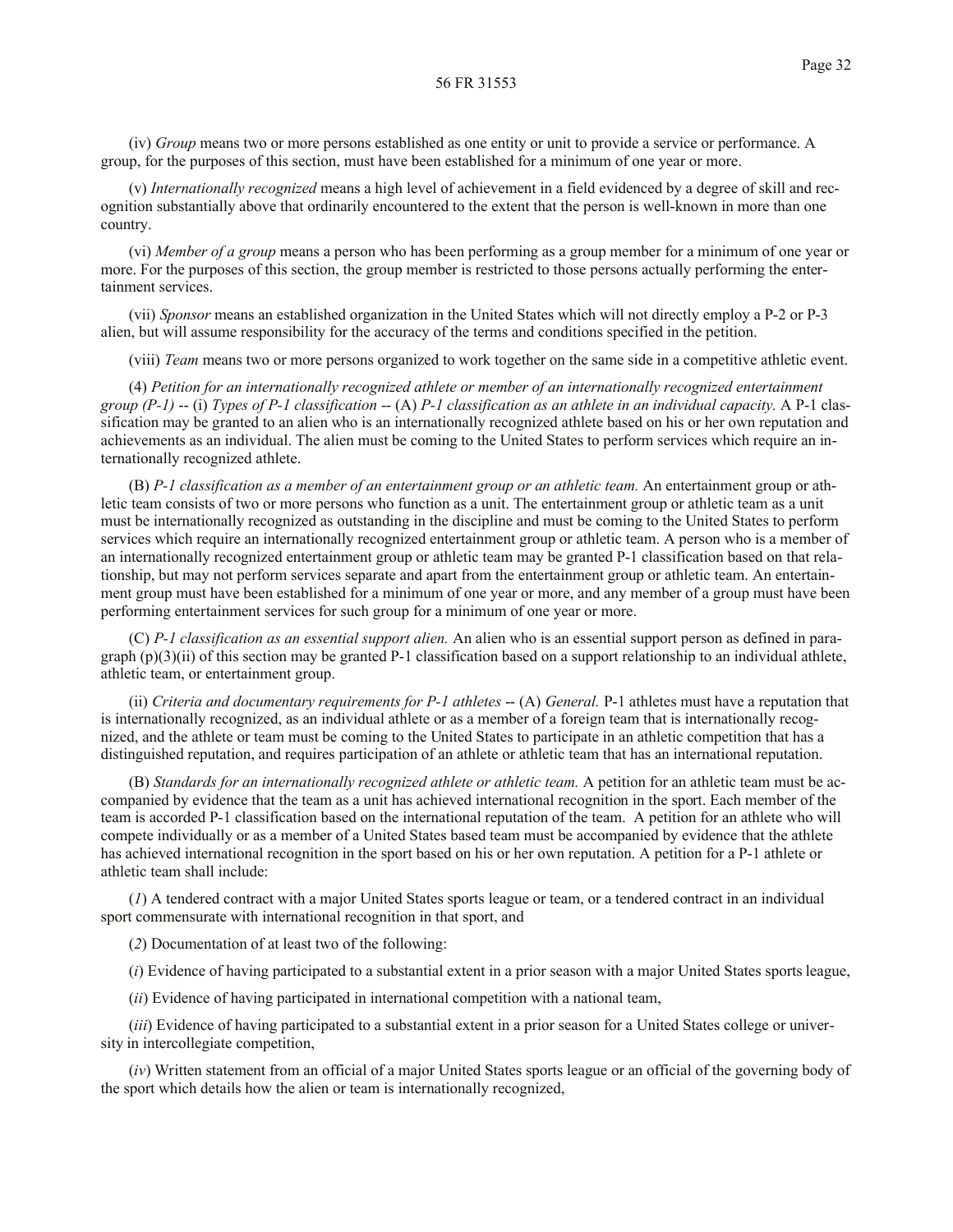(*vi*) Evidence that the individual or team is ranked if the sport has international rankings, or

(*vii*) Evidence that the alien or team has received a significant honor or award in the sport.

(iii) *Criteria and documentary requirements for members of an internationally recognized entertainment group* -- (A) *General.* P-1 classification shall be accorded to an entertainment group to perform as a unit based on the international reputation of the group. Individual entertainers shall not be accorded P-1 classification to perform separate and apart from a group. It must be established that the group has been internationally recognized as outstanding in the discipline for a sustained and substantial period of time. A member of a group must have had a sustained and substantial relationship with the group for at least one year and provide functions integral to the group's actual performance.

(B) *Standards for members of internationally recognized entertainment groups.* A petition for P-1 classification for the members of an entertainment group shall be accompanied by:

(*1*) Evidence that the group, under the name shown in the petition, has been established and performing regularly for a period of at least one year,

(*2*) A statement from the petitioner listing each member of the group and the exact dates which that member has been employed on a regular basis by the group, and

(*3*) Evidence that the group is internationally recognized in the discipline. This may be demonstrated by the submission of evidence of the group's nomination or receipt of significant international awards or prizes for outstanding achievement in their field or by three of the following different types of documentation:

(*i*) Has performed and will perform as a starring or leading entertainment group in productions or events which have a distinguished reputation as evidenced by critical reviews, advertisements, publicity releases, publications, or contracts;

(*ii*) Has achieved international recognition and acclaim for outstanding achievement in their field as evidenced by reviews in major newspapers, trade journals, magazines, or other published material;

(*iii*) Has performed and will perform services as a leading or starring group for organizations and establishments that have a distinguished reputation;

(*iv*) Has a record of major commercial or critically acclaimed successes, as evidenced by such indicators as ratings, or standing in the field, box office receipts, record, cassette, or video sales, and other achievements in the field as reported in trade journals, major newspapers, or other publications.

(*v*) Has received significant recognition for achievements from organizations, critics, government agencies or other recognized experts in the field. Such testimonials must be in a form that clearly indicates the author's authority, expertise, and knowledge of the alien's achievements; or

(*vi*) Has commanded and now commands a high salary or other substantial remuneration for services comparable to others similarly situated in the field as evidenced by contracts or other reliable evidence.

(5) *Petition for an artist or entertainer under a reciprocal exchange program (P-2)* -- (i) *General.* (A) A P-2 classification shall be accorded to artists or entertainers, individually or as a group, who will be performing under a reciprocal exchange program which is between an organization or organizations in the United States and an organization in one or more foreign states and which provides for the temporary exchange of artists and entertainers, or groups of artists and entertainers between the United States and the foreign states involved.

(B) The exchange of artists or entertainers shall be similar in terms of caliber of artists or entertainers, terms and conditions of employment such as length of employment and numbers of artists or entertainers involved in the exchange.

(C) An alien who is an essential support person as defined in paragraph (p)(3)(ii) of this section may be accorded P-2 classification based on a support relationship to a P-2 artist or entertainer under a reciprocal exchange program.

(ii) *Documentary requirements for petition involving a reciprocal exchange prog ram.* A petition for P-2 classification shall be accompanied by: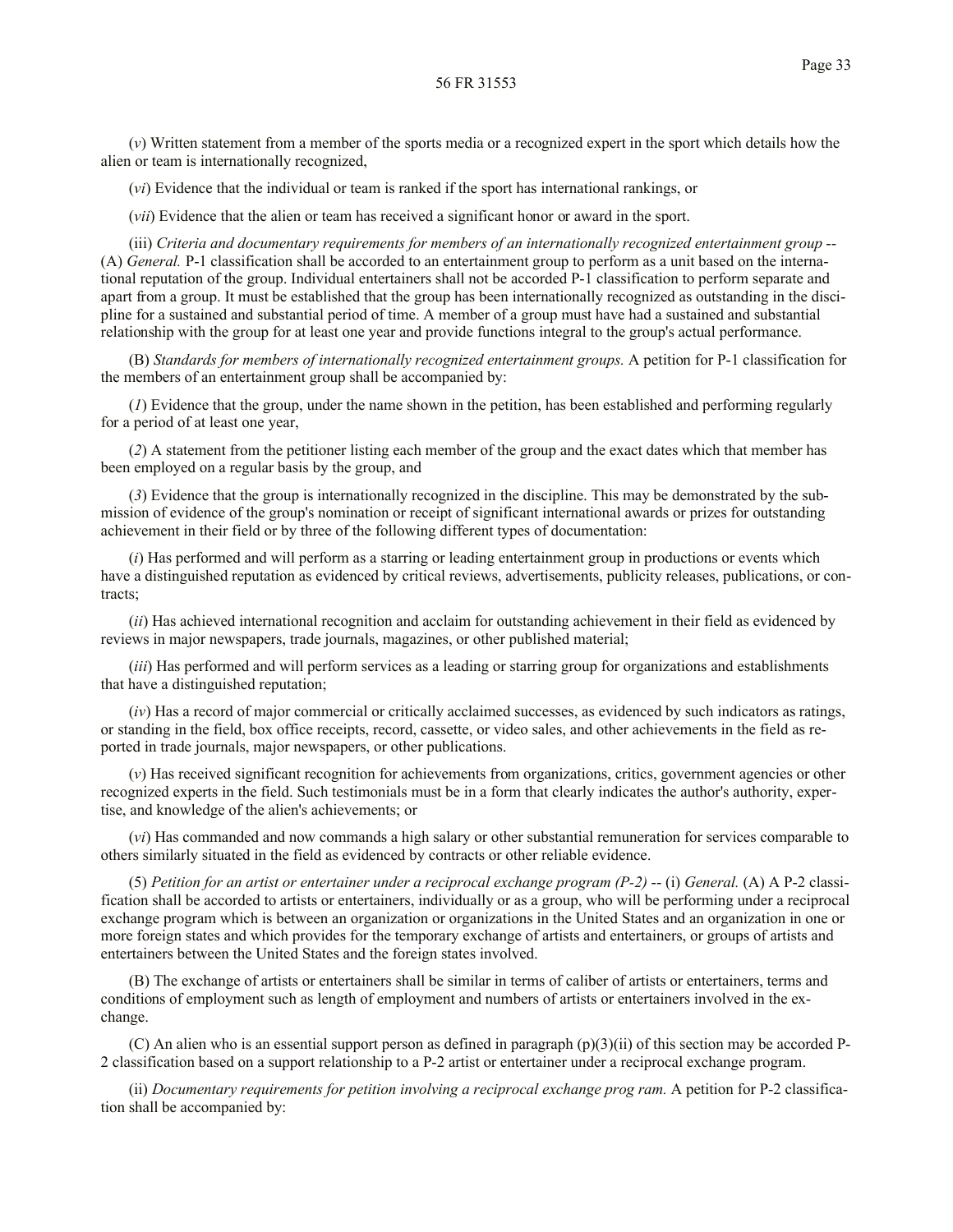(A) A copy of the formal reciprocal exchange agreement between the United States organization or organizations which is sponsoring the aliens, and an organization or organizations in a foreign country which will receive the United States artist or entertainers,

(B) A statement from the sponsoring organization describing the reciprocal exchange of United States artists or entertainers as it relates to the specific petition for which P-2 classification is being sought,

(C) Evidence that an appropriate labor organization in the United States was involved in negotiating, or has concurred with, the reciprocal exchange of United States and foreign artists or entertainers, and

(D) Evidence that the aliens for whom P-2 classification is being sought and the United States artists or entertainers subject to the reciprocal exchange agreement are experienced artists or entertainers with comparable skills, and that the terms and conditions of employment are similar, and that the exchange is individual for individual or group for group.

(6) *Petition for an artist or entertainer under a culturally unique program* -- (i) *General.* (A) A P-3 classification may be accorded to artists or entertainers, individually or as a group, that are recognized by governmental agencies, cultural organizations, scholars, arts administrators, critics, or other experts in the particular field for excellence in developing, interpreting, or representing a unique or traditional ethnic, folk, cultural, musical, theatrical, or artistic performance or presentation;

(B) The artist or entertainer must be coming to the United States primarily for cultural events(s) to further the understanding or development of that art form, and be sponsored primarily by educational, cultural, or governmental organizations which promote such international cultural activities and exchanges.

(C) A P-3 classification may be accorded to an alien who is an essential support person as defined in paragraph (p)(3)(ii) of this section based on a support relationship to the P-3 artist or entertainer under a culturally unique program.

(ii) *Documentary requirements for petition involving a culturally unique program.* A petition for P-3 classification must be accompanied by:

(A) Affidavits, testimonials, or letters from recognized experts attesting to the authenticity and excellence of the alien's or group's skills in performing or presenting the unique or traditional art form, explaining the level of recognition accorded the alien or group in the native country or in another country, and giving the credentials of the expert, including the basis of his or her knowledge of the alien's or group's skill and recognition, and

(B) Evidence that most of the performances or presentations will be culturally unique events sponsored by educational, cultural, or governmental agencies.

(7) *Consultation* -- (i) *General.* (A) Written evidence of consultation with an appropriate labor organization regarding the nature of the work to be done, and the alien's qualifications is mandatory before a petition for P-1, P-2, or P-3 classification can be approved.

(B) Evidence of consultation shall be a written advisory opinion from an official of the labor organization. If the director makes a written request for an advisory opinion and no response is received within the time period requested, the director shall make a decision without the advisory opinion. The director's written request for an opinion shall be evidence of consultation.

(C) To obtain timely adjudication of a P-1, P-2, or P-3 petition, the petitioner should obtain a written advisory opinion from an appropriate labor organization and submit it when the petition is filed. When a petition is filed without the required evidence of such consultation, the petitioner shall send a copy of the petition and supporting documents to an appropriate labor organization at the same time that the petition is filed with the Service. The petitioner shall explain to the labor organization that it will be contacted by the Service for an advisory opinion regarding the services to be performed and the alien's qualifications. The name and address of the labor organization where the copy of the petition was sent shall be indicated in the petition that is filed with the Service. If the director determines that a copy of the petition was sent to an appropriate agency, the director shall request, in writing, a written advisory opinion from the labor organization before approving the petition. When the Service must obtain an advisory opinion, considerably longer adjudication time will be required. Consultation is not required if the petition will be denied on other grounds.

(D) Written evidence of consultation shall be included in the record in every approved P petition. A single consultation may be submitted in conjunction with multiple essential support personnel or a group of principal aliens even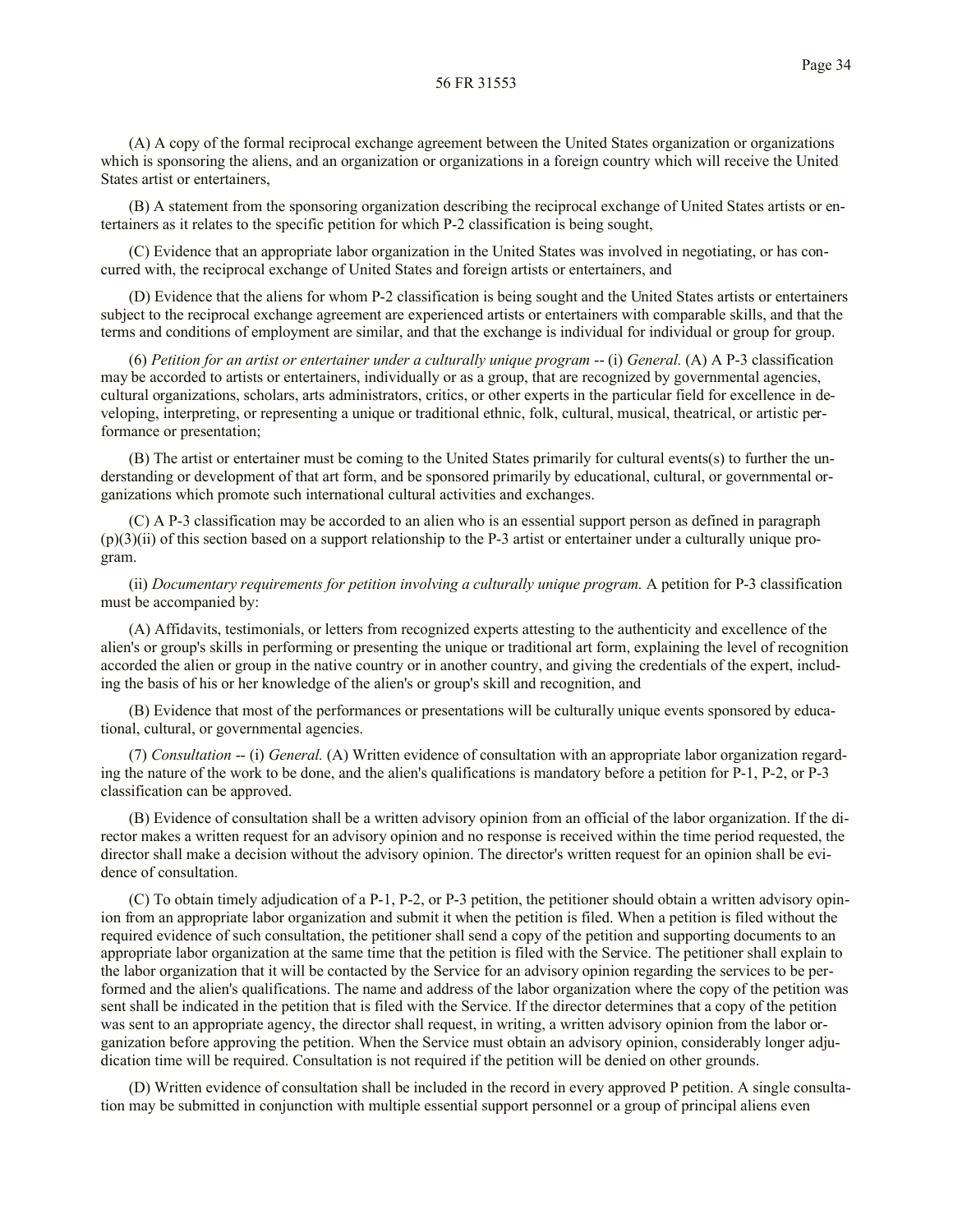though more than one petition is filed in their behalf. The advisory opinion should set forth a specific statement of facts on which the conclusion was reached. Consultations are advisory in nature and non-binding on the Service. If a petition is denied because of the opinion provided by a labor organization, it shall be attached to the director's decision.

(E) In those cases where it is established by the petitioner that an appropriate labor organization does not exist, the Service shall render a decision on the evidence of record. This does not preclude the Service from obtaining a consultation from a closely related labor organization.

(ii) *Consultation requirements for P-1 athletes and entertainment groups.* Written consultation with a labor organization that has expertise in the area of the alien's sport or entertainment field is required in a P-1 petition. The advisory opinion provided by the labor organizations shall evaluate and/or comment on the alien's or group's ability and achievements in the field of endeavor, whether the alien or group is internationally recognized for achievements, and whether the services the alien or group is coming to perform is appropriate for an internationally recognized athlete or entertainment group. The written opinion shall be signed by an authorized official of the organization.

(iii) *Consultation requirements for P-2 alien in a reciprocal exchange program.* In P-2 petitions where an artist or entertainer is coming to the United States under a reciprocal exchange program, consultation with the appropriate labor organization is required to verify the existence of a viable exchange program. The advisory opinion from the labor organization shall comment on the bona fides of the reciprocal exchange program and specify whether the exchange meets the requirements of paragraph  $(p)(5)(ii)$  of this section.

(iv) *Consultation requirements for P-3 alien in a culturally unique program.* Consultation with an appropriate labor organization is required for P-3 petitions involving aliens in a culturally unique program. The advisory opinion shall evaluate the cultural uniqueness of the alien's skills, state whether the events are mostly cultural in nature or mainly held for commercial entertainment, and whether the event or activity is appropriate for P-3 classification.

(v) *Consultation requirements for essential support aliens.* Written consultation on petitions for P-1, P-2, or P-3 essential support aliens must be made with a labor organization with expertise in the skill area involved. The opinion provided by the labor organization shall evaluate the alien's essentiality to and working relationship with the artist or athlete and state whether there are available U.S. workers who can perform the support services.

(vi) *Procedures for advisory opinions.* (A) The Service shall list in its Operations Instructions for P classification those organizations which agree to provide advisory opinions to the Service and/or petitioners. The list shall not be exclusive. The Service and petitioners shall use other sources, such as publications, to identify appropriate labor organizations.

(B) The director's request for an advisory opinion shall specify the information needed. The organization to which the request is being made should be advised that a written opinion is needed within 15 days of the date of the director's letter. After 15 days, the director shall make a decision without the advisory opinion. The director may shorten the 15 day period in his discretion.

(8) *Numerical limits* -- (i) *Limit on affected category.* During each fiscal year, the total number of principal aliens who can be provided P-1 or P-3 nonimmigrant classification is limited to 25,000.

(ii) *Procedures.* (A) Each alien included in a new petition shall be counted for purposes of the numerical limit. Aliens shall not be counted on requests for petition extension/extension of the alien's stay. The spouse and children of principal aliens classified as P-4 nonimmigrants shall not be counted in the numerical limit.

(B) Numbers shall be counted in the order that petitions are filed. If a petition is denied, the number(s) originally assigned to the petition shall be returned to the system which maintains and assigns numbers.

(C) For purposes of assigning numbers to aliens on petitions filed in Guam and the Virgin Islands, Headquarters Adjudications shall allocate numbers to these locations from the central system which controls and assigns numbers to petitions filed in other locations of the United States. The frequency with which numbers are allocated and the amount allocated shall be determined from workload patterns in these offices.

(D) When an approved petition is not used because the beneficiary(ies) will not apply for admission to the United States, the petitioner shall notify the Service that the number(s) have not been used. The petition shall then be revoked pursuant to paragraph  $(p)(11)(ii)$  of this section and the unused numbers shall be returned to the system which maintains and assigns numbers.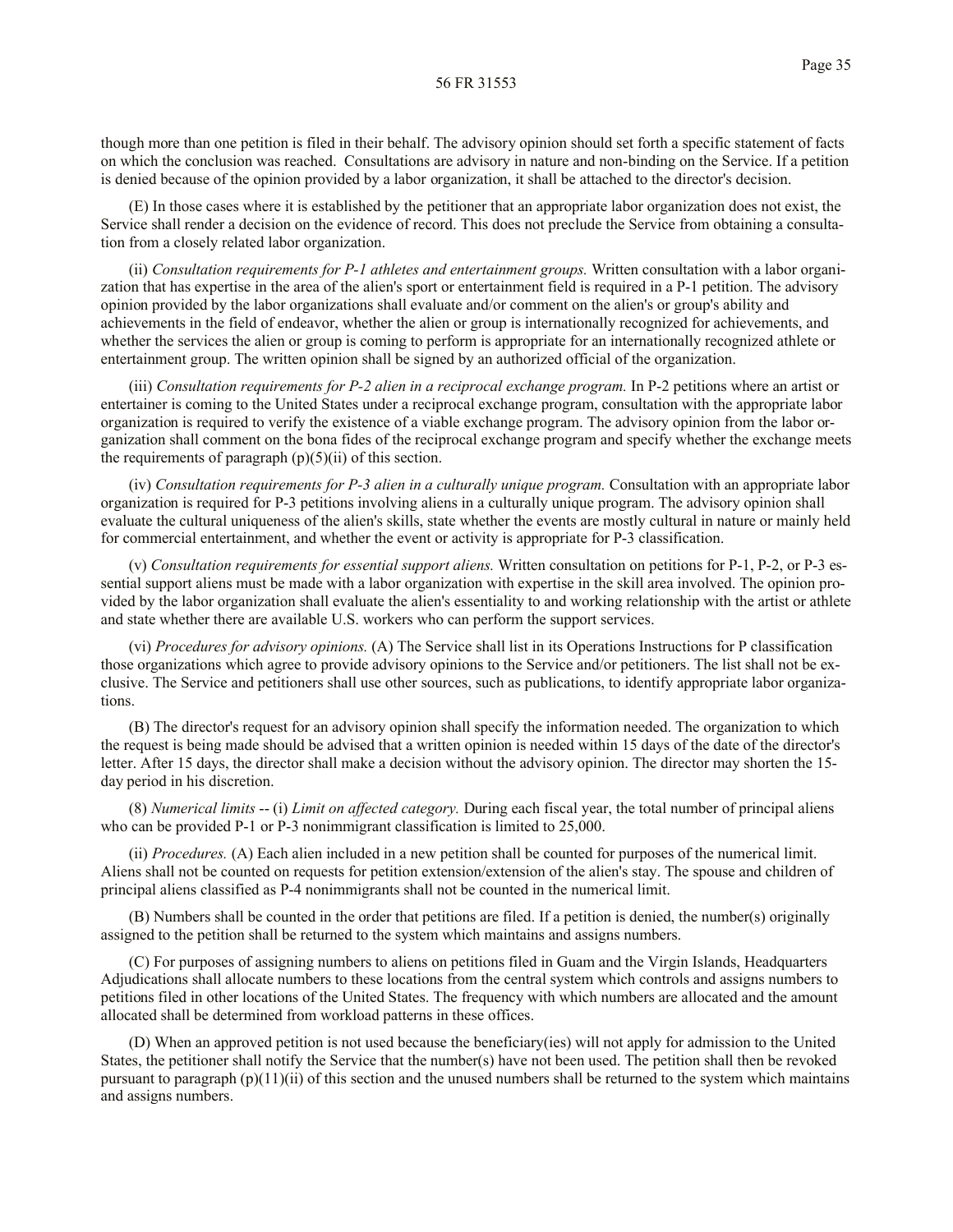(9) *Approval and validity of petition --* (i) *Approval.* The director shall consider all the evidence submitted and such other evidence as he or she may independently require to assist in his or her adjudication. The director shall notify the petitioner of the approval of the petition on Form I-797, Notice of Action. The approval notice shall include the alien beneficiary's name and classification and the petition's period of validity.

(ii) *Recording the validity of petitions.* Procedures for recording the validity period of petitions are:

(A) If a new P petition is approved before the date the petitioner indicates the services will begin, the approved petition and approval notice shall show the actual dates requested by the petitioner as the validity period, not to exceed the limit specified by paragraph (p)(9)(iii) of this section, or other Service policy.

(B) If a new P petition is approved after the date the petitioner indicates the services will begin, the approved petition and approval notice shall show a validity period commencing with the date of approval and ending with the date requested by the petitioner, not to exceed the limit specified by paragraph (p)(9)(iii) of this section or other Service policy.

(C) If the period of services requested by the petitioner exceeds the limit specified in paragraph  $(p)(9)(iii)$  of this section, the petition shall be approved only up to the limit specified in that paragraph.

(iii) *Validity.* The approval period of a P petition shall conform to the limits prescribed as follows:

(A) *P-1 petition for athletes*. An approved petition for an individual athlete classified under section  $101(a)(15)(P)(i)$ of the Act shall be valid for a period up to five years. An approved petition for an athletic team classified under section  $101(a)(15)(P)(i)$  of the Act shall be valid for a period of time determined by the director to complete the competition or event for which the alien team is being admitted, not to exceed six months.

(B) *P-1 petition for entertainment group.* An approved petition for an entertainment group classified under section  $101(a)(15)(P)(i)$  of the Act shall be valid for a period of time determined by the director to be necessary to complete the performance or event for which the group is being admitted, not to exceed one year.

(C) *P-2 and P-3 petitions for artists or entertainers in reciprocal exchange programs and culturally unique programs.* An approved petition for an artist or entertainer under section  $101(a)(15)(p)(ii)$  or (iii) of the Act shall be valid for a period of time determined by the director to be necessary to complete the event, activity, or performance for which the P-2 or P-3 aliens are admitted, not to exceed six months.

(iv) *P-2 and P-3 limitation on admission.* An alien who has been admitted as a P-2 or P-3 nonimmigrant may not be readmitted as a P-2 or P-3 nonimmigrant unless the alien has remained outside the United States for at least three months after the date of his or her most recent admission. The director may waive this requirement in cases of individual tours where application of this requirement would cause undue hardship.

(v) *Spouse and dependents*. The spouse and unmarried minor children of a P-1, P-2, or P-3 alien beneficiary are entitled to P-4 nonimmigrant classification, subject to the same period of admission and limitations as the alien beneficiary, if they are accompanying or following to join the alien beneficiary in the United States. Neither the spouse nor a child of the alien beneficiary may accept employment unless he or she has been granted a nonimmigrant classification authorizing his or her employment.

(10) *Denial of petition* -- (i) *Notice of intent to deny*. When an adverse decision is proposed on the basis of derogatory information of which the petitioner is unaware, the director shall notify the petitioner of the intent to deny the petition and the basis for the denial. The petitioner may inspect and rebut the evidence and will be granted a period of 30 days from the date of the notice in which to do so. All relevant rebuttal material will be considered in making a final decision.

(ii) *Notice of denial*. The petitioner shall be notified of the decision, the reasons for the denial, and the right to appeal the denial under part 103 of this chapter. There is no appeal from a decision to deny an extension of stay to the alien.

(11) *Revocation of approval of petition* -- (i) *General*. (A) The petitioner shall immediately notify the Service of any changes in the terms and conditions of employment of a beneficiary which may affect eligibility under section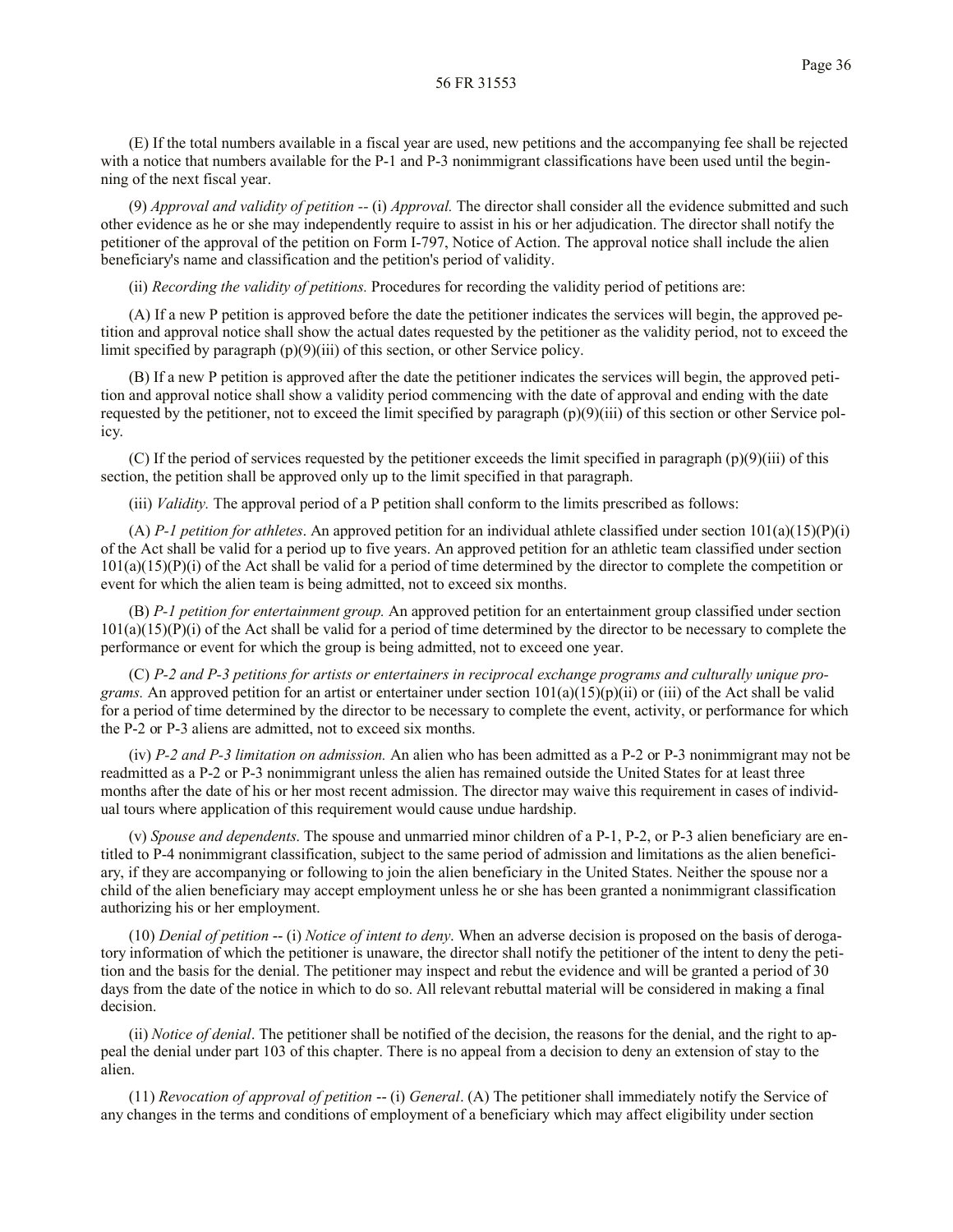$101(a)(15)(P)$  of the Act and paragraph (p) of this section. An amended petition should be filed when the petitioner continues to employ the beneficiary. If the petitioner no longer employs the beneficiary, the petitioner shall send a letter explaining the change(s) to the director who approved the petition.

(B) The director shall revoke a petition only when the validity of the petition has not expired. However, a petition that has expired may be revoked in certain situations, such as those where the facts of the petition were not true and correct or where the director determines that it is appropriate.

(ii) *Automatic revocation*. The approval of an unexpired petition is automatically revoked if the petitioner goes out of business, files a written withdrawal of the petition, or notifies the Service that the beneficiary is no longer employed by the petitioner.

(iii) *Revocation on notice* -- (A) *Grounds for revocation*. The director shall send to the petitioner a notice of intent to revoke the petition in relevant part if he or she finds that:

(*1*) The beneficiary is no longer employed by the petitioner in the capacity specified in the petition;

(*2*) The statement of facts contained in the petition was not true and correct;

(*3*) The petitioner violated terms and conditions of the approved petition;

(4) The petitioner violated requirements of section  $101(a)(15)(P)$  of the Act or paragraph (p) of this section;

(*5*) The approval of the petition violated paragraph (p) of this section or involved gross error.

(B) *Notice and decision*. The notice of intent to revoke shall contain a detailed statement of the grounds for the revocation and the time period allowed for the petitioner's rebuttal. The petitioner may submit evidence in rebuttal within 30 days of the date of the notice. The director shall consider all relevant evidence presented in deciding whether to revoke the petition.

(12) *Appeal of a denial or a revocation of a petition* -- (i) *Denial*. A denied petition may be appealed under Part 103 of this chapter.

(ii) *Revocation*. A petition that has been revoked on notice may be appealed under Part 103 of this chapter. Automatic revocations may not be appealed.

(13) *Admission*. A beneficiary may be admitted to the United States for the validity period of the petition, plus a period of up to 10 days before the validity period begins and 10 days after the validity period ends. The beneficiary may not work except during the validity period of the petition.

(14) *Extension of visa petition validity*. The petitioner shall file a request to extend the validity of the original petition under section 101(a)(15)(P) of the Act on Form I-129 in order to continue or complete the same activity or event specified in the original petition. Supporting documents are not required unless requested by the director. A petition extension may be filed only if the validity of the original petition has nct expired.

(15) *Extension of stay* -- (i) *Extension procedure*. The petitioner shall request extension of the alien's stay to continue or complete the same event or activity by filing Form I-129, accompanied by a statement explaining the reasons for the extension. The petitioner must also request a petition extension. The dates of extension shall be the same for the petition and the beneficiary's extension of stay. The beneficiary must be physically present in the United States at the time the extension of stay is filed. Even though the requests to extend the petition and the alien's stay are combined on the petition, the director shall make a separate determination on each. If the alien leaves the United States for business or personal reasons while the extension requests are pending, the petitioner may request the director to cable notification of approval of the petition extension to the consular office abroad where the alien will apply for a visa.

(ii) *Extension periods* -- (A) *P-1 individual athlete*. An extension of stay for a P-1 individual athlete may be authorized for a period up to five years for a total period of stay not to exceed 10 years.

(B) *Other P-1, P-2, and P-3 aliens.* An extension of stay may be authorized in increments of six months for P-1 athletic teams, entertainment groups, aliens in reciprocal exchange programs, and aliens in culturally unique programs to continue or complete the same event or activity for which they were admitted.

(16) *Effect of approval of a permanent labor certification or filing of a preference petition on P classification.* The approval of a permanent labor certification or the filing of a preference petition for an alien shall not be a basis for deny-